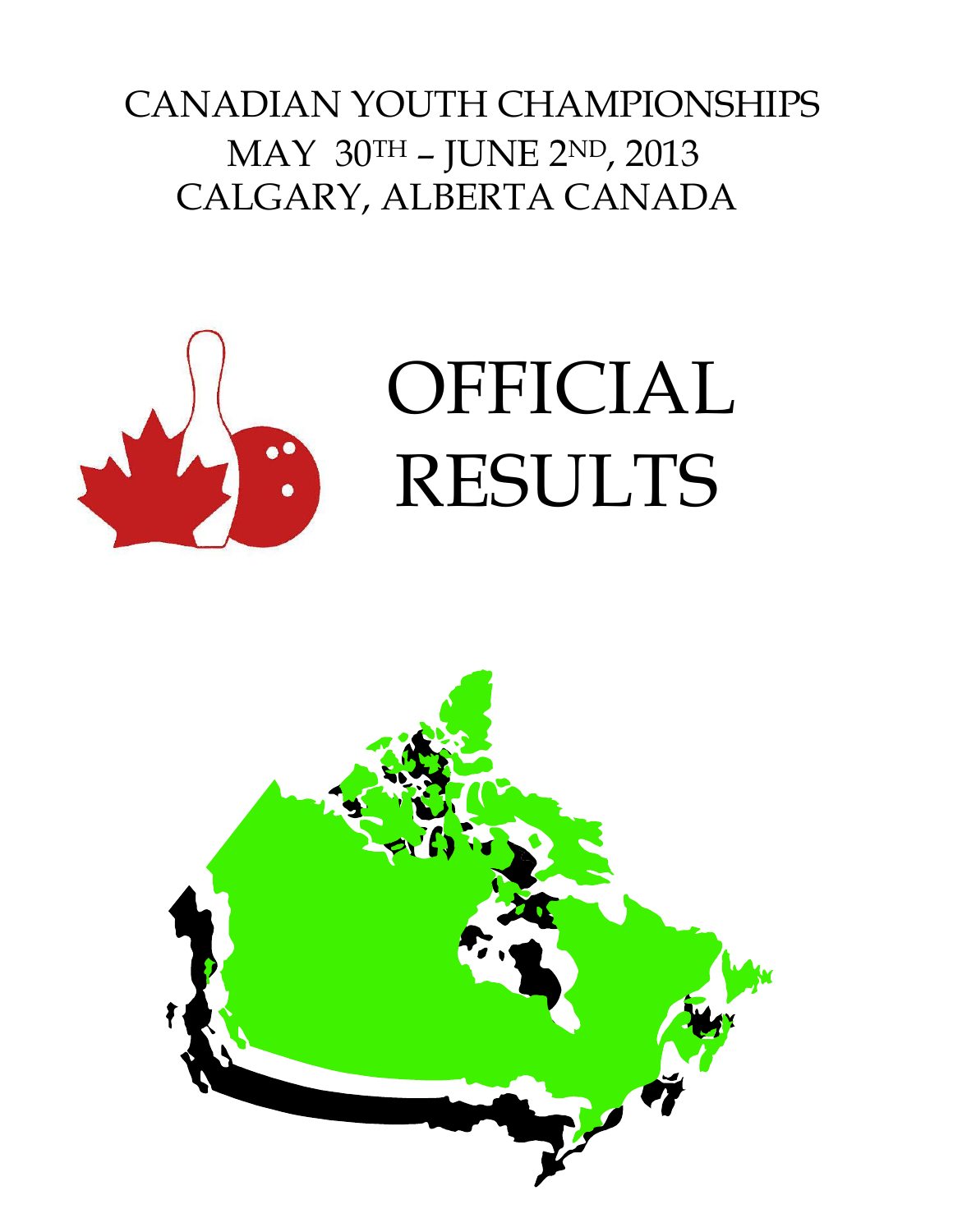|                          |                         |                       | 31ème Championnat Nationaux des Jeunes Fédération Canadienne des Dix Quilles |                         |                     |
|--------------------------|-------------------------|-----------------------|------------------------------------------------------------------------------|-------------------------|---------------------|
|                          |                         |                       | 31st Annual Canadian Tenpin Federation National Youth Championship           |                         |                     |
|                          |                         |                       | Calgary Alberta - May 30, 2013 to June 2, 2013                               |                         |                     |
|                          |                         |                       |                                                                              |                         |                     |
|                          |                         |                       |                                                                              |                         |                     |
|                          | ALBERTA                 |                       |                                                                              | <b>BRITISH COLUMBIA</b> |                     |
| Molly Nimchuk            | <b>Bantam</b>           | Tyson Goldie          | Talia Boyce                                                                  | <b>Bantam</b>           | Isaac Vanderaegen   |
| Kaytlynn Insko           | Junior                  | Chase Fockler         | Madison Jensen                                                               | Junior                  | Brandon On          |
| Rebecca Silver           | Intermediate            | Dylan Scofield        | Candice Choi                                                                 | Intermediate            | Allistair Tan       |
| Chelsey Duff             | Senior                  | Scott Strudwick       | Jessica Holley                                                               | Senior                  | Matthew Yue         |
| Deb Chan                 | Coaches                 | Jerry Richardson      | Kandyce Yamamoto                                                             | Coaches                 | Clem Fraser         |
| Aicha Lillivolden        | <b>Manager</b>          |                       | Miriam Reid                                                                  | <b>Manager</b>          |                     |
|                          |                         |                       |                                                                              |                         |                     |
|                          | <b>MANITOBA</b>         |                       |                                                                              | <b>SASKATCHEWAN</b>     |                     |
| Aaliya Sylvia            | <b>Bantam</b>           | Evan Gauthier         | <b>Brooke Willock</b>                                                        | <b>Bantam</b>           | Matthew Wist        |
| Marissa Naylor           | Junior                  | Austyn Ducharme       | Kelsi Beauchamp                                                              | Junior                  | Scott Thomas        |
| Brittany Crawford        | Intermediate            | Mitch Hupe            | Morgan Materna                                                               | Intermediate            | Carson Therres      |
| Danielle Lemoine         | Senior                  | Joseph Franchewski    | Amanda Hoyt                                                                  | Senior                  | Levi Rosenbaum      |
| Mike Boroskae            | Coaches                 | Brian Kokolsky        | <b>Blair Stadnick</b>                                                        | Coaches                 | TJ Bilan            |
| Elaine Yamron            | <b>Manager</b>          |                       |                                                                              | <b>Manager</b>          | Kurt Therres        |
|                          |                         |                       |                                                                              |                         |                     |
|                          | <b>QUÉBEC</b>           |                       |                                                                              | <b>SOUTHERN ONTARIO</b> |                     |
| Elodie Annett            | <b>Bantam</b>           | Jeremy Turcotte       | Sarah Klassen                                                                | <b>Bantam</b>           | <b>Blake Foster</b> |
| <b>Brittney Turcotte</b> | Junior                  | Samuel Demers         | Karley Foster                                                                | Junior                  | Gavin Sum           |
| Gabrielle Simboli        | Intermediate            | Cederick Ruest-Lajoie | Miranda Panas                                                                | Intermediate            | Jordan Klassen      |
| Andréanne Blouin         | Senior                  | Pierre-Luc Arseneau   | Samantha Shonley                                                             | Senior                  | Graham Fach         |
| Tryel Rose               | Coaches                 | Elaine Dastous        | Gus Badali                                                                   | Coaches                 | Dan Rose            |
|                          | <b>Manager</b>          |                       | Laurie Gatto                                                                 | <b>Manager</b>          |                     |
|                          |                         |                       |                                                                              |                         |                     |
|                          | <b>NORTHERN ONTARIO</b> |                       |                                                                              | <b>NEW BRUNSWICK</b>    |                     |
| Chasity King             | <b>Bantam</b>           | Aidan Bass            | Helene St-Onge                                                               | <b>Bantam</b>           | Justin Robert       |
| Ryleah Bell              | Junior                  | Daniel George         | Kim Hache-Landry                                                             | Junior                  | Maxime Mallais      |
| Shaune Pine              | Intermediate            | Nathan Woods          | Zoe Albert-Blanchard                                                         | Intermediate            | Jeremy Jean-Noel    |
| Brittney Marshall        | Senior                  | Daniel Rheaume        | Emmie-Jessie Young                                                           | Senior                  | Mathieu Paulin      |
| Melanie Ingram           | Coaches                 | Tim Bass              | Elaine Vienneau                                                              | Coaches                 |                     |
| John King                | <b>Manager</b>          |                       | Marie-Josee Albert                                                           | <b>Manager</b>          |                     |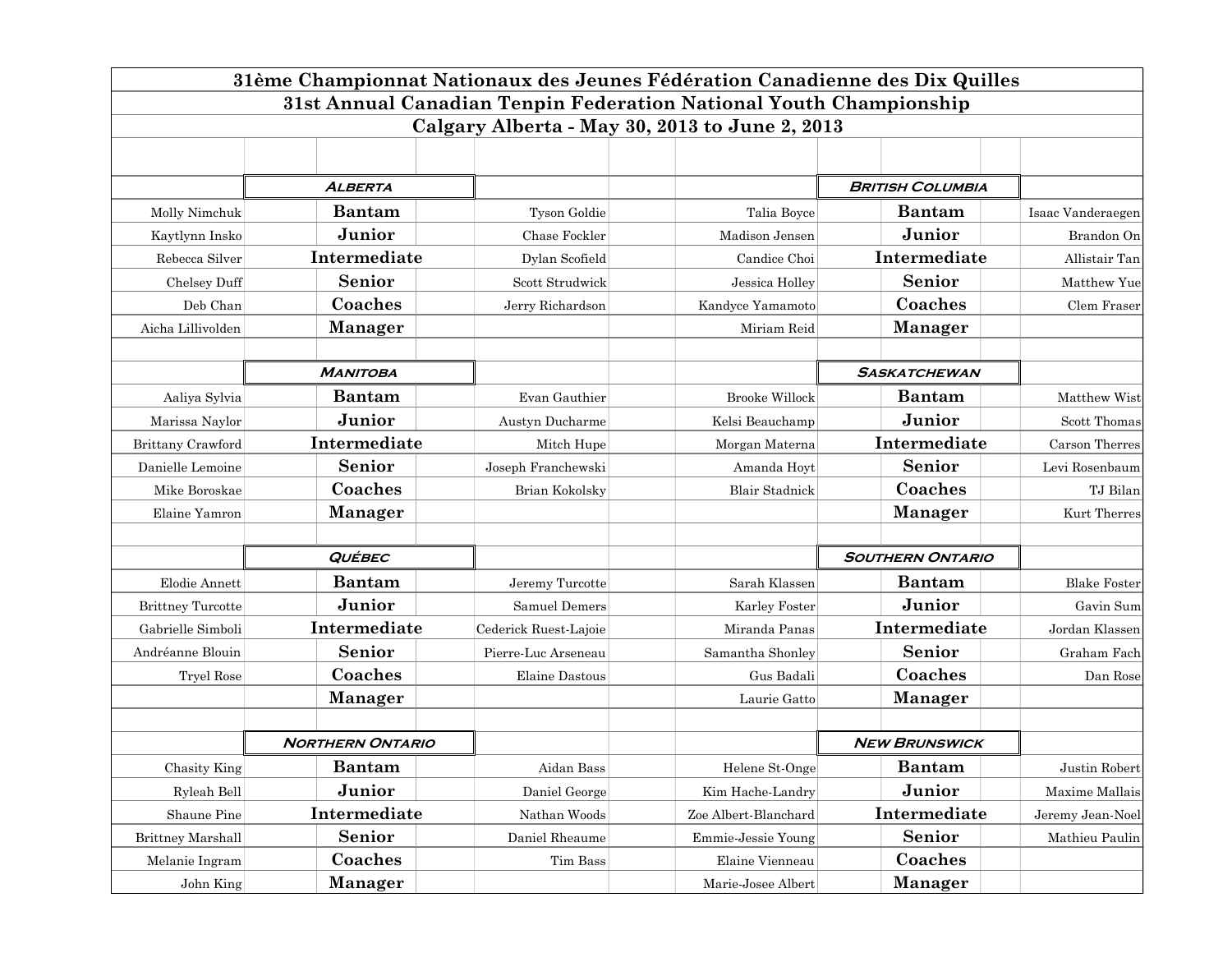## **Medal Winners - - - Team Event** Girls Boys Québec **Gold** Southern Ontario **Elodie Annett** Blake Foster *Brittney Turcotte Gavin Sum Gabrielle Simboli Jordan Klassen Andréanne Blouin Graham Fach* Manitoba **Silver Québec** *Aaliya Sylvia Jeremy Turcotte Marissa Naylor* Samuel Demers *Brittany Crawford Cederick Ruest-Lajoie Danielle Lemoine Pierre-Luc Arseneau* Southern Ontario | **Bronze** | Saskatchewan *Sarah Klassen Matthew Wist* **Karley Foster Scott Thomas** *Miranda Panas Carson Therres Samantha Shonley Levi Rosenbaum*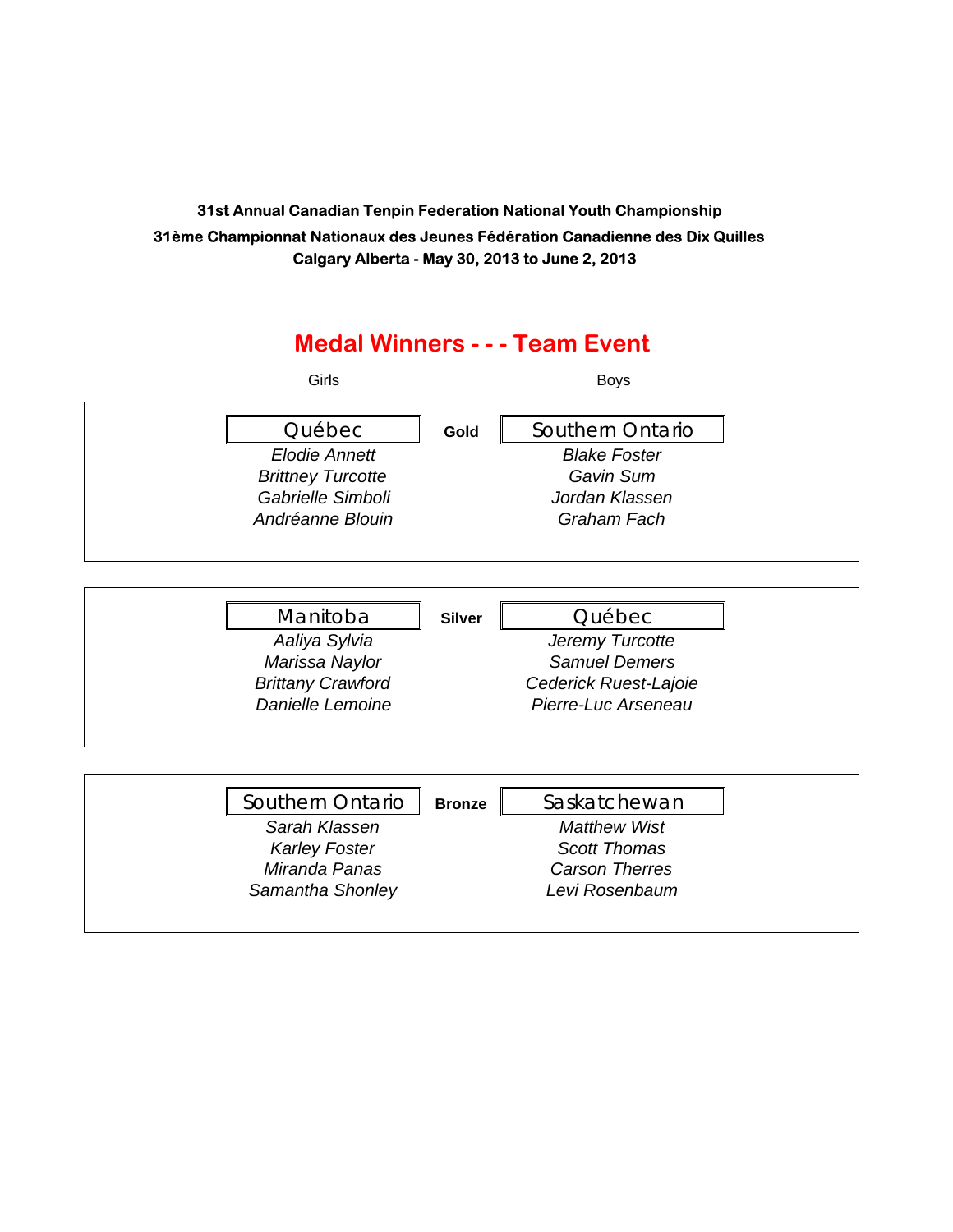# Teams Matches

| <b>BOYS</b>             | Alloerte   | British Columbia | Manitoba   | New Brunswick     |            | Northern Ontario<br>Quebec | Saskatchewan |            | Southern Ontario<br>Rotloffe<br>Points |  |
|-------------------------|------------|------------------|------------|-------------------|------------|----------------------------|--------------|------------|----------------------------------------|--|
| Alberta                 |            | 656              | 599        | 671               | 663        | 631                        | <b>707</b>   | 679        | 3                                      |  |
| <b>British Columbia</b> | 668        |                  | <b>743</b> | 592               | 644        | 546                        | 650          | 698        | 3                                      |  |
| Manitoba                | 712        | 695              |            | 622               | 711        | 742                        | 666          | 775        | 3                                      |  |
| <b>New Brunswick</b>    | 658        | 669              | 590        |                   | 578        | 568                        | 650          | 560        | 1                                      |  |
| <b>Northern Ontario</b> | 624        | 664              | 680        | $\underline{713}$ |            | 669                        | 653          | 676        | $\overline{2}$                         |  |
| Québec                  | 676        | <u>727</u>       | Z53        | 645               | 678        |                            | 622          | 667        | Silver<br>5<br>734                     |  |
| Saskatchewan            | 697        | 648              | 667        | <b>ZZ1</b>        | 696        | 666                        |              | <u>748</u> | 5 Bronze 664                           |  |
| <b>Southern Ontario</b> | <u>777</u> | <b>748</b>       | 818        | <b>737</b>        | <b>726</b> | 683                        | 747          |            | 6 Gold                                 |  |

| <b>GIRLS</b>            | Alberta    |            | British Columbia<br>Manitoba | New Brunswick |     | Northern Ontario<br>Quebec | Saskatchewan |     | Southern Ontario<br>Rolloffs<br>Points |
|-------------------------|------------|------------|------------------------------|---------------|-----|----------------------------|--------------|-----|----------------------------------------|
| Alberta                 |            | <b>ZZ5</b> | 662                          | 684           | 653 | 574                        | <b>743</b>   | 624 | 3                                      |
| <b>British Columbia</b> | 673        |            | 697                          | 647           | 591 | 605                        | 554          | 559 |                                        |
| Manitoba                | <b>736</b> | 716        |                              | 650           | 658 | 663                        | Z25          | 665 | 5 Silver 806                           |
| <b>New Brunswick</b>    | 629        | 585        | 536                          |               | 636 | 564                        | 614          | 622 | $\overline{2}$                         |
| <b>Northern Ontario</b> | 691        | 691        | 676                          | 606           | 8   | 671                        | 699          | 657 | 5<br>707<br>4th                        |
| Québec                  | 643        | 690        | 688                          | 684           | 610 | ⋀                          | 698          | 665 | 6 Gold                                 |
| Saskatchewan            | 653        | 699        | 608                          | 597           | 615 | 591                        | Ω            | 609 | 1                                      |
| <b>Southern Ontario</b> | <b>Z05</b> | 604        | 607                          | 634           | 685 | 625                        | 635          |     | 5 Bronze 731                           |

Each row represents a team's match scores with the columns being their opponents.

A **bold double-underlined** score means the game was won.

An *italic single-underlined* score means the game was tied.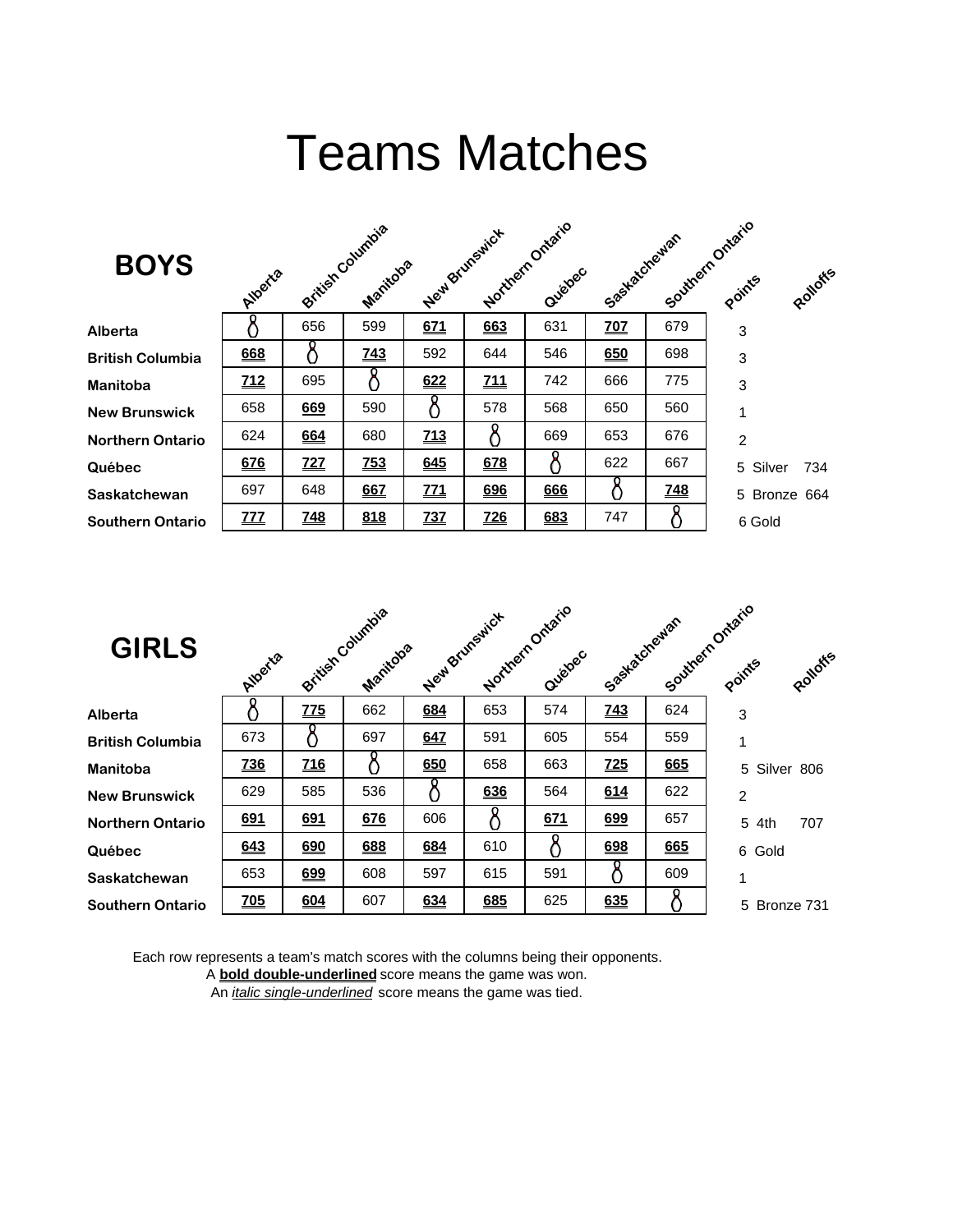

## **Team Event Records 2013 Canadian Youth Championships**

| Team Game    |                                                                                        |                         |
|--------------|----------------------------------------------------------------------------------------|-------------------------|
| <b>Girls</b> | 775<br><b>Molly Nimchuk</b><br>Kaytlynn Insko<br>Rebecca Silver<br><b>Chelsey Duff</b> | Alberta                 |
| <b>Boys</b>  | 818<br><b>Blake Foster</b><br>Gavin Sum<br>Jordan Klassen<br>Graham Fach               | <b>Southern Ontario</b> |

## **7-Game Series**

**Girls 4813 MB Manitoba** Aaliya Sylvia Marissa Naylor Brittany Crawford Danielle Lemoine

Blake Foster Gavin Sum Jordan Klassen Graham Fach

**Boys** 5236 **Southern Ontario**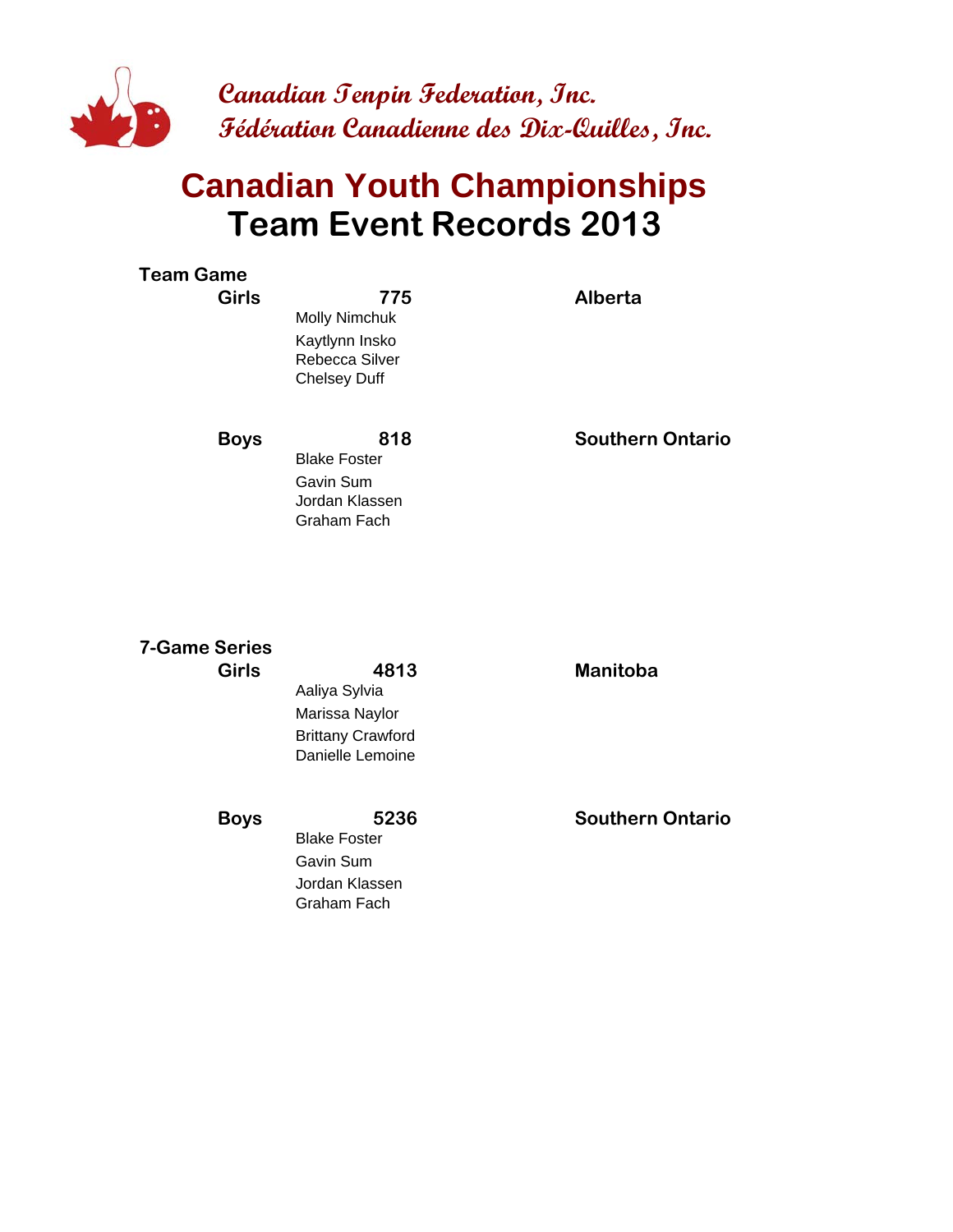

# **Team Event Individual Records 2013 Canadian Youth Championships**

#### **Single Game**

| <b>Bantam Girl</b> | 200 | Aaliya Sylvia            | Manitoba         |
|--------------------|-----|--------------------------|------------------|
| <b>Bantam Boy</b>  | 220 | <b>Aidan Bass</b>        | Northern Ontario |
| Junior Girl        | 223 | Kelsi Beauchamp          | Saskatchewan     |
|                    |     |                          |                  |
| <b>Junior Boy</b>  | 245 | <b>Austyn Ducharme</b>   | Manitoba         |
|                    |     |                          |                  |
| Intermediate Girl  | 253 | <b>Brittany Crawford</b> | Manitoba         |
| Intermediate Boy   | 255 | Jordan Klassen           | Southern Ontario |
|                    |     |                          |                  |
| <b>Senior Girl</b> | 243 | Celsey Duff              | Alberta          |
| <b>Senior Boy</b>  | 253 | Levi Rosenbaum           | Saskatchewan     |
|                    |     |                          |                  |

#### **Event Average (6 games prior to 2003, 7 games for 2003 and after)**

| Bantam Girl 153.9 Aaliya Sylvia            |                                   | Manitoba         |
|--------------------------------------------|-----------------------------------|------------------|
| Bantam Boy 182.3 Aidan Bass                |                                   | Northern Ontario |
|                                            |                                   |                  |
|                                            | Junior Girl 181.0 Kelsi Beauchamp | Saskatchewan     |
| Junior Boy 189.6 Gavin Sum                 |                                   | Southern Ontario |
|                                            |                                   |                  |
| <b>Intermediate Girl</b> 195.1 Shaune Pine |                                   | Northern Ontario |
| Intermediate Boy 197.1 Jordan Klassen      |                                   | Southern Ontario |
|                                            |                                   |                  |
| Senior Girl 200.3 Chelsey Duff             |                                   | Alberta          |
|                                            | Senior Boy 200.4 Levi Rosenbaum   | Saskatchewan     |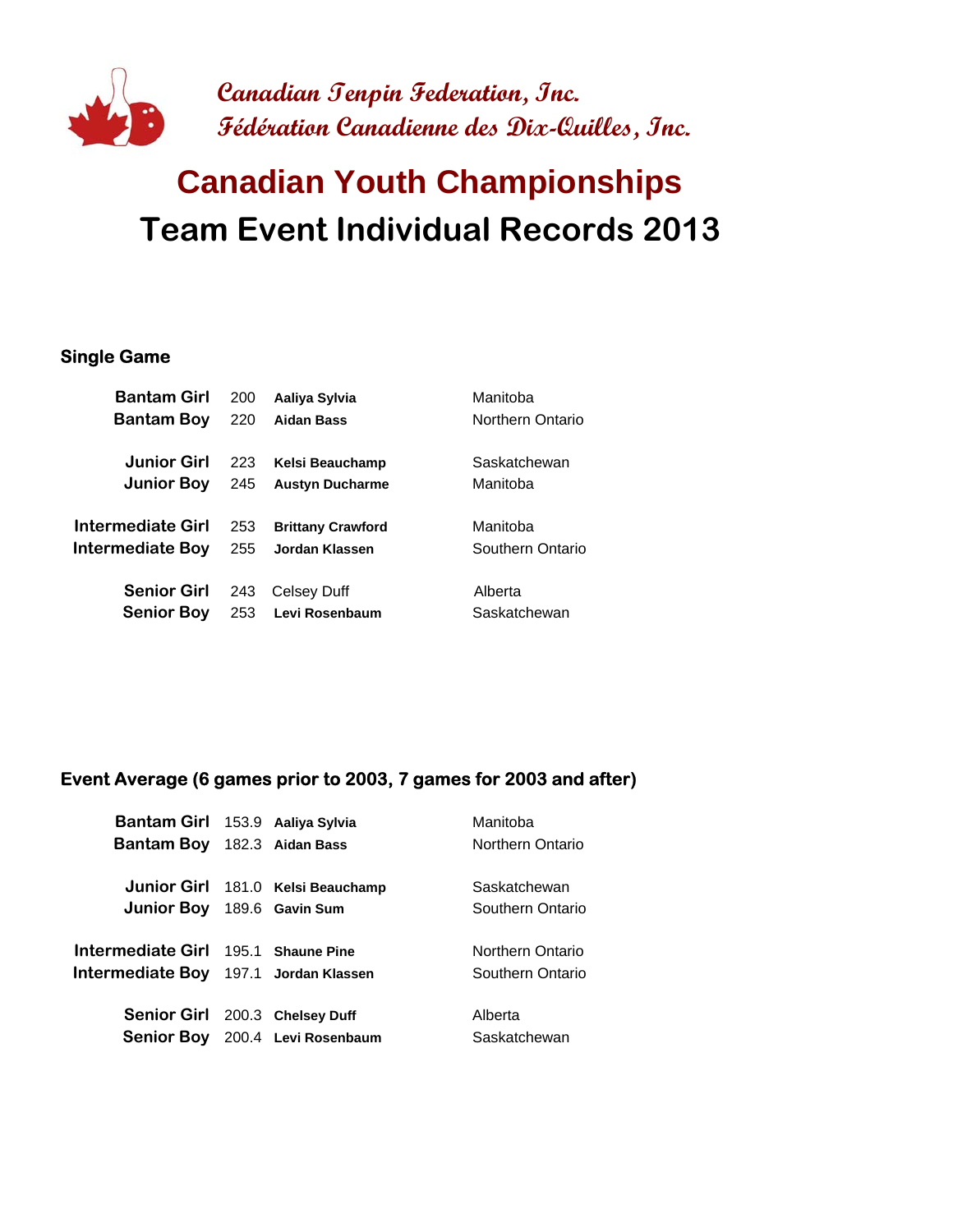### **Medal Winners - - - Doubles Event**

#### Bantam Division Girls Boys

| Gold          | Southern Ontario        | Sarah Klassen | <b>Blake Foster</b> |
|---------------|-------------------------|---------------|---------------------|
| <b>Silver</b> | Manitoba                | Aaliya Sylvia | Evan Gauthier       |
| <b>Bronze</b> | <b>Northern Ontario</b> | Chasity King  | Aidan Bass          |

### Junior

Division

| Gold          | Québec           | <b>Brittney Turcotte</b> | <b>Samuel Demers</b>   |
|---------------|------------------|--------------------------|------------------------|
| <b>Silver</b> | Manitoba         | Marissa Naylor           | <b>Austyn Ducharme</b> |
| <b>Bronze</b> | Northern Ontario | <b>Ryleah Bell</b>       | <b>Daniel George</b>   |

Intermediate

Division

 $\mathsf{r}$ 

| Gold          | Manitoba         | <b>Brittany Crawford</b> | Mitch Hupe            |
|---------------|------------------|--------------------------|-----------------------|
| <b>Silver</b> | Southern Ontario | Miranda Panas            | Jordan Klassen        |
| <b>Bronze</b> | Québec           | Gabrielle Simboli        | Cederick Ruest-Lajoie |

Senior

Division

Г

| Gold          | Southern Ontario | Samantha Shonley | Graham Fach        |
|---------------|------------------|------------------|--------------------|
| <b>Silver</b> | Saskatchewan     | Amanda Hoyt      | Levi Rosenbaum     |
| <b>Bronze</b> | Manitoba         | Danielle Lemoine | Joseph Franchewski |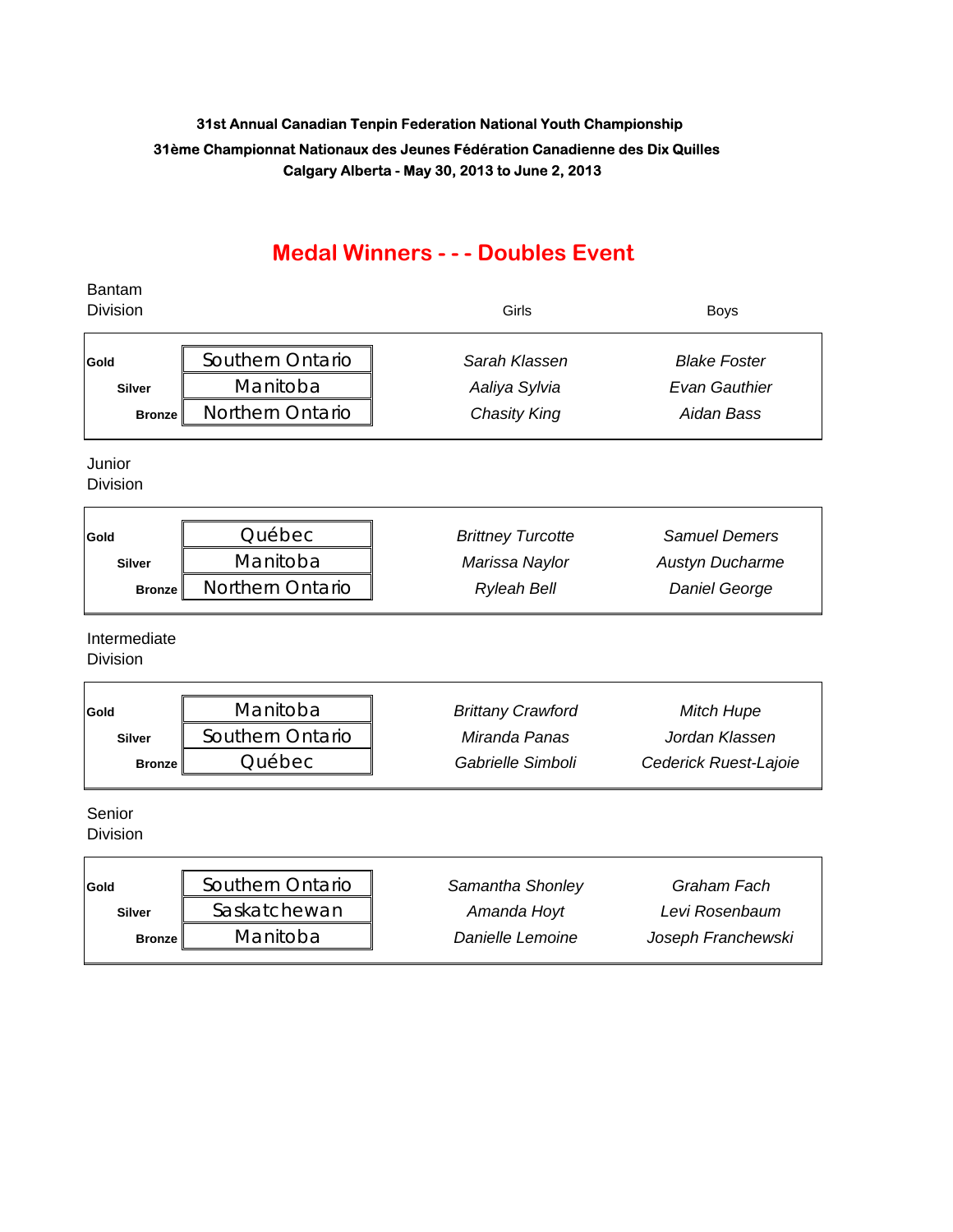# Doubles Matches

| <b>Bantam</b>           | Alloetia |     | British Columbia<br>Manitoloa |     | Northern Ontario<br>New Britishick |     | Seattletchewan |     | Southern Points Ratats |
|-------------------------|----------|-----|-------------------------------|-----|------------------------------------|-----|----------------|-----|------------------------|
| Alberta                 |          | 291 | 283                           | 254 | 257                                | 320 | 270            | 248 | 3.5                    |
| <b>British Columbia</b> | 253      |     | 206                           | 218 | 251                                | 250 | 253            | 245 | $\overline{2}$         |
| <b>Manitoba</b>         | 283      | 248 |                               | 261 | 298                                | 253 | 245            | 273 | 4.5 Silver             |
| <b>New Brunswick</b>    | 213      | 233 | 210                           |     | 283                                | 232 | 276            | 246 | $\overline{2}$         |
| <b>Northern Ontario</b> | 305      | 249 | 284                           | 302 | Ω                                  | 307 | 358            | 295 | <b>Bronze</b><br>4     |
| Québec                  | 233      | 254 | 215                           | 271 | 296                                | 8   | 246            | 315 | 3                      |
| Saskatchewan            | 313      | 230 | 274                           | 275 | 291                                | 308 |                | 256 | 3                      |
| <b>Southern Ontario</b> | 292      | 342 | <u>311</u>                    | 369 | <b>386</b>                         | 283 | 291            |     | 6 Gold                 |

| Junior                  | Albertia |     | British Columbia<br>Manitoba |     | New Bringwick | Northern Ontario<br>Quebec | Saskatchewan |            | Southern Ontario<br>Rollotis |
|-------------------------|----------|-----|------------------------------|-----|---------------|----------------------------|--------------|------------|------------------------------|
| <b>Alberta</b>          |          | 303 | 332                          | 340 | 337           | 279                        | 351          | 306        | $\mathbf{3}$                 |
| <b>British Columbia</b> | 305      |     | 314                          | 271 | 241           | 293                        | 307          | 297        | 1                            |
| Manitoba                | 336      | 410 |                              | 323 | <b>480</b>    | 339                        | 376          | 388        | 5<br>Silver 381              |
| <b>New Brunswick</b>    | 321      | 310 | 278                          |     | 280           | 263                        | 286          | 307        | 1.5                          |
| <b>Northern Ontario</b> | 342      | 301 | 360                          | 345 | 8             | 347                        | <b>402</b>   | <u>391</u> | 5<br>Bronze 324              |
| Québec                  | 385      | 413 | 386                          | 331 | <b>431</b>    |                            | 323          | 383        | 6<br>Gold                    |
| Saskatchewan            | 344      | 310 | 377                          | 347 | 355           | 374                        |              | 353        | 4                            |
| <b>Southern Ontario</b> | 302      | 312 | 328                          | 307 | 277           | 381                        | 354          |            | 2.5                          |

Each row represents a team's match scores with the columns being their opponents.

A **bold double-underlined** score means the game was won.

An *italic single-underlined* score means the game was tied.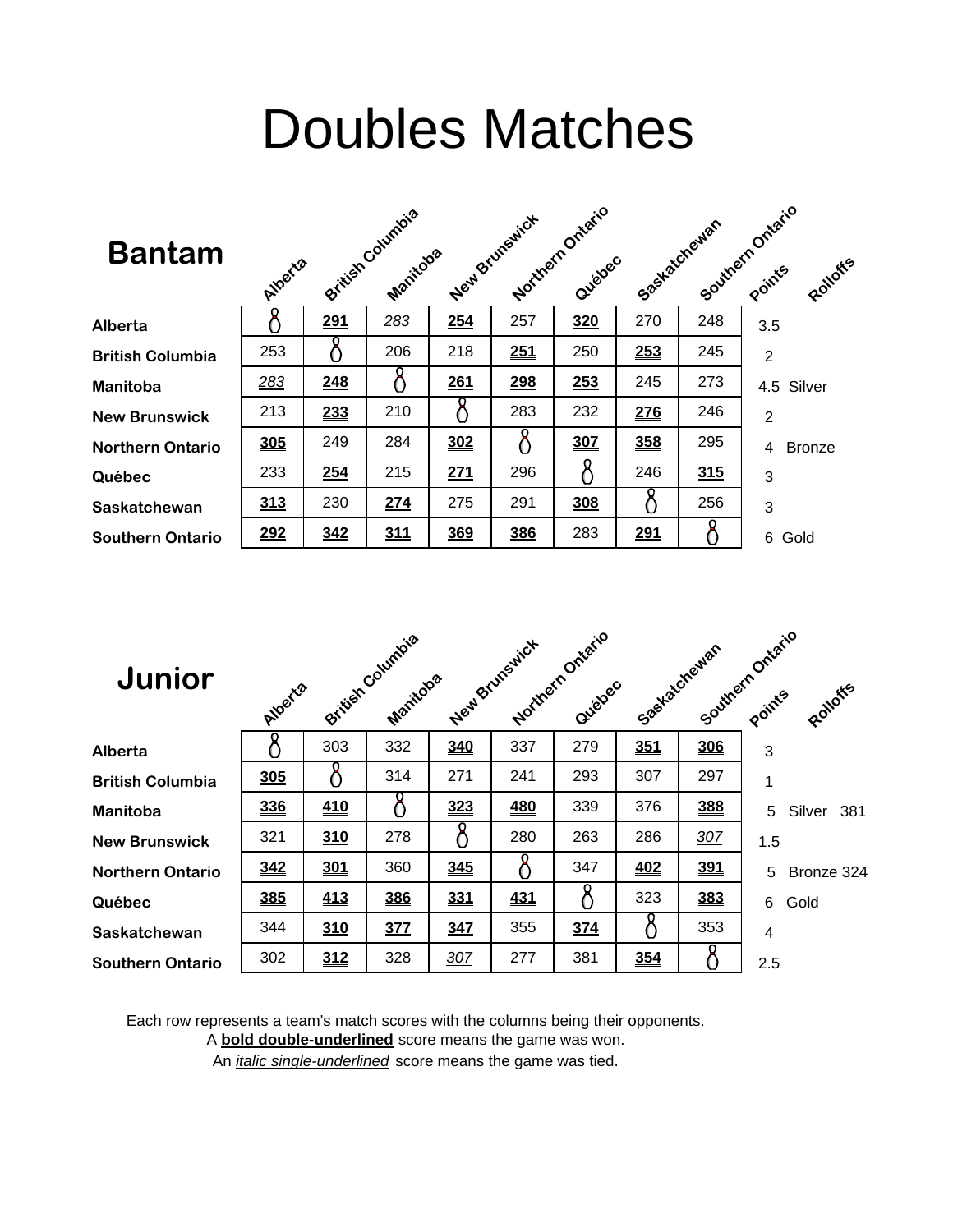# Doubles Matches

| <b>Intermediate</b>     | Alberte    |            | British Columbia<br>Manicoba |            | New Brunswick | Northern Ontario<br>Quebec | Society of Cheylan |            | Southern Ontario<br>Rohoffs |
|-------------------------|------------|------------|------------------------------|------------|---------------|----------------------------|--------------------|------------|-----------------------------|
| Alberta                 |            | <u>411</u> | 293                          | <b>404</b> | 304           | 307                        | 377                | 333        | 3                           |
| <b>British Columbia</b> | 364        |            | 365                          | 361        | 342           | 333                        | 340                | 357        | $\overline{2}$              |
| Manitoba                | <b>405</b> | 366        |                              | <b>405</b> | 384           | <b>402</b>                 | 391                | <u>481</u> | 6<br>Gold                   |
| <b>New Brunswick</b>    | 365        | 332        | 361                          |            | 316           | 354                        | 297                | 337        | $\mathbf 0$                 |
| <b>Northern Ontario</b> | 388        | 334        | 397                          | 352        |               | 327                        | 372                | 347        | 3                           |
| Québec                  | 322        | <u>351</u> | 369                          | 387        | 376           |                            | 353                | 398        | 5<br>Bronze 328             |
| Saskatchewan            | 362        | 356        | 340                          | 371        | 373           | 315                        |                    | 384        | 4                           |
| <b>Southern Ontario</b> | 402        | 426        | 397                          | 424        | 460           | <u>401</u>                 | 356                |            | 5<br>Silver<br>429          |

| <b>Senior</b>           | Alberta    |     | British Columbia<br>Manitoloa |     | New Britiswick | Morthern Ontario<br>Quebec | Seattlefterburn |     | Southern Ontario<br>Rotloffs |
|-------------------------|------------|-----|-------------------------------|-----|----------------|----------------------------|-----------------|-----|------------------------------|
| Alberta                 |            | 388 | 370                           | 372 | 313            | <u>421</u>                 | 292             | 385 | 3                            |
| <b>British Columbia</b> | 377        |     | 378                           | 364 | 350            | 373                        | 371             | 396 | 2                            |
| <b>Manitoba</b>         | 410        | 384 |                               | 409 | 461            | 460                        | 315             | 346 | <b>Bronze</b><br>4           |
| <b>New Brunswick</b>    | 327        | 326 | 416                           | 8   | 385            | 356                        | 308             | 344 | $\overline{2}$               |
| <b>Northern Ontario</b> | 384        | 360 | 298                           | 367 | 8              | 302                        | 316             | 340 | 3                            |
| Québec                  | 331        | 412 | 388                           | 370 | 339            | 0                          | 420             | 393 | 3                            |
| <b>Saskatchewan</b>     | <b>385</b> | 372 | 381                           | 404 | 279            | <b>425</b>                 | 0               | 329 | Silver<br>5                  |
| <b>Southern Ontario</b> | 424        | 371 | 388                           | 347 | 400            | 428                        | 370             |     | Gold<br>6                    |

Each row represents a team's match scores with the columns being their opponents.

A **bold double-underlined** score means the game was won.

An *italic single-underlined* score means the game was tied.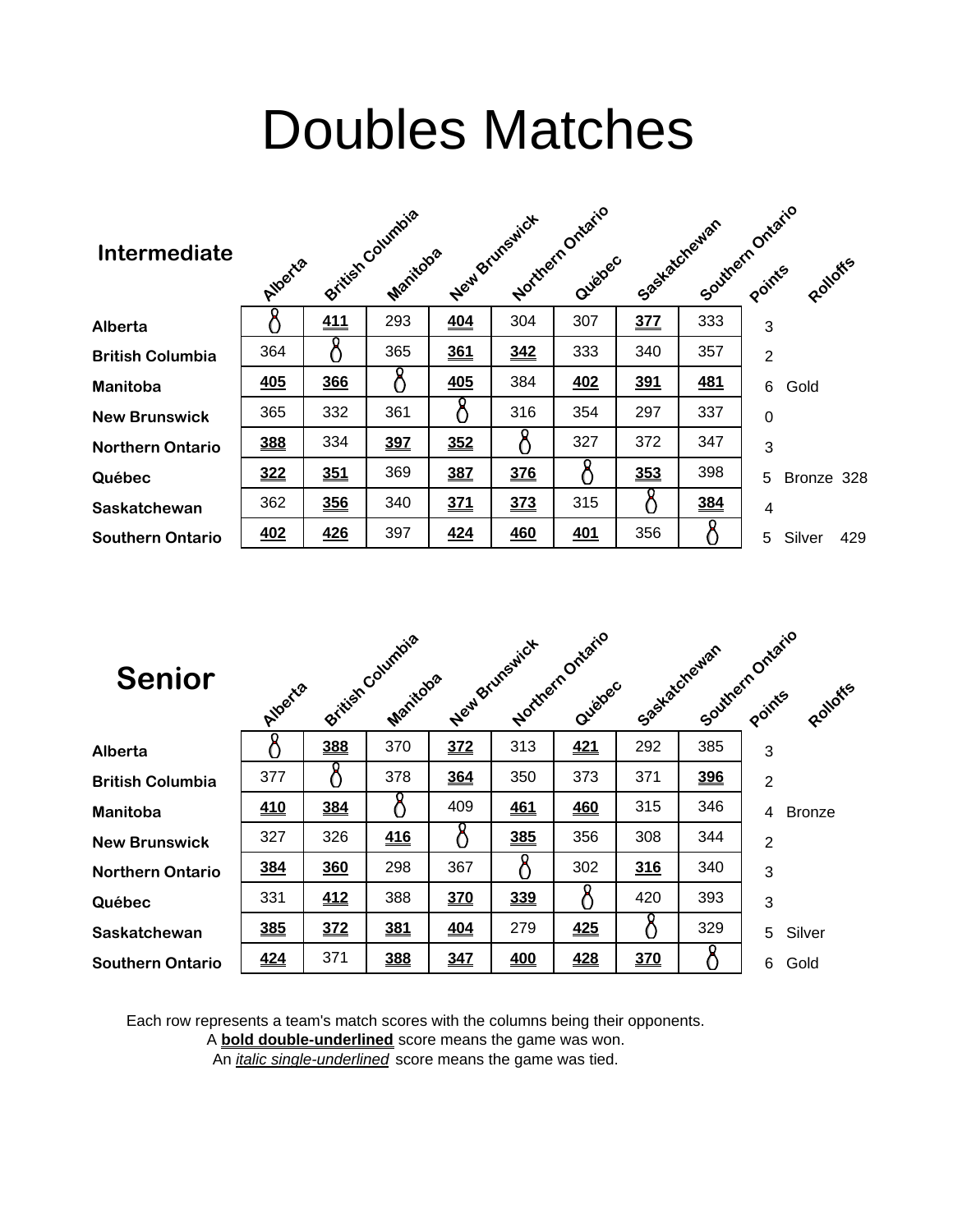

## **Canadian Youth Championships Doubles Event Records 2013**

| <b>Doubles Game</b><br><b>Bantams</b>                               | 386 | Sarah Klassen<br><b>Blake Foster</b>            | Southern Ontario |
|---------------------------------------------------------------------|-----|-------------------------------------------------|------------------|
| <b>Juniors</b>                                                      | 480 | <b>Marissa Naylor</b><br><b>Austyn Ducharme</b> | Manitoba         |
| <b>Intermediates</b>                                                | 481 | <b>Brittany Crawford</b><br><b>Mitch Hupe</b>   | Manitoba         |
| <b>Seniors</b>                                                      | 461 | <b>Danielle Lemoine</b><br>Joseph Franchewski   | Manitoba         |
| Doubles Average (now 7 games, was 6 games prior to 2003)<br>Bantams |     | 162.4 Sarah Klassen<br><b>Blake Foster</b>      | Southern Ontario |
| <b>Juniors</b>                                                      |     | 189.4 Marissa Naylor<br><b>Austyn Ducharme</b>  | Manitoba         |

| Intermediates 204.7 Miranda Panas | Jordan Klassen         | Southern Ontario |
|-----------------------------------|------------------------|------------------|
| <b>Seniors</b>                    | 198.9 Danielle Lemoine | Manitoba         |

**Joseph Franchewski**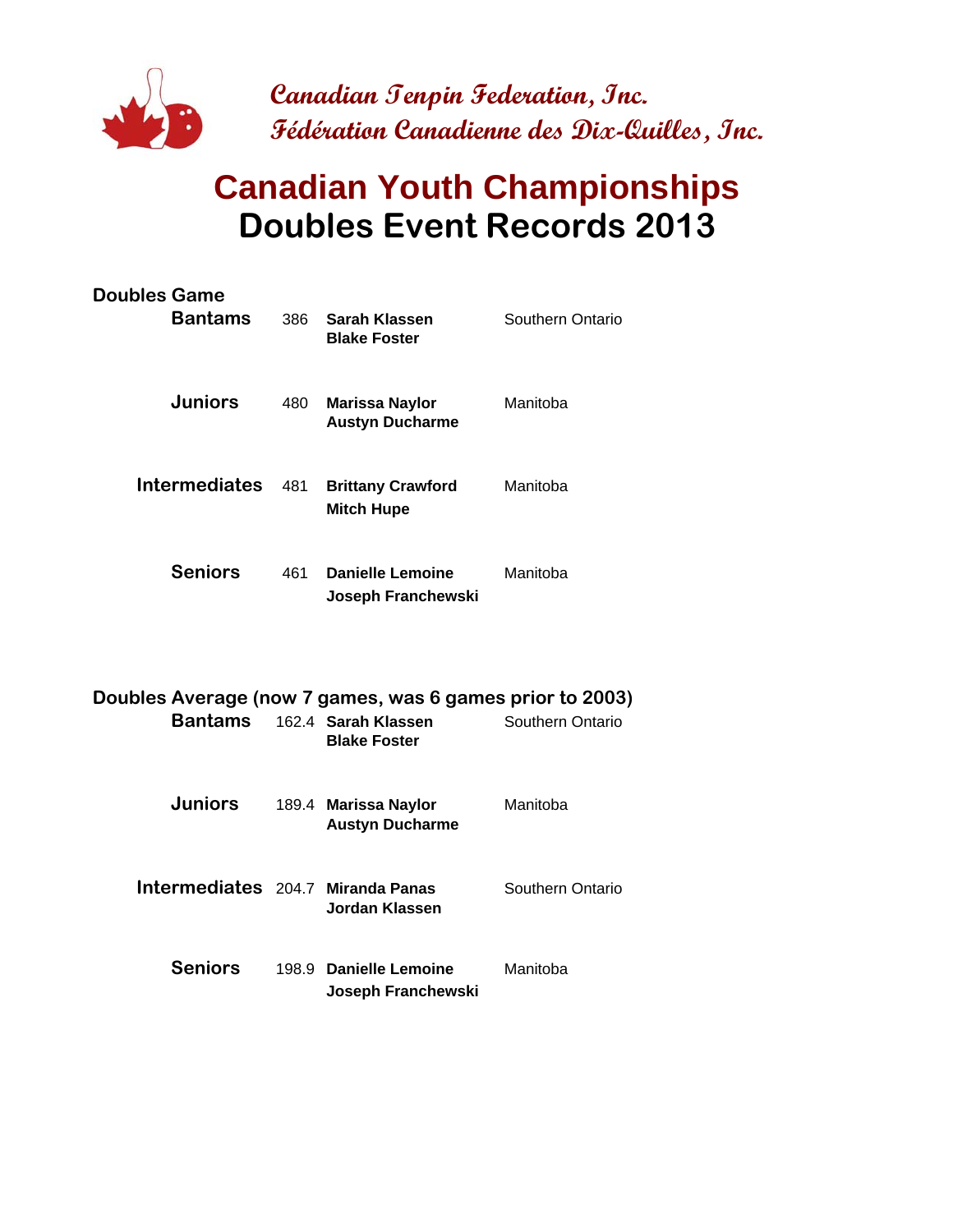

# **Doubles Event Individual Records 2013 Canadian Youth Championships**

#### **Single Game**

| <b>Bantam Girl</b> | 243 | Sarah Klassen            | Southern Ontario |                      |
|--------------------|-----|--------------------------|------------------|----------------------|
| <b>Bantam Boy</b>  | 196 | <b>Blake Foster</b>      | Southern Ontario |                      |
| <b>Junior Girl</b> | 224 | <b>Brittney Turcotte</b> | Québec           |                      |
| <b>Junior Boy</b>  | 300 | <b>Austyn Ducharme</b>   | Manitoba         | <b>NEW RECORD!!!</b> |
| Intermediate Girl  | 233 | <b>Brittany Crawford</b> | Manitoba         |                      |
| Intermediate Boy   | 265 | <b>Mitch Hupe</b>        | Manitoba         |                      |
| <b>Senior Girl</b> | 227 | <b>Chelsey Duff</b>      | Alberta          |                      |
| <b>Senior Boy</b>  | 258 | Joseph Franchewski       | Manitoba         |                      |
|                    |     |                          |                  |                      |

#### **Event Average (6 games prior to 2003, 7 games for 2003 and after)**

| <b>Bantam Girl</b>                        | 168.0 Sarah Klassen                 | Southern Ontario |
|-------------------------------------------|-------------------------------------|------------------|
| Bantam Boy                                | 158.0 Aidan Bass                    | Northern Ontario |
|                                           |                                     |                  |
|                                           | Junior Girl 196.0 Brittney Turcotte | Québec           |
| <b>Junior Boy</b>                         | 195.9 Austyn Ducharme               | Manitoba         |
|                                           |                                     |                  |
| Intermediate Girl 191.9 Brittany Crawford |                                     | Manitoba         |
| Intermediate Boy 222.1 Jordan Klassen     |                                     | Southern Ontario |
|                                           |                                     |                  |
| <b>Senior Girl</b>                        | 189.3 Danielle Lemoine              | Manitoba         |
| <b>Senior Boy</b>                         | 208.6 Joseph Franchewski            | Manitoba         |
|                                           |                                     |                  |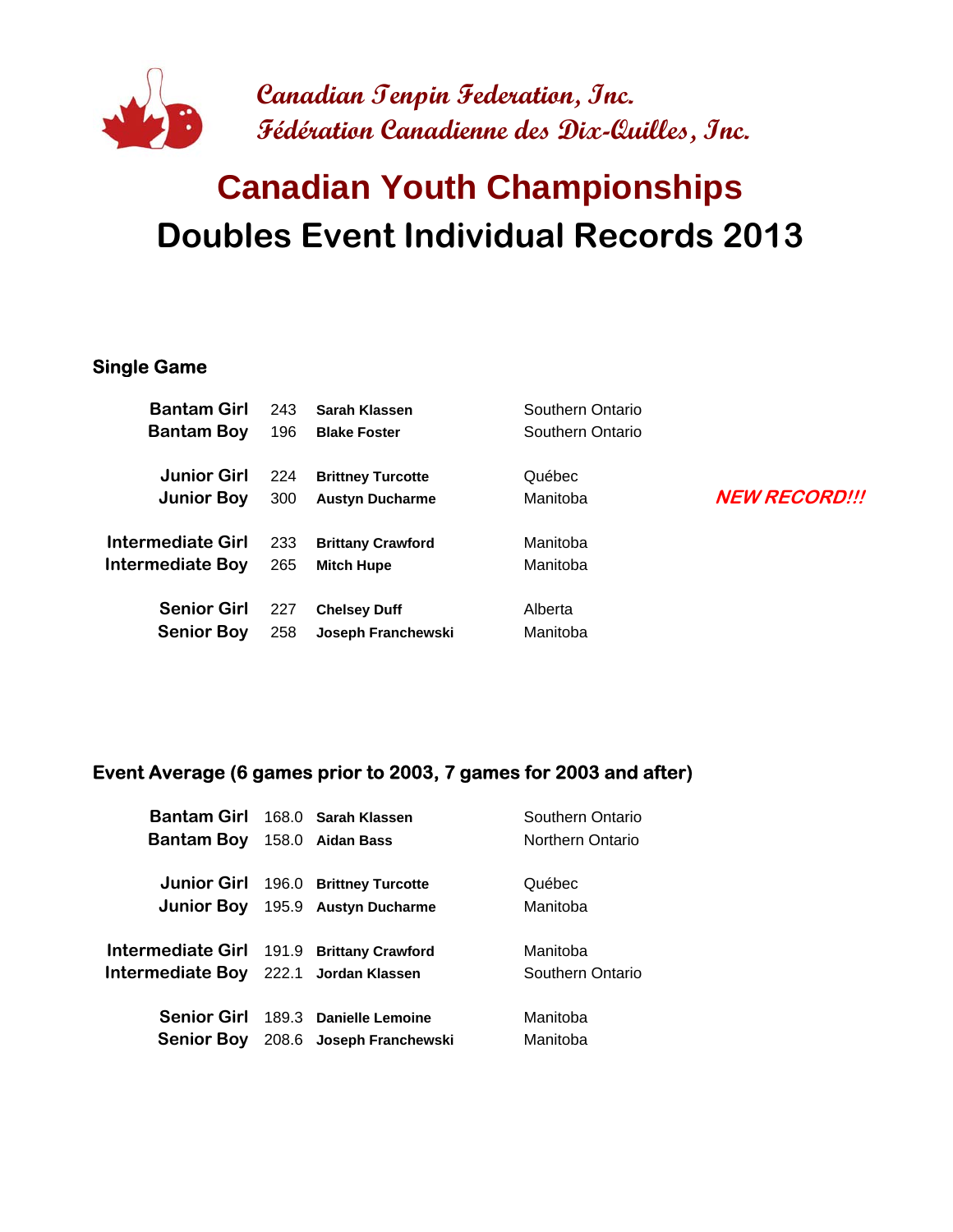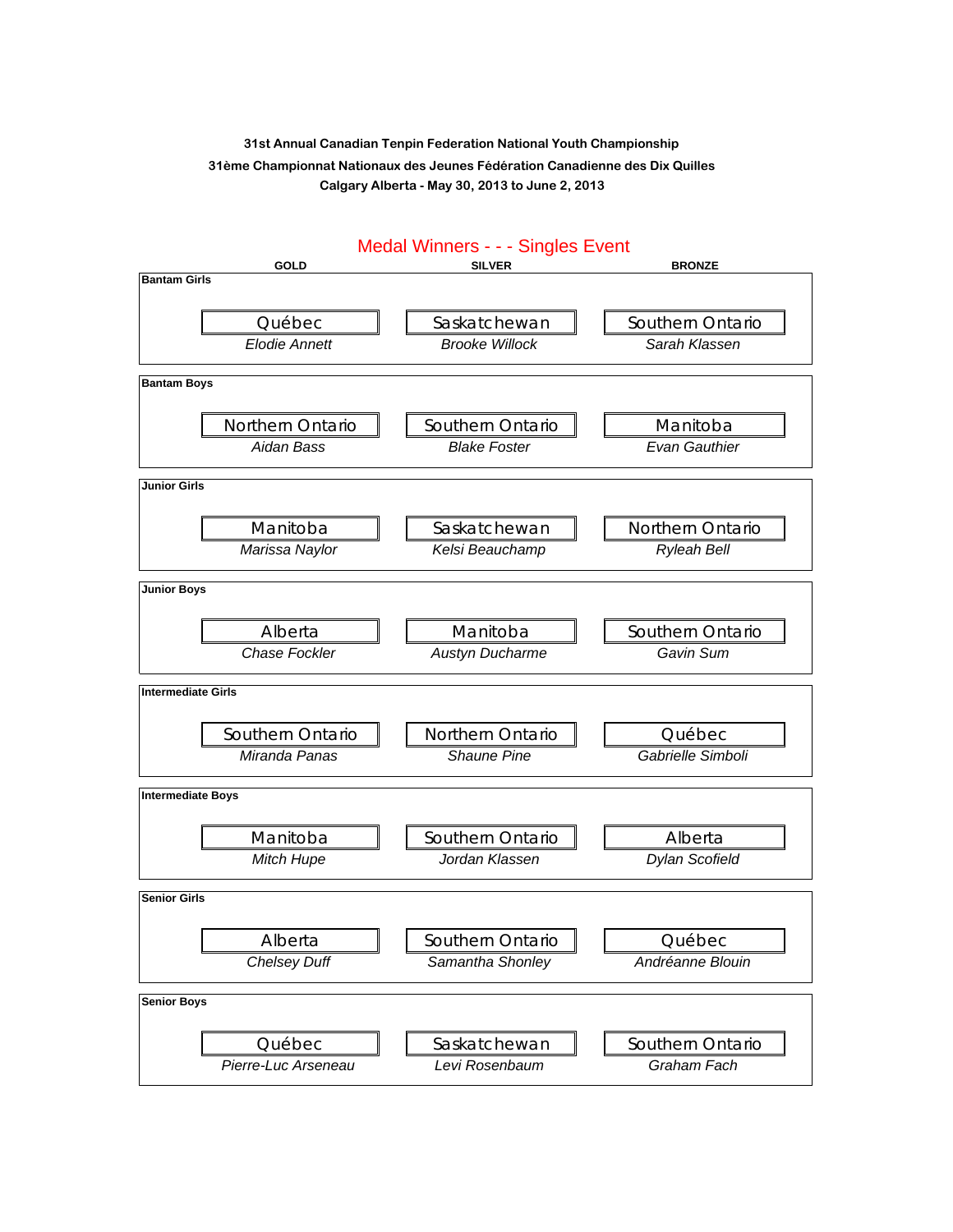| <b>Bantam</b>           |             |             |            |                                       |            |                            |            |               |             |                 |
|-------------------------|-------------|-------------|------------|---------------------------------------|------------|----------------------------|------------|---------------|-------------|-----------------|
| <b>Girls</b>            | Alberta     |             |            | British Coturations<br>New Britishick |            | Northern Ontaxio<br>Quebec |            | Sast atchewan |             | Southernotation |
| Alberta                 | ۸.          | 168         | 109        | 124                                   | 118        | 104                        | 103        | 143           | 2           |                 |
| <b>British Columbia</b> | 125         | Â           | <u>154</u> | 130                                   | <u>159</u> | 133                        | 116        | 137           | 3.5         |                 |
| <b>Manitoba</b>         | <u>116</u>  | 128         | X<br>₩     | 117                                   | 125        | 129                        | <u>139</u> | 115           | 4.5         |                 |
| <b>New Brunswick</b>    | 113         | 102         | 104        | 8<br>w                                | 92         | 90                         | 105        | 80            | $\mathbf 0$ |                 |
| <b>Northern Ontario</b> | <u>143</u>  | 111         | 115        | <u>109</u>                            | X          | 140                        | 136        | 146           | 2           |                 |
| Québec                  | <u>192</u>  | <u>154</u>  | 117        | <u>122</u>                            | 145        | X<br>ι.                    | <u>128</u> | 157           | 6           | Gold            |
| Saskatchewan            | <u> 113</u> | <u> 116</u> | <u>139</u> | <u>131</u>                            | 152        | 101                        | E          | <u>184</u>    | 5           | Silver<br>145   |
| <b>Southern Ontarid</b> | <u>187</u>  | <u>178</u>  | 158        | <u>140</u>                            | <u>170</u> | 156                        | 149        | Х             | 5           | Bronze 142      |

| <b>Bantam</b><br><b>Boys</b> | Aperte     |             |            | British Columbia | Northern Ontario<br>Noul Britishick |            |            |            | Saskatchewan Points of<br>Royage |
|------------------------------|------------|-------------|------------|------------------|-------------------------------------|------------|------------|------------|----------------------------------|
| Alberta                      | Ĉ          | 94          | <u>143</u> | 120              | 160                                 | <u>180</u> | 135        | 100        | $\overline{2}$                   |
| <b>British Columbia</b>      | <u>151</u> | X<br>۰,     | 120        | 132              | 130                                 | 109        | 115        | 103        | 2                                |
| <b>Manitoba</b>              | 116        | 134         | ĉ          | 148              | 126                                 | 124        | 139        | <u>135</u> | 4 Bronze 140                     |
| <b>New Brunswick</b>         | <u>165</u> | 114         | <u>150</u> | ĉ                | 120                                 | 101        | 176        | <u>140</u> | 4<br>124                         |
| <b>Northern Ontarid</b>      | 163        | <u>176</u>  | <u>180</u> | <u>168</u>       | c.<br>Ĉ                             | <u>139</u> | 158        | 133        | 7<br>Gold                        |
| Québec                       | 107        | <u> 119</u> | 106        | 113              | 137                                 | ĉ          | 127        | 118        | $\overline{2}$                   |
| Saskatchewan                 | <u>158</u> | <u>168</u>  | 132        | 126              | 124                                 | 148        | X<br>ı,    | 151        | 3                                |
| <b>Southern Ontarid</b>      | <u>163</u> | <u>165</u>  | 124        | 119              | 116                                 | <u>122</u> | <u>192</u> | c.<br>A    | Silver<br>162<br>4               |

A **bold double-underlined** score means the game was won. An *italic single-underlined* score means the game was tied. Each row represents a team's match scores with the columns being their opponents.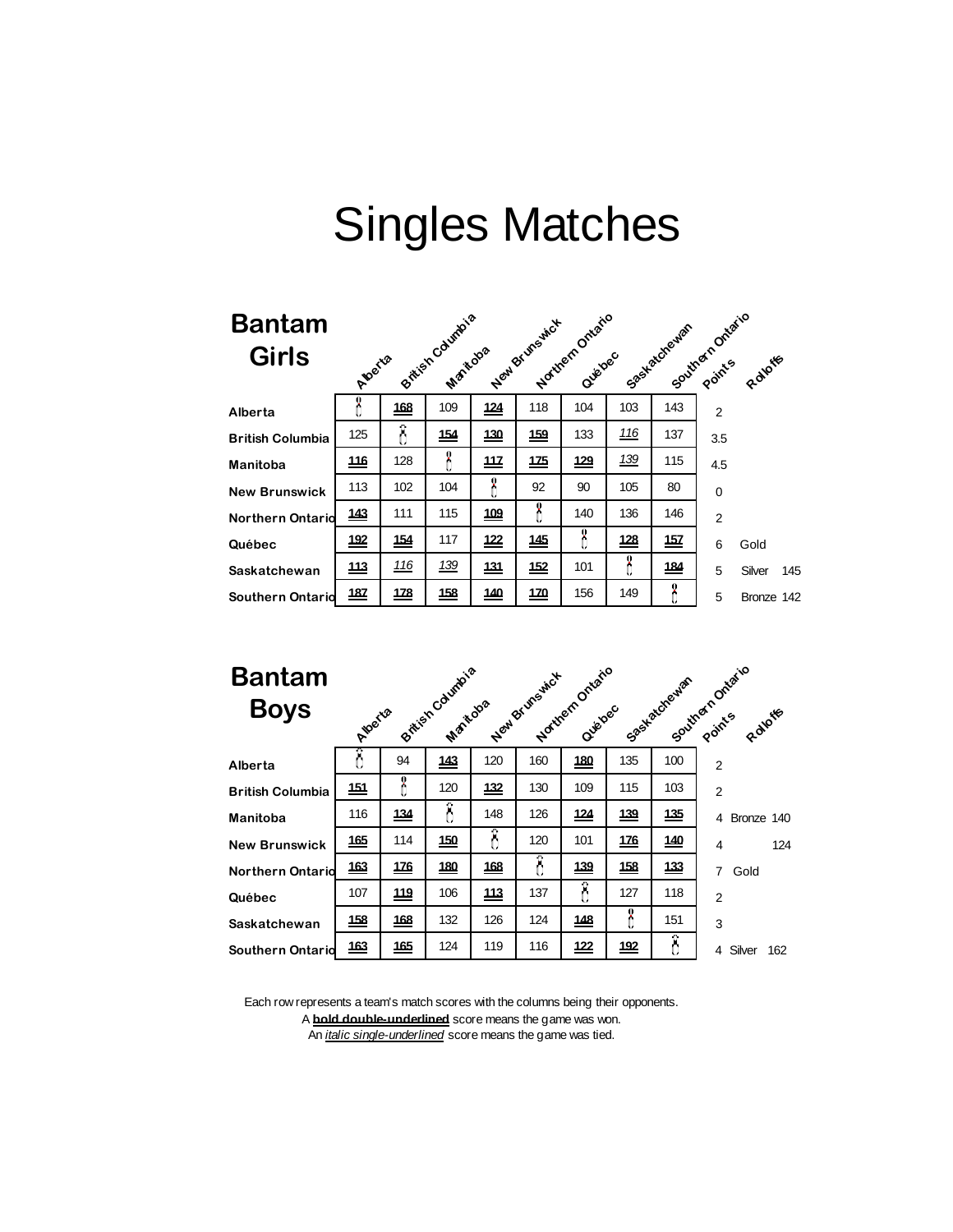| Junior<br><b>Girls</b>  | Albertia   |            |            | British County's<br>Notifern Ontario<br>New Bringwater<br>Quebec |            |             |            |             | Sasta Southern Prints Rates |  |  |
|-------------------------|------------|------------|------------|------------------------------------------------------------------|------------|-------------|------------|-------------|-----------------------------|--|--|
|                         |            |            |            |                                                                  |            |             |            |             |                             |  |  |
| Alberta                 | Ĉ          | 177        | 139        | <u>189</u>                                                       | 166        | 150         | 132        | 2 <u>01</u> | 3                           |  |  |
| <b>British Columbia</b> | 169        | X          | 152        | 140                                                              | 161        | 196         | 155        | 126         | $\overline{2}$              |  |  |
| <b>Manitoba</b>         | 234        | <u>195</u> | Â          | 176                                                              | <u>173</u> | <u> 171</u> | 166        | <u>194</u>  | 6<br>Gold 177               |  |  |
| <b>New Brunswick</b>    | 160        | 116        | 155        | Ĉ                                                                | 109        | 163         | 131        | 168         | $\overline{2}$              |  |  |
| <b>Northern Ontario</b> | <u>174</u> | <u>167</u> | 172        | <u>165</u>                                                       | Â<br>ŧ,    | <u>184</u>  | 193        | 158         | <b>Bronze</b><br>4          |  |  |
| Québec                  | <u>190</u> | 192        | 161        | 149                                                              | 177        | ĉ           | 192        | <u>177</u>  | $\overline{2}$              |  |  |
| Saskatchewan            | 189        | <u>175</u> | <u>181</u> | <u>190</u>                                                       | 196        | <u>201</u>  | 8          | 173         | Silver 176<br>6             |  |  |
| <b>Southern Ontario</b> | 155        | <u>148</u> | 145        | 138                                                              | 165        | 162         | <u>178</u> | n,<br>A     | 3                           |  |  |

| <b>Junior</b><br><b>Boys</b> |            |            |            | British County is<br>New Stunswich |              | Northern Ontano |            | Saskatchewan | South Property S          |
|------------------------------|------------|------------|------------|------------------------------------|--------------|-----------------|------------|--------------|---------------------------|
|                              | Alberta    |            |            |                                    |              |                 |            |              |                           |
| Alberta                      | Ã<br>ı.    | <u>190</u> | 133        | 221                                | <u>155</u>   | 143             | <u>176</u> | <u>167</u>   | 6<br>Gold                 |
| <b>British Columbia</b>      | 114        | X<br>۰,    | 147        | 148                                | <u>180</u>   | <u>155</u>      | 101        | 122          | 3                         |
| Manitoba                     | 127        | <u>190</u> | ĉ          | 186                                | 157          | 183             | <u>156</u> | <u>178</u>   | 5<br>Silver               |
| <b>New Brunswick</b>         | 153        | 125        | 116        | ĉ                                  | 170          | 168             | 186        | 128          | 0.5                       |
| <b>Northern Ontario</b>      | 145        | 144        | <u>186</u> | <u>182</u>                         | z<br>А<br>ι. | 178             | 152        | 147          | $\overline{2}$            |
| Québec                       | <u>169</u> | 154        | 152        | 168                                | 186          | Â               | 212        | 121          | 3.5                       |
| Saskatchewan                 | 143        | 146        | 114        | 204                                | <u>179</u>   | 176             | Я<br>ι,    | <u>156</u>   | 4<br>155                  |
| <b>Southern Ontarid</b>      | 159        | <u>183</u> | 175        | <u>144</u>                         | 158          | <u>166</u>      | 136        | n.<br>Α<br>w | <b>Bronze</b><br>220<br>4 |

A **bold double-underlined** score means the game was won. An *italic single-underlined* score means the game was tied. Each row represents a team's match scores with the columns being their opponents.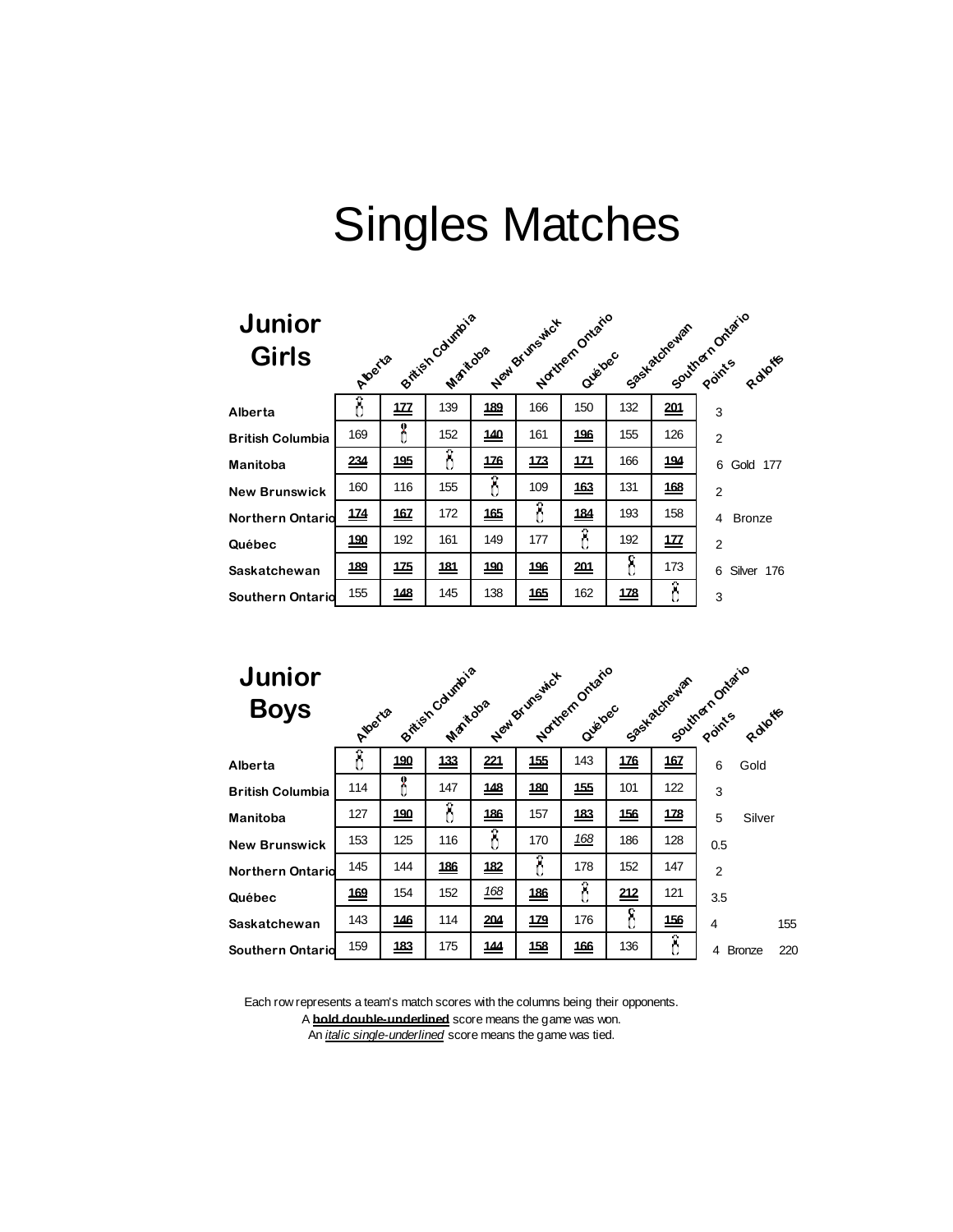| <b>Intermediate</b><br>Girls | Alberta     |             | Sittish Columbia |              | New Britishick | Notifiern Ontanio | Seat atchewar |            | South Protestion Rate |
|------------------------------|-------------|-------------|------------------|--------------|----------------|-------------------|---------------|------------|-----------------------|
|                              | ĥ           | 177         | 190              | 195          | 160            | 126               | 150           | 182        |                       |
| Alberta                      | ι.          |             |                  |              |                |                   |               |            | 3                     |
| <b>British Columbia</b>      | 164         | X<br>۰.     | <u>199</u>       | 144          | 183            | 151               | 153           | 170        | 2                     |
| Manitoba                     | <u>191</u>  | 168         | X<br>u           | 206          | 168            | <u>191</u>        | 176           | 136        | $\overline{4}$        |
| <b>New Brunswick</b>         | 167         | <u> 193</u> | 136              | e.<br>А<br>v | 163            | 144               | 118           | 128        | 1                     |
| <b>Northern Ontario</b>      | <u>167</u>  | <u> 192</u> | <u>180</u>       | 166          | 8<br>ı.        | 234               | <u>192</u>    | 161        | Silver 157<br>6       |
| Québec                       | <u>138</u>  | 220         | 165              | 188          | 156            | Â<br>u            | 156           | <u>169</u> | 5<br><b>Bronze</b>    |
| Saskatchewan                 | 142         | 141         | 158              | <u> 174</u>  | 103            | 119               | Ĉ             | 148        | 1                     |
| <b>Southern Ontario</b>      | <u> 188</u> | <u> 171</u> | <u>179</u>       | 156          | <u>201</u>     | 157               | 192           | Â<br>ι.    | 6<br>184<br>Gold      |

| Intermediate<br><b>Boys</b> | Alberta    |            | British Country's<br>Maitoba |            | New Britishick | Montgom Ontario<br>Quebec |            | Saskatchewan | South Points<br>Rotleffs |
|-----------------------------|------------|------------|------------------------------|------------|----------------|---------------------------|------------|--------------|--------------------------|
| Alberta                     | 8          | <u>194</u> | 202                          | 158        | <u>213</u>     | 179                       | 189        | 178          | 5 Bronze 161             |
| <b>British Columbia</b>     | 151        | Х          | 137                          | 178        | 146            | 191                       | 193        | 148          | 3                        |
| Manitoba                    | 170        | 200        | X                            | 158        | <u>179</u>     | <u>191</u>                | <u>198</u> | <u>195</u>   | 6<br>Gold                |
| <b>New Brunswick</b>        | 117        | 170        | 115                          | ĉ          | 141            | 157                       | 150        | 146          | 1                        |
| Northern Ontario            | 168        | 123        | 157                          | 234        | v.<br>Ж        | <u>180</u>                | 158        | 212          | $\overline{2}$           |
| Québec                      | <u>191</u> | 210        | 164                          | 149        | 166            | χ<br>v                    | 222        | 153          | 3                        |
| Saskatchewan                | 174        | 152        | 170                          | <u>191</u> | <u>191</u>     | 169                       | X<br>ı.    | <u>187</u>   | 3                        |
| Southern Ontario            | <u>185</u> | 267        | 175                          | 20Z        | 215            | 186                       | 183        | X            | 5<br>Silver 191          |

An *italic single-underlined* score means the game was tied. Each row represents a team's match scores with the columns being their opponents. A **bold double-underlined** score means the game was won.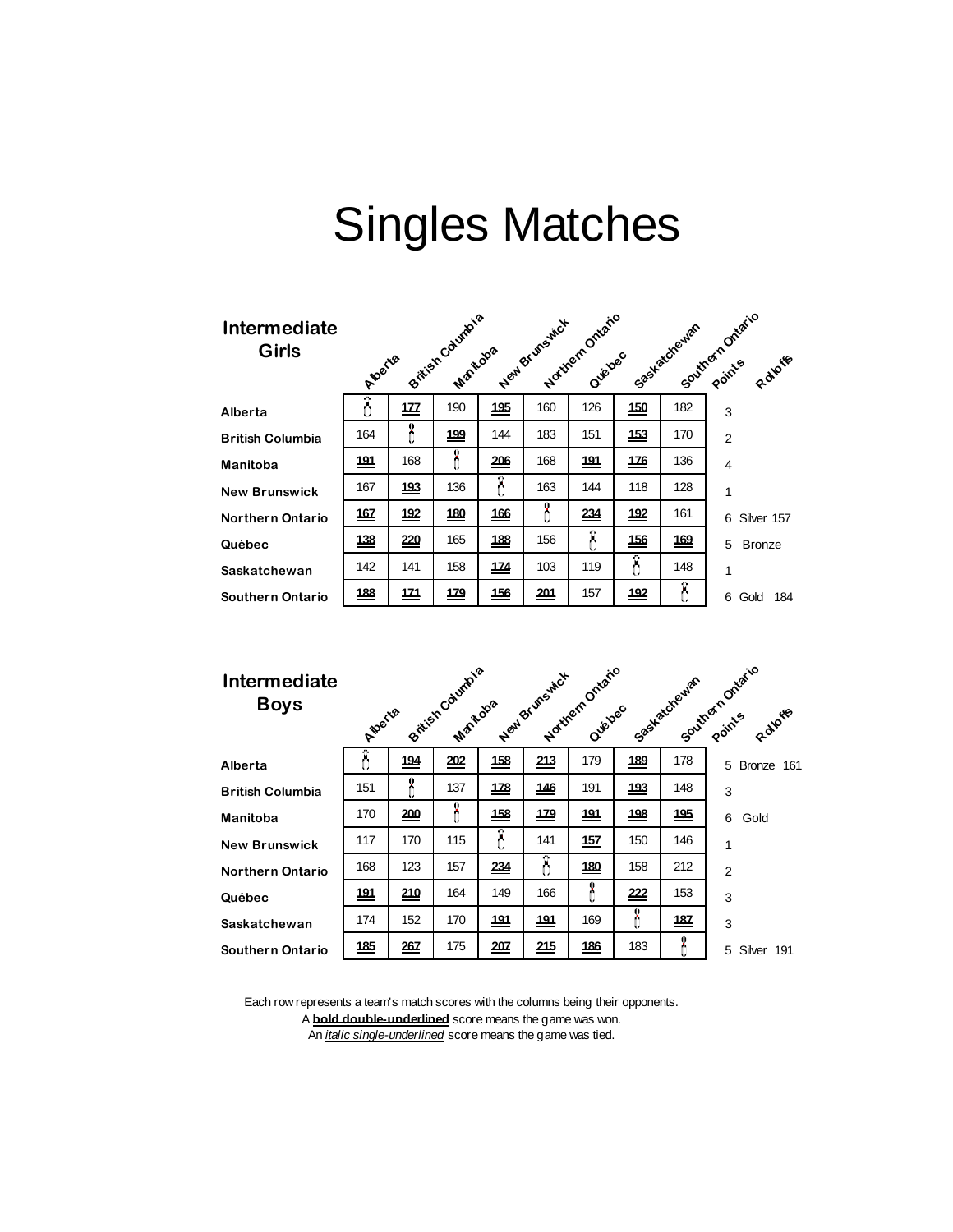| <b>Senior</b><br><b>Girls</b> | Albertia   |            |            | British Countries<br>New Britishick |            | Notifiern Ontailo |            | Sask achewar | South Principal Rates |
|-------------------------------|------------|------------|------------|-------------------------------------|------------|-------------------|------------|--------------|-----------------------|
| Alberta                       | ĥ          | <u>170</u> | <u>199</u> | <u>171</u>                          | <u>169</u> | <u>194</u>        | <u>181</u> | 180          | 5.5 Gold              |
| <b>British Columbia</b>       | 156        | X          | 156        | 162                                 | 167        | 142               | 147        | <u>176</u>   | $\overline{2}$        |
| Manitoba                      | 183        | <u>186</u> | χ<br>u     | 193                                 | 202        | 152               | 235        | 190          | 3                     |
| <b>New Brunswick</b>          | 146        | 154        | 243        | χ                                   | 205        | 158               | <u>179</u> | 151          | 3                     |
| <b>Northern Ontario</b>       | <u>169</u> | 188        | 104        | 152                                 | X          | 139               | 127        | <u>177</u>   | 2.5                   |
| Québec                        | 155        | 10         | 232        | 0                                   | 176        | ĉ                 | 205        | 215          | <b>Bronze</b><br>4    |
| Saskatchewan                  | 151        | <u>198</u> | 191        | 148                                 | 217        | 158               | ዩ<br>ι.    | 173          | $\overline{2}$        |
| <b>Southern Ontario</b>       | 202        | 164        | 201        | 186                                 | 142        | 133               | 198        | Ã<br>v       | Silver<br>4           |

| <b>Senior</b>           |            |            |            |                  |                |                            |            |     |                             |
|-------------------------|------------|------------|------------|------------------|----------------|----------------------------|------------|-----|-----------------------------|
| <b>Boys</b>             | Aberta     |            |            | British Columbia | New Britishick | Northern Ortario<br>Quebec |            |     | Sastexizewan points a diale |
| Alberta                 | A          | <u>195</u> | 170        | 213              | 162            | 136                        | 111        | 179 | 4                           |
| <b>British Columbia</b> | 188        | X<br>v     | 116        | 145              | 211            | 137                        | 181        | 192 | 1                           |
| Manitoba                | 180        | 236        | γ          | 190              | 179            | 151                        | 136        | 171 | 2                           |
| <b>New Brunswick</b>    | 204        | 206        | 211        | 2<br>ı.          | 146            | 206                        | 206        | 164 | 3                           |
| <b>Northern Ontario</b> | 156        | 170        | 204        | <u>181</u>       | X              | 174                        | 190        | 144 | 2                           |
| Québec                  | <u>190</u> | <u>194</u> | 176        | 235              | 211            | e.<br>Ć                    | <u>180</u> | 191 | 6<br>Gold                   |
| Saskatchewan            | 152        | <u>193</u> | <u>199</u> | 186              | 233            | 179                        | E          | 203 | Silver<br>5<br>236          |
| <b>Southern Ontario</b> | 134        | 203        | 224        | 232              | 236            | 237                        | 190        | Х   | 5<br>Bronze 223             |

Each row represents a team's match scores with the columns being their opponents. A **bold double-underlined** score means the game was won. An *italic single-underlined* score means the game was tied.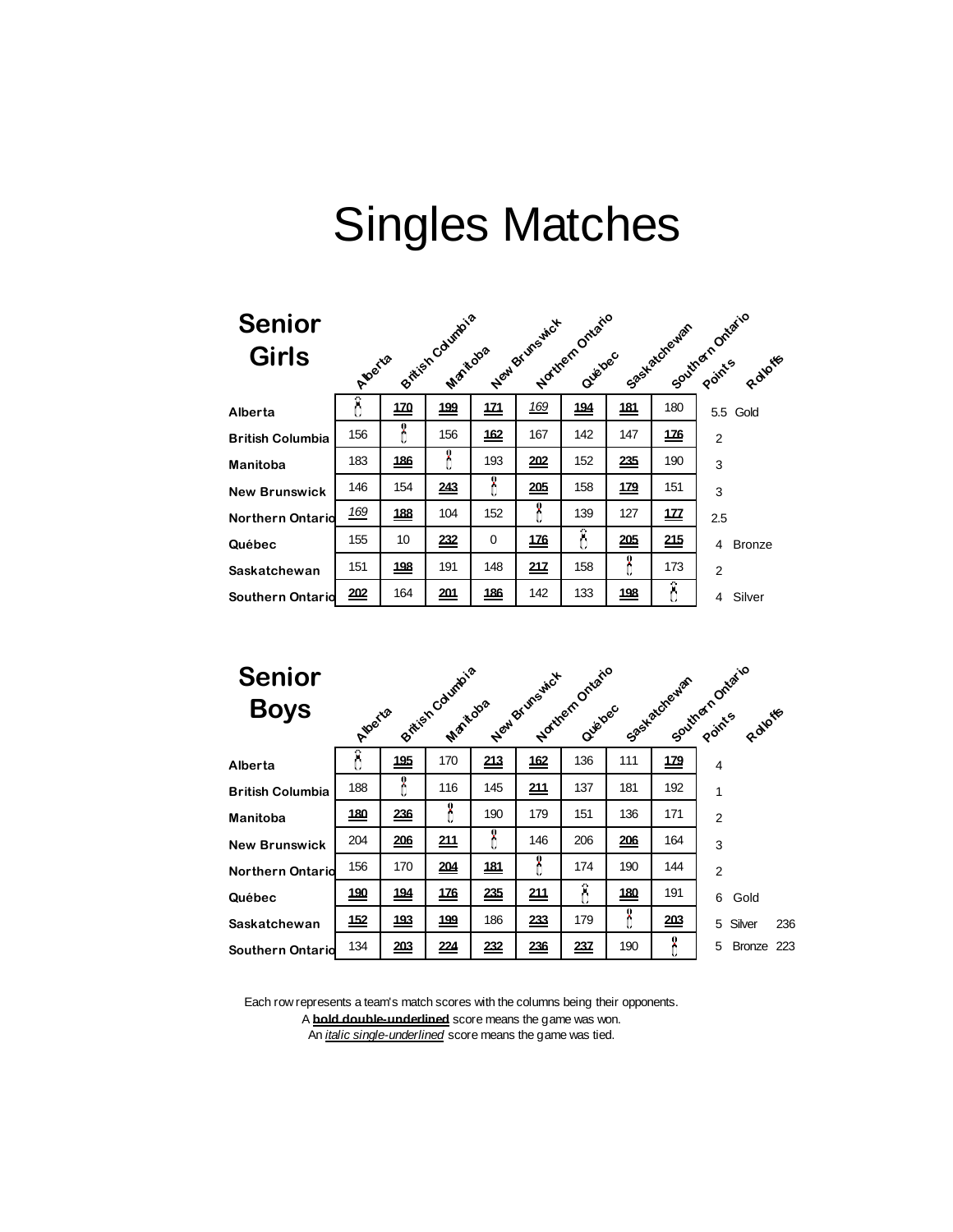

# **Singles Event Records 2013 Canadian Youth Championships**

#### **Single Game**

| <b>Bantam Girl</b>                      | 192        | <b>Elodie Annett</b>                            | Québec                                   |
|-----------------------------------------|------------|-------------------------------------------------|------------------------------------------|
| <b>Bantam Boy</b>                       | 192        | <b>Matthew Wist</b>                             | Saskatchewan                             |
| <b>Junior Girl</b>                      | 234        | <b>Marissa Naylor</b>                           | Manitoba                                 |
| <b>Junior Boy</b>                       | 221        | <b>Chase Fockler</b>                            | Alberta                                  |
| Intermediate Girl                       | 234        | <b>Shaune Pine</b>                              | Northern Ontario                         |
| <b>Intermediate Boy</b>                 | 267        | Jordan Klassen                                  | Southern Ontario                         |
| <b>Senior Girl</b><br><b>Senior Boy</b> | 243<br>237 | <b>Emmie-Jessie Young</b><br><b>Graham Fach</b> | <b>New Brunswick</b><br>Southern Ontario |
|                                         |            |                                                 |                                          |

#### **Event Average (6 games prior to 2003, 7 games for 2003 and after)**

| Bantam Girl 162.6 Sarah Klassen       |                                    | Southern Ontario |
|---------------------------------------|------------------------------------|------------------|
| <b>Bantam Boy</b> 159.6 Aidan Bass    |                                    | Northern Ontario |
|                                       |                                    |                  |
|                                       | Junior Girl 187.0 Marissa Naylor   | Manitoba         |
|                                       | Junior Boy 169.3 Chase Fockler     | Alberta          |
|                                       |                                    |                  |
| Intermediate Girl 184.6 Shaune Pine   |                                    | Northern Ontario |
| Intermediate Boy 202.6 Jordan Klassen |                                    | Southern Ontario |
|                                       |                                    |                  |
|                                       | Senior Girl 191.6 Danielle Lemoine | Manitoba         |
| <b>Senior Boy</b> 208.0 Graham Fach   |                                    | Southern Ontario |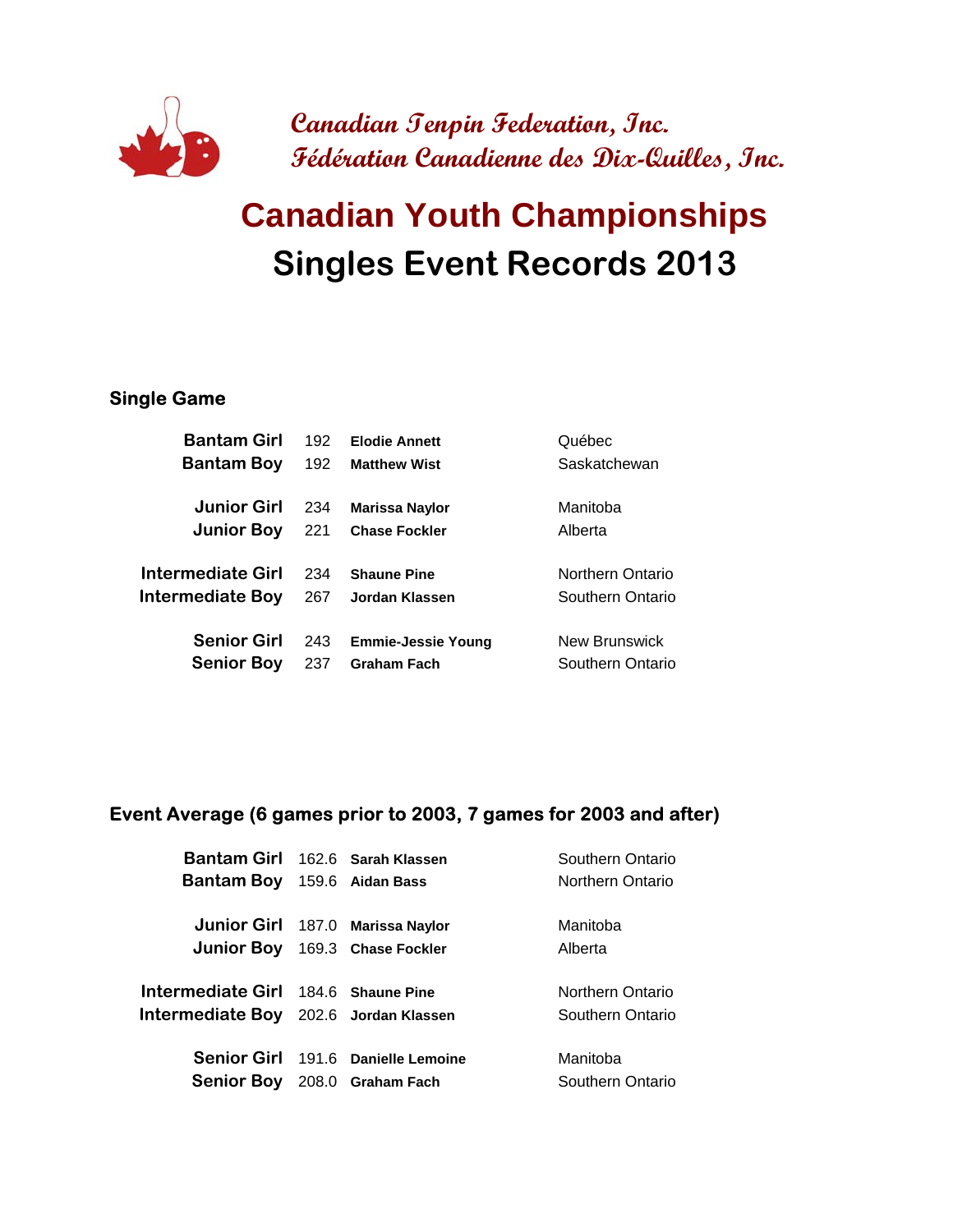### **Medal Winners - - - Team All Events**

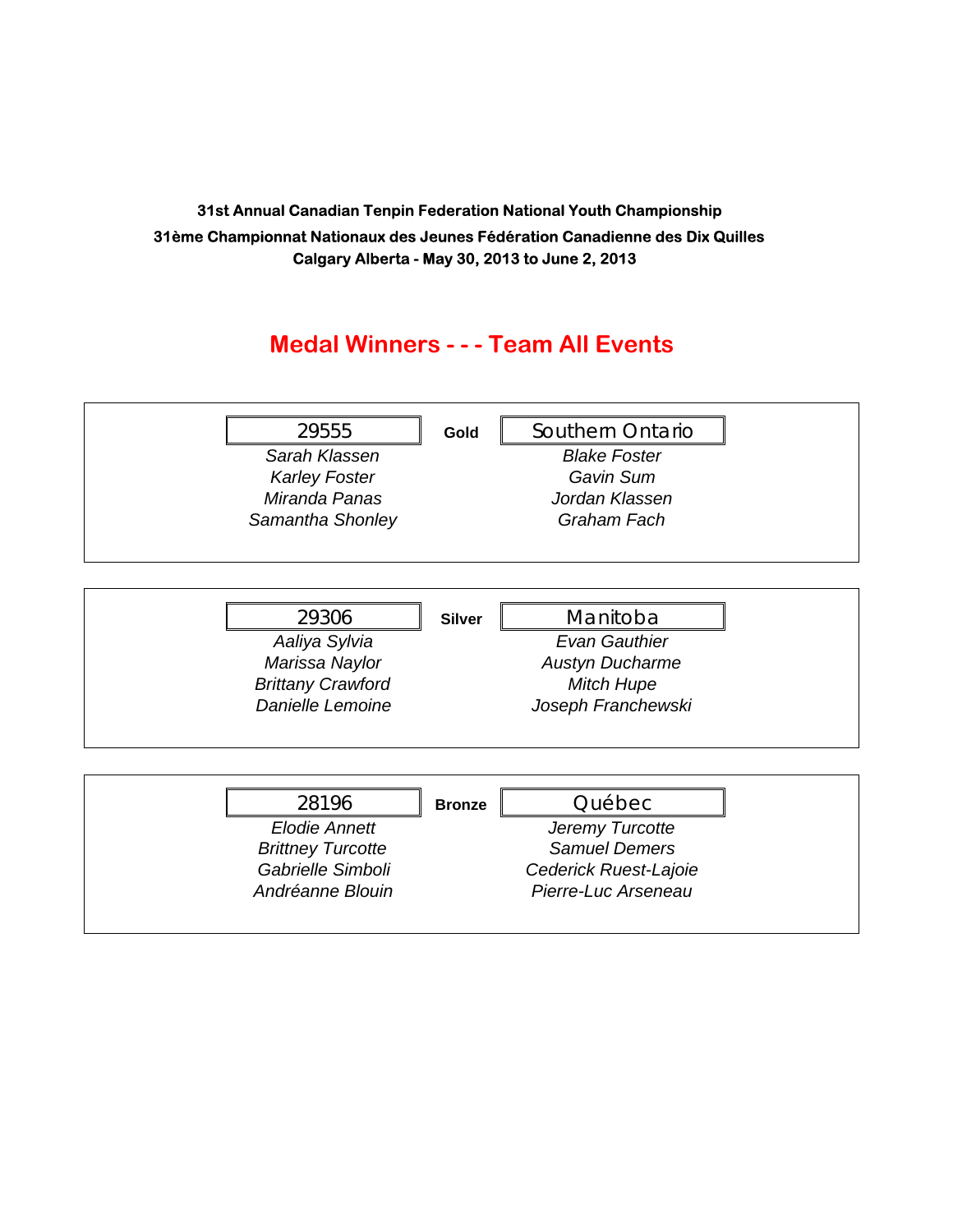

## **Team All-Event Records 2013 Canadian Youth Championships**

#### **Team Game**

|              | 9,736                                                                           | <b>Manitoba</b>   |
|--------------|---------------------------------------------------------------------------------|-------------------|
| <b>Girls</b> | Aaliya Sylvia<br>Marissa Naylor<br><b>Brittany Crawford</b><br>Danielle Lemoine | <b>Team Event</b> |
| <b>Rovs</b>  | Evan Gauthier                                                                   |                   |

**Boys** Evan Gauthier Austyn Ducharme Mitch Hupe Joseph Franchewski

#### **Team Series**

|       | 29,555              |  |
|-------|---------------------|--|
| Girls | Sarah Klassen       |  |
|       | Karley Foster       |  |
|       | Miranda Panas       |  |
|       | Samantha Shonley    |  |
|       |                     |  |
| Boys  | <b>Blake Foster</b> |  |
|       | Gavin Sum           |  |
|       | Jordan Klassen      |  |

Graham Fach

**29,555 SO Southern Ontario**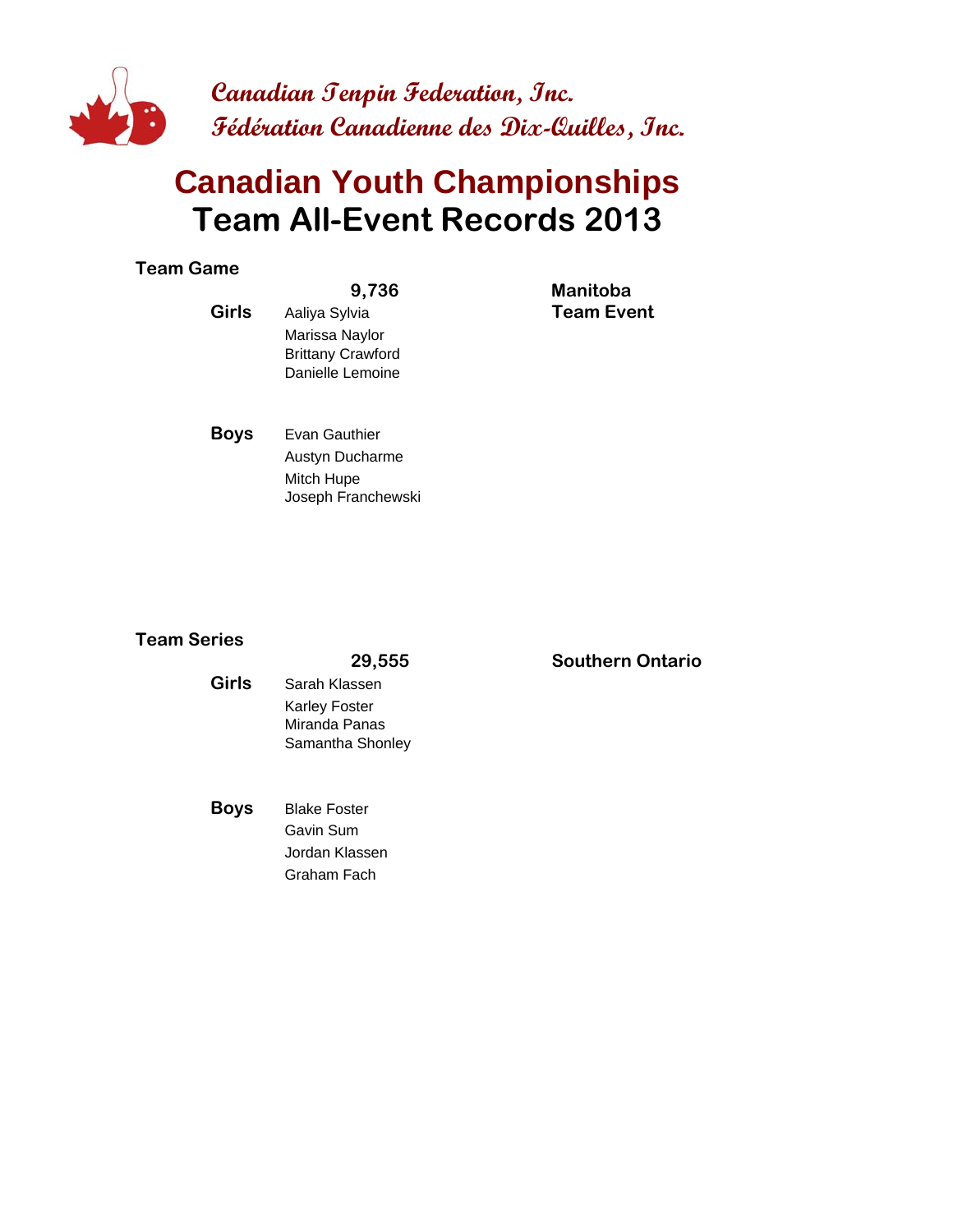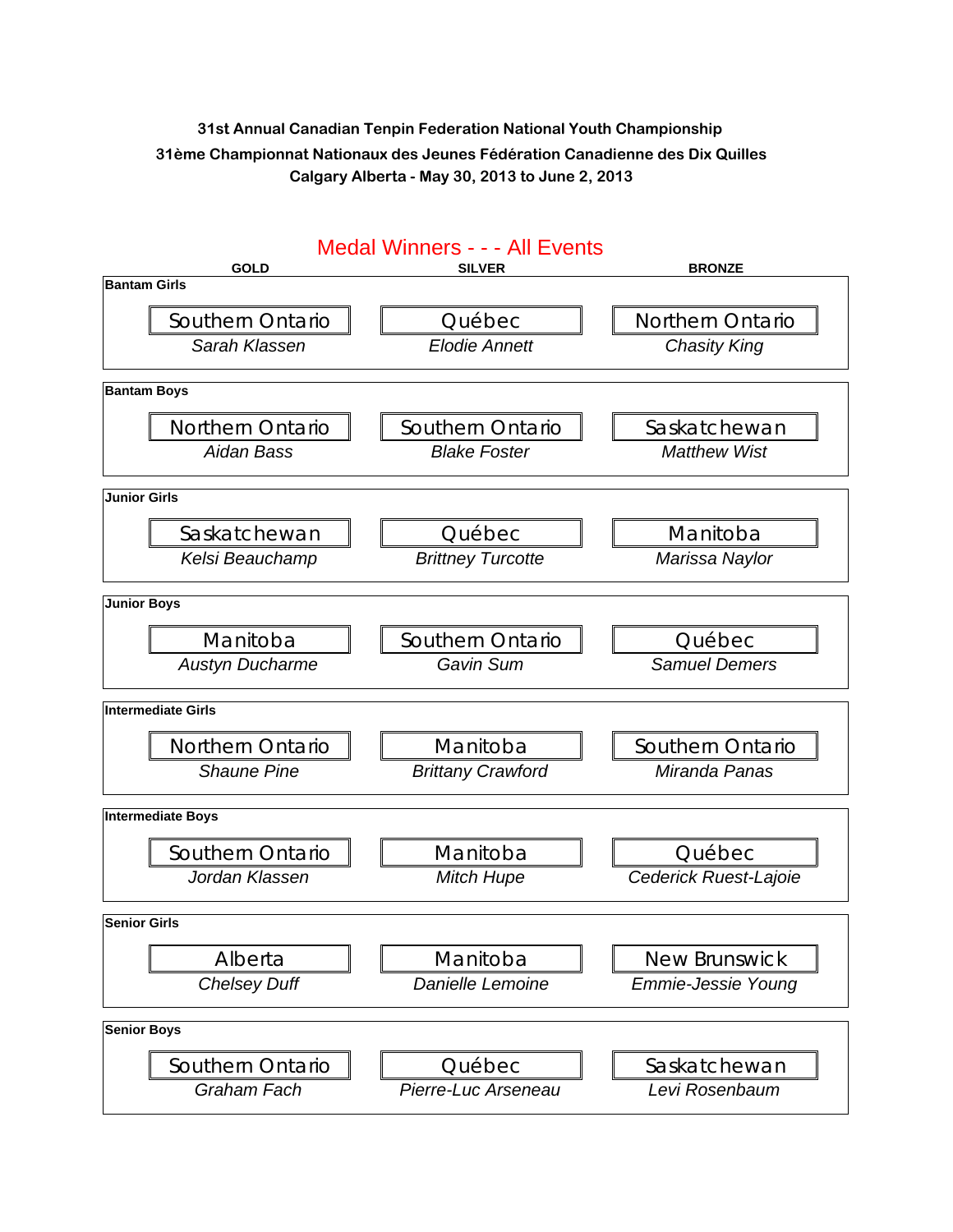

## **All Events Records 2013 Canadian Youth Championships**

#### **Average (18 games prior to 2003, 21 games for 2003 and after)**

| Bantam Girl 156.9 Sarah Klassen       |                                   | Southern Ontario |
|---------------------------------------|-----------------------------------|------------------|
| <b>Bantam Boy</b> 166.6 Aidan Bass    |                                   | Northern Ontario |
|                                       |                                   |                  |
|                                       | Junior Girl 183.8 Kelsi Beauchamp | Saskatchewan     |
|                                       | Junior Boy 183.2 Austyn Ducharme  | Manitoba         |
|                                       |                                   |                  |
| Intermediate Girl 187.9 Shaune Pine   |                                   | Northern Ontario |
| Intermediate Boy 207.3 Jordan Klassen |                                   | Southern Ontario |
|                                       |                                   |                  |
| Senior Girl 187.7 Chelsey Duff        |                                   | Alberta          |
| Senior Boy 204.8 Graham Fach          |                                   | Southern Ontario |

#### **Top Tournament Averages by Division**

|                          |                 |       | <b>Total Pins</b> |
|--------------------------|-----------------|-------|-------------------|
| <b>Bantam Girl</b>       | Overall average | 133.5 | 22,420            |
| <b>Bantam Boy</b>        | Overall average | 142.7 | 23,979            |
| <b>Junior Girl</b>       | Overall average | 165.4 | 27,781            |
| <b>Junior Boy</b>        | Overall average | 163.9 | 27,541            |
| <b>Intermediate Girl</b> | Overall average | 172.4 | 28,964            |
| Intermediate Boy         | Overall average | 182.0 | 30,582            |
|                          |                 |       |                   |
| <b>Senior Girl</b>       | Overall average | 175.9 | 29,375            |
| <b>Senior Boy</b>        | Overall average | 186.4 | 31,310            |
| <b>All Girls</b>         | Overall average | 161.8 | 108,540           |
| <b>All Boys</b>          | Overall average | 168.8 | 113,412           |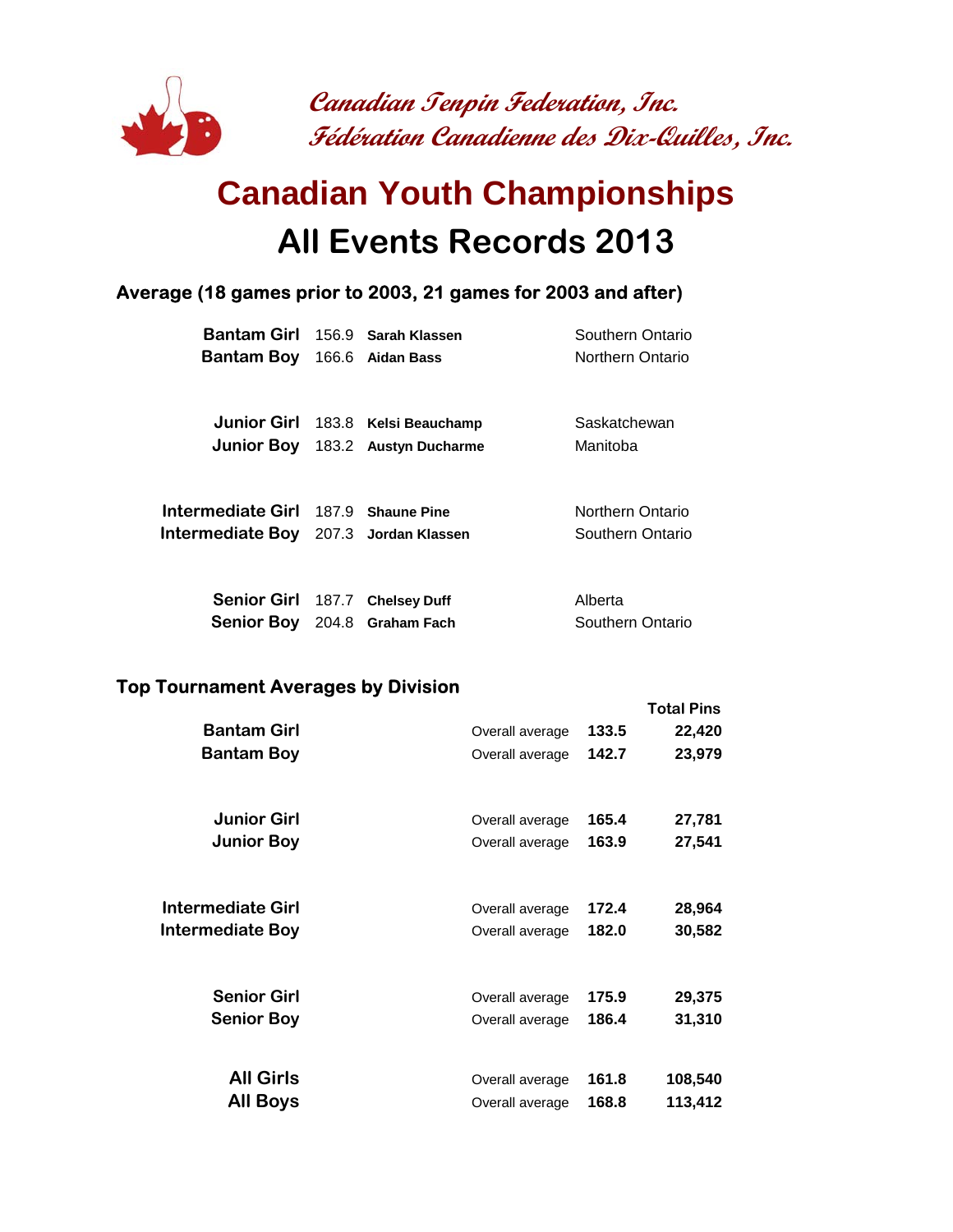| <b>Tournament Statistics</b>         | Pinfall | Games | Average |
|--------------------------------------|---------|-------|---------|
| <b>Team Alberta</b>                  | 27,525  | 168   | 163.84  |
| <b>Team British Columbia</b>         | 26,106  | 168   | 155.39  |
| <b>Team Manitoba</b>                 | 29,306  | 168   | 174.44  |
| <b>Team New Brunswick</b>            | 25,345  | 168   | 150.86  |
| Team Northern Ontario                | 28,005  | 168   | 166.70  |
| Team Québec                          | 28,196  | 167   | 168.84  |
| Team Saskatchewan                    | 27,914  | 168   | 166.15  |
| <b>Team Southern Ontario</b>         | 29,555  | 168   | 175.92  |
| <b>Team Event Pinfall/Average</b>    | 74,195  | 448   | 165.61  |
| <b>Doubles Event Pinfall/Average</b> | 71,647  | 448   | 159.93  |
| <b>Singles Event Pinfall/Average</b> | 72,372  | 447   | 161.91  |
| <b>Bantam division pinfall</b>       | 46,399  | 336   | 138.09  |
| Junior division pinfall              | 55,322  | 336   | 164.65  |
| Intermediate division pinfall        | 59,546  | 336   | 177.22  |
| <b>Senior division pinfall</b>       | 60,685  | 335   | 181.15  |
| <b>Tournament Total (Boys)</b>       | 113412  | 672   | 168.77  |
| <b>Tournament Total (Girls)</b>      | 108540  | 671   | 161.76  |
| <b>Tournament Overall</b>            | 221,952 | 1343  | 165.27  |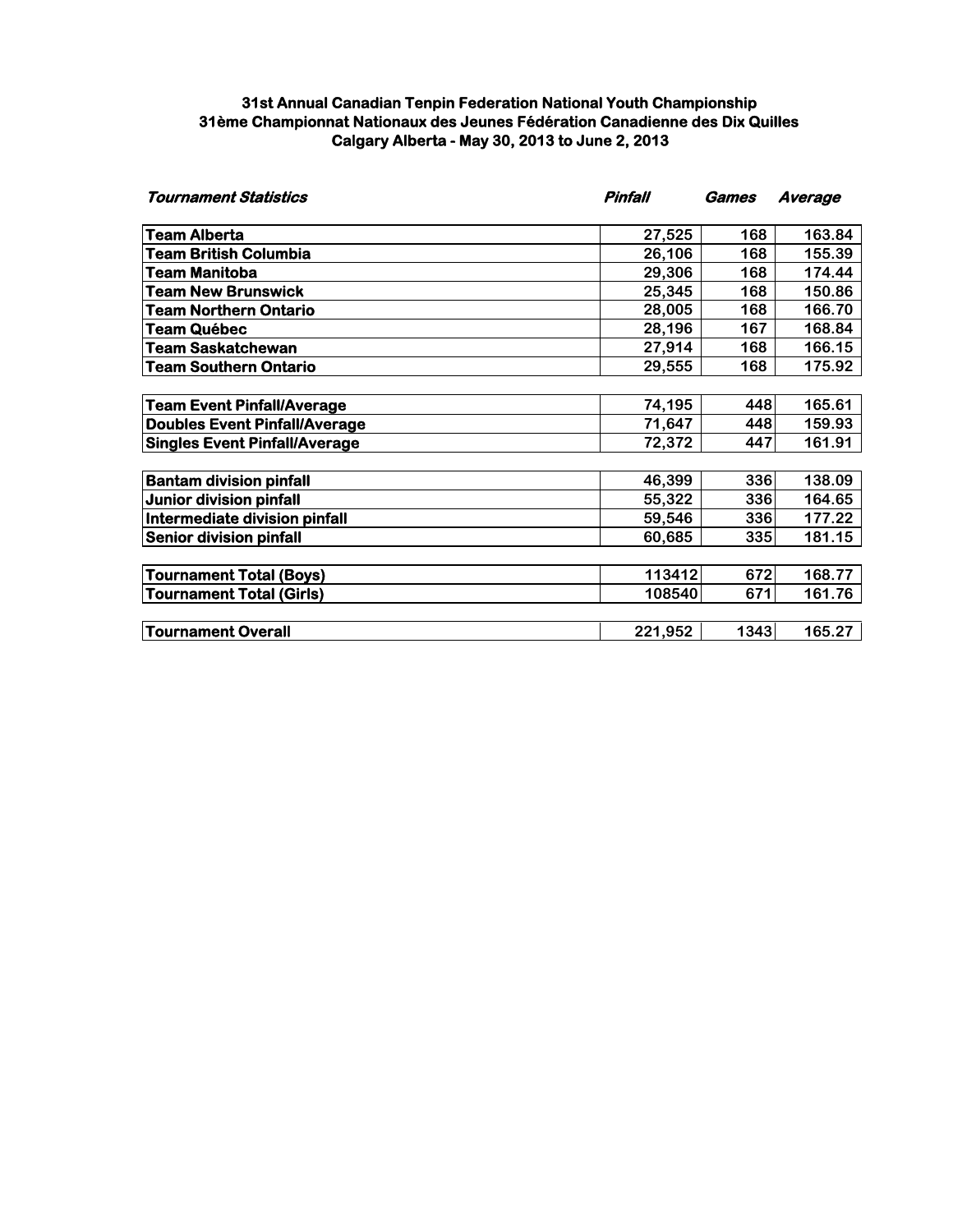

|      |                         |                         | #     | #       | Overall |
|------|-------------------------|-------------------------|-------|---------|---------|
| Year | City                    | <b>Host Province</b>    | games | bowlers | Average |
| 1983 | Winnipeg                | Manitoba                | 12    | 36      | 157.00  |
| 1984 | Vancouver               | <b>British Columbia</b> | 12    | 36      | 160.10  |
| 1985 | <b>Montreal</b>         | Québec                  | 18    | 42      | 156.10  |
| 1986 | Edmonton                | Alberta                 | 18    | 42      | 158.10  |
| 1987 | Regina                  | Saskatchewan            | 18    | 42      | 165.70  |
| 1988 | <b>Thunder Bay</b>      | <b>Northern Ontario</b> | 18    | 56      | 167.70  |
| 1989 | Winnipeg                | Manitoba                | 18    | 56      | 160.90  |
| 1990 | Kingston                | <b>Southern Ontario</b> | 18    | 56      | 166.80  |
| 1991 | Victoria                | <b>British Columbia</b> | 18    | 56      | 166.30  |
| 1992 | <b>Montreal</b>         | Québec                  | 18    | 56      | 168.90  |
| 1993 | Edmonton                | Alberta                 | 18    | 56      | 171.20  |
| 1994 | <b>Sault Ste. Marie</b> | <b>Northern Ontario</b> | 18    | 56      | 175.80  |
| 1995 | Regina                  | Saskatchewan            | 18    | 56      | 166.40  |
| 1996 | Winnipeg                | Manitoba                | 18    | 55      | 170.10  |
| 1997 | Windsor                 | <b>Southern Ontario</b> | 18    | 56      | 176.31  |
| 1998 | <b>Burnaby</b>          | <b>British Columbia</b> | 18    | 56      | 175.00  |
| 1999 | <b>Quebec City</b>      | Québec                  | 18    | 56      | 183.00  |
| 2000 | Lethbridge              | Alberta                 | 18    | 56      | 176.30  |
| 2001 | <b>Thunder Bay</b>      | <b>Northern Ontario</b> | 18    | 56      | 173.80  |
| 2002 | Winnipeg                | Manitoba                | 18    | 56      | 169.96  |
| 2003 | <b>Sault Ste. Marie</b> | <b>Northern Ontario</b> | 21    | 64      | 169.38  |
| 2004 | <b>St. Catharines</b>   | <b>Southern Ontario</b> | 21    | 64      | 165.32  |
| 2005 | Victoria                | <b>British Columbia</b> | 21    | 64      | 174.52  |
| 2006 | Laval                   | Québec                  | 21    | 64      | 184.64  |
| 2007 | Edmonton                | Alberta                 | 21    | 64      | 173.86  |
| 2008 | Sault Ste. Marie        | <b>Northern Ontario</b> | 21    | 64      | 167.30  |
| 2009 | Winnipeg                | Manitoba                | 21    | 64      | 176.44  |
| 2010 | St. Catharines          | <b>Southern Ontario</b> | 21    | 64      | 167.61  |
| 2011 | Vancouver               | <b>British Columbia</b> | 21    | 64      | 175.75  |
| 2012 | Quebec City             | Québec                  | 21    | 64      | 174.19  |
| 2013 | Calgary                 | Alberta                 | 21    | 64      | 165.27  |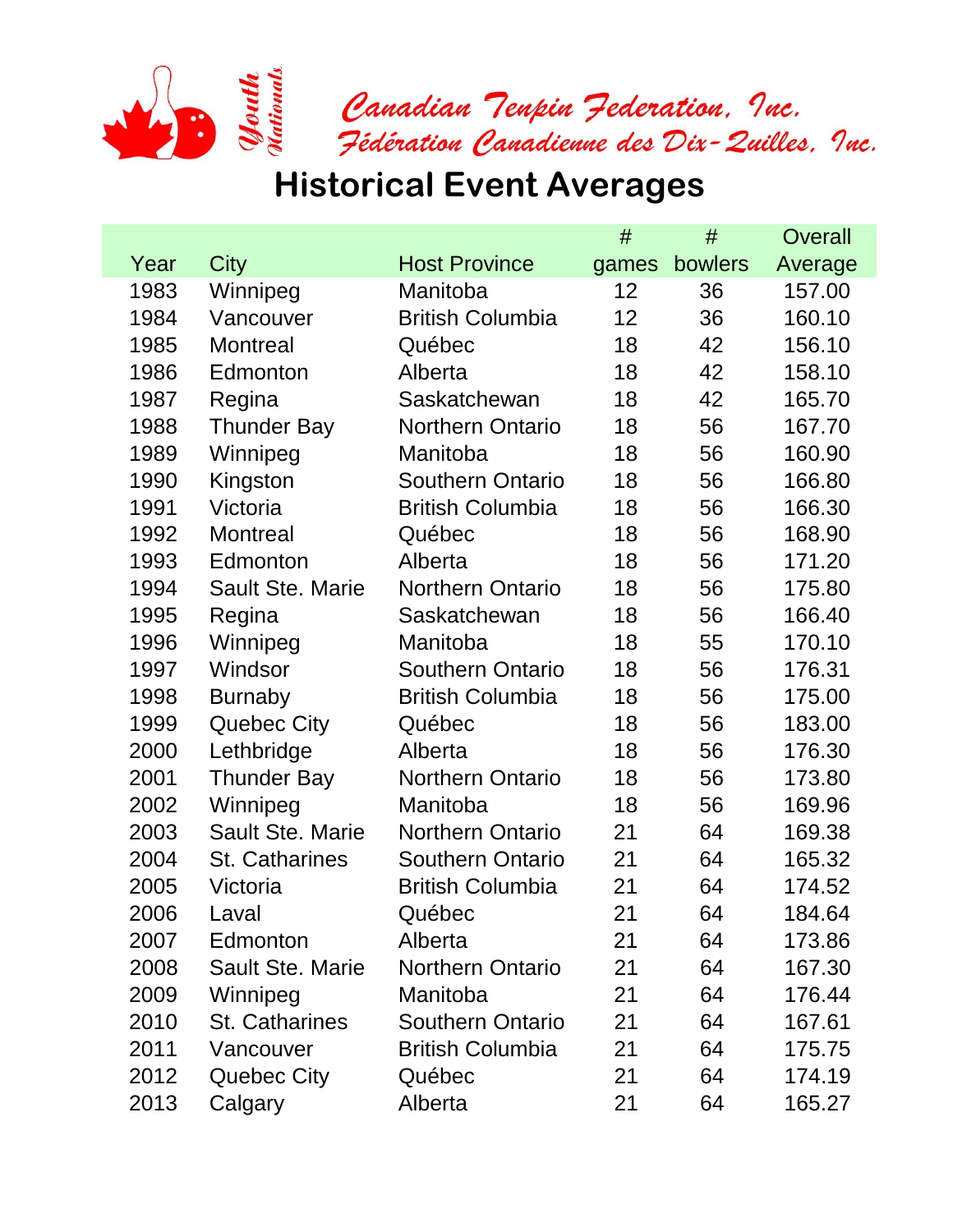#### Tournament of the Americas Qualifiers First Place **BOY**



#### **Tournament of the Americas Qualifiers Second Place BOY**



#### Chris Tucker Memorial Sportsmanship Award

| <b>New Brunswick</b>      |  |
|---------------------------|--|
| <b>Emmie-Jessie Young</b> |  |
| Senior Girl               |  |

#### Ivan Nelson Memorial Sportsmanship Award

| Manitoba             |  |
|----------------------|--|
| <b>Evan Gauthier</b> |  |
| Bantam Boy           |  |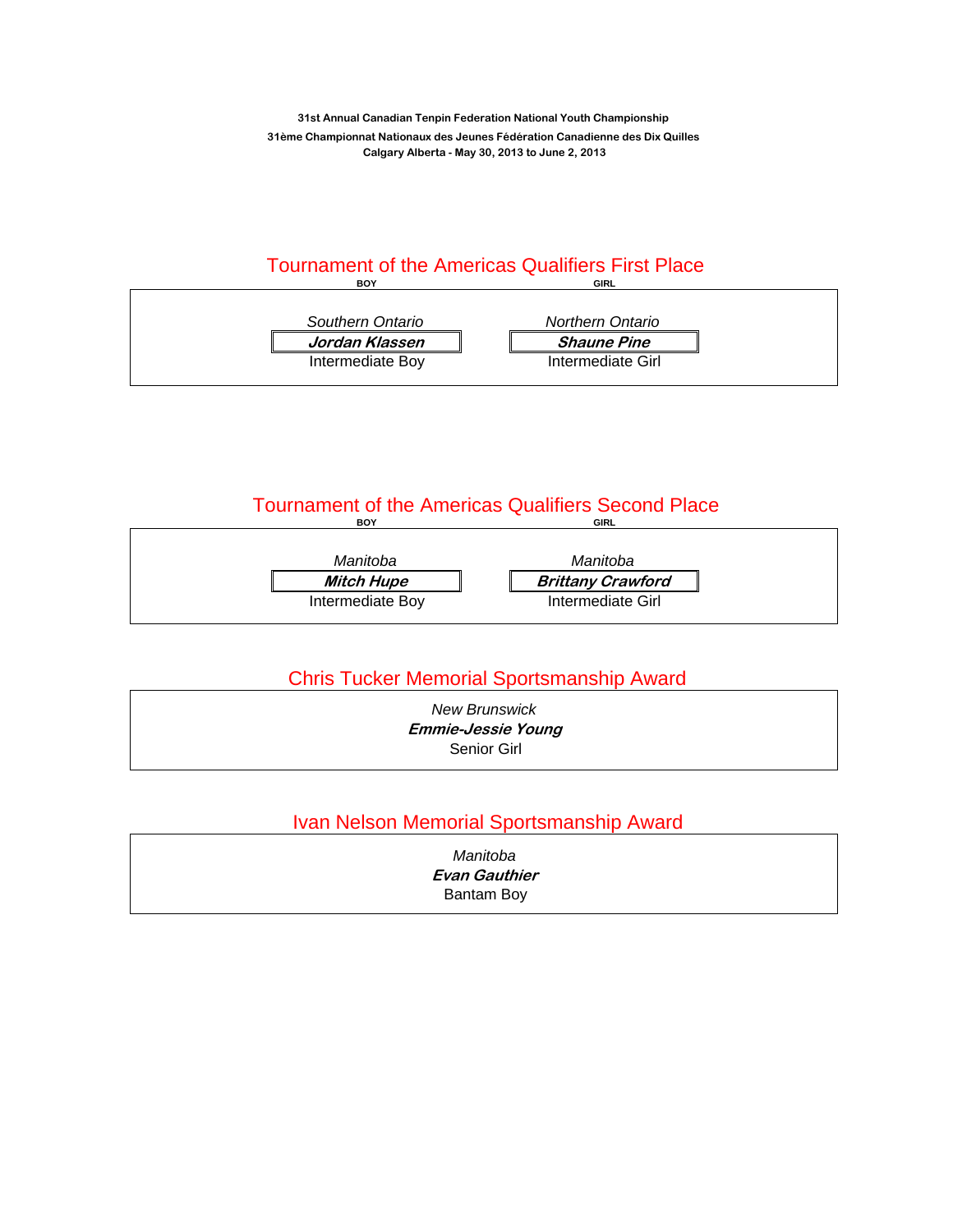|                      |                        |              | 1   | $\overline{2}$ | 3   | 4   | 5   | 6   | $\overline{\mathbf{7}}$ | Total | Average | <b>Ties</b> |
|----------------------|------------------------|--------------|-----|----------------|-----|-----|-----|-----|-------------------------|-------|---------|-------------|
| Girls                | <b>Molly Nimchuk</b>   |              | 97  | 134            | 103 | 140 | 136 | 106 | 179                     | 895   | 127.9   | $\pmb{0}$   |
| Team                 | Kaytlynn Insko         |              | 158 | 194            | 140 | 174 | 118 | 176 | 146                     | 1106  | 158.0   | 0           |
|                      | <b>Rebecca Silver</b>  |              | 194 | 161            | 170 | 213 | 179 | 188 | 207                     | 1312  | 187.4   | 0           |
|                      | <b>Chelsey Duff</b>    |              | 213 | 195            | 161 | 216 | 191 | 183 | 243                     | 1402  | 200.3   | $\bf{0}$    |
|                      |                        | <b>TOTAL</b> | 662 | 684            | 574 | 743 | 624 | 653 | 775                     | 4715  | 168.4   | $\bf{0}$    |
| <b>Boys</b>          | <b>Tyson Goldie</b>    |              | 104 | 148            | 140 | 156 | 143 | 183 | 134                     | 1008  | 144.0   | $\mathbf 0$ |
| Team                 | <b>Chase Fockler</b>   |              | 162 | 187            | 149 | 156 | 189 | 134 | 184                     | 1161  | 165.9   | 0           |
|                      | <b>Dylan Scofield</b>  |              | 157 | 140            | 137 | 244 | 148 | 172 | 179                     | 1177  | 168.1   | $\bf{0}$    |
|                      | <b>Scott Strudwick</b> |              | 176 | 196            | 205 | 151 | 199 | 174 | 159                     | 1260  | 180.0   | $\mathbf 0$ |
|                      |                        | <b>TOTAL</b> | 599 | 671            | 631 | 707 | 679 | 663 | 656                     | 4606  | 164.5   | $\bf{0}$    |
| <b>Bantam</b>        | <b>Molly Nimchuk</b>   |              | 135 | 112            | 169 | 141 | 131 | 151 | 147                     | 986   | 140.9   | $\mathbf 0$ |
| <b>Doubles</b>       | <b>Tyson Goldie</b>    |              | 113 | 145            | 114 | 150 | 123 | 169 | 123                     | 937   | 133.9   | $\bf{0}$    |
|                      |                        | <b>TOTAL</b> | 248 | 257            | 283 | 291 | 254 | 320 | 270                     | 1923  | 137.4   | $\bf{0}$    |
| Junior               | <b>Kaytlynn Insko</b>  |              | 162 | 155            | 165 | 130 | 177 | 145 | 161                     | 1095  | 156.4   | $\bf{0}$    |
| <b>Doubles</b>       | <b>Chase Fockler</b>   |              | 144 | 182            | 167 | 173 | 163 | 134 | 190                     | 1153  | 164.7   | 0           |
|                      |                        | <b>TOTAL</b> | 306 | 337            | 332 | 303 | 340 | 279 | 351                     | 2248  | 160.6   | $\bf{0}$    |
| Intermediate         | <b>Rebecca Silver</b>  |              | 178 | 136            | 161 | 232 | 189 | 144 | 175                     | 1215  | 173.6   | 0           |
| <b>Doubles</b>       | <b>Dylan Scofield</b>  |              | 155 | 168            | 132 | 179 | 215 | 163 | 202                     | 1214  | 173.4   | $\bf{0}$    |
|                      |                        | <b>TOTAL</b> | 333 | 304            | 293 | 411 | 404 | 307 | 377                     | 2429  | 173.5   | $\bf{0}$    |
| Senior               | <b>Chelsey Duff</b>    |              | 200 | 162            | 166 | 199 | 186 | 227 | 136                     | 1276  | 182.3   | $\bf{0}$    |
| <b>Doubles</b>       | <b>Scott Strudwick</b> |              | 185 | 151            | 204 | 189 | 186 | 194 | 156                     | 1265  | 180.7   | $\bf{0}$    |
|                      |                        | <b>TOTAL</b> | 385 | 313            | 370 | 388 | 372 | 421 | 292                     | 2541  | 181.5   | $\bf{0}$    |
| <b>Girls Singles</b> |                        |              |     |                |     |     |     |     |                         |       |         |             |
| <b>Bantam</b>        | <b>Molly Nimchuk</b>   |              | 103 | 104            | 124 | 109 | 168 | 118 | 143                     | 869   | 124.1   | 0           |
| Junior               | Kaytlynn Insko         |              | 132 | 150            | 189 | 139 | 177 | 166 | 201                     | 1154  | 164.9   | $\bf{0}$    |
| Intermediate         | <b>Rebecca Silver</b>  |              | 150 | 126            | 195 | 190 | 177 | 160 | 182                     | 1180  | 168.6   | $\bf{0}$    |
| <b>Senior</b>        | <b>Chelsey Duff</b>    |              | 181 | 194            | 171 | 199 | 170 | 169 | 180                     | 1264  | 180.6   | $\bf{0}$    |
| <b>Boys Singles</b>  |                        |              |     |                |     |     |     |     |                         |       |         |             |
| <b>Bantam</b>        | <b>Tyson Goldie</b>    |              | 135 | 180            | 120 | 143 | 94  | 160 | 100                     | 932   | 133.1   | 0           |
| <b>Junior</b>        | <b>Chase Fockler</b>   |              | 176 | 143            | 221 | 133 | 190 | 155 | 167                     | 1185  | 169.3   | $\bf{0}$    |
| Intermediate         | <b>Dylan Scofield</b>  |              | 189 | 179            | 158 | 202 | 194 | 213 | 178                     | 1313  | 187.6   | 161         |
| <b>Senior</b>        | <b>Scott Strudwick</b> |              | 111 | 136            | 213 | 170 | 195 | 162 | 179                     | 1166  | 166.6   | 0           |

| Team Alberta total pinfall      | 27525 |       | 161 |
|---------------------------------|-------|-------|-----|
| Team Alberta total games        | 168   |       |     |
| Team Alberta tournament average |       | 163.8 |     |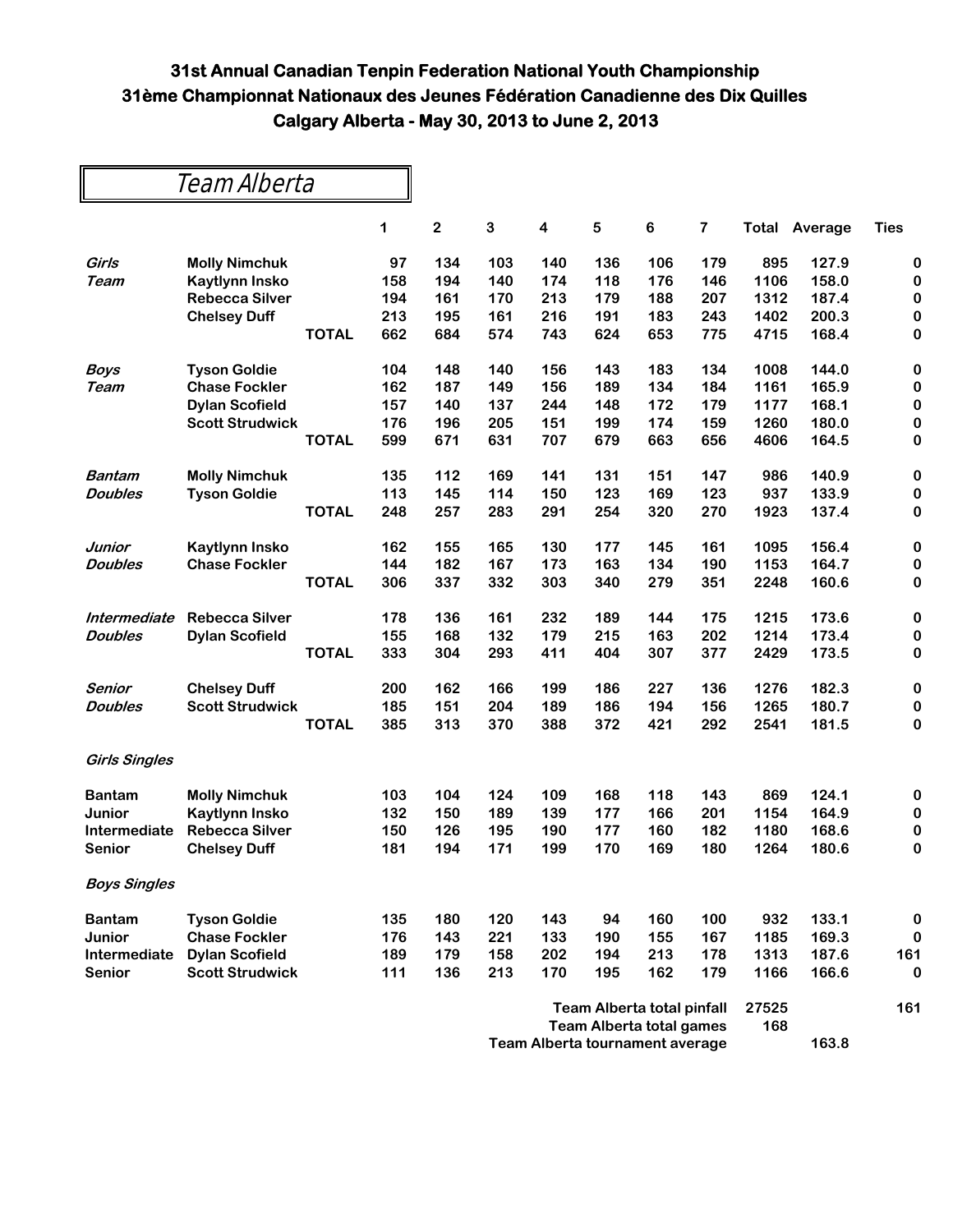### Team British Columbia

|                      |                          |              | 1   | $\overline{2}$ | 3   | 4   | 5   | 6                                                                        | 7   |              | <b>Total Average</b> | <b>Ties</b> |
|----------------------|--------------------------|--------------|-----|----------------|-----|-----|-----|--------------------------------------------------------------------------|-----|--------------|----------------------|-------------|
| Girls                | <b>Talia Boyce</b>       |              | 110 | 98             | 116 | 117 | 127 | 134                                                                      | 180 | 882          | 126.0                | 0           |
| Team                 | <b>Madison Jensen</b>    |              | 150 | 136            | 133 | 164 | 175 | 138                                                                      | 121 | 1017         | 145.3                | 0           |
|                      | <b>Candice Choi</b>      |              | 174 | 172            | 123 | 163 | 202 | 154                                                                      | 158 | 1146         | 163.7                | $\bf{0}$    |
|                      | <b>Jessica Holley</b>    |              | 125 | 148            | 219 | 203 | 193 | 179                                                                      | 214 | 1281         | 183.0                | 0           |
|                      |                          | <b>TOTAL</b> | 559 | 554            | 591 | 647 | 697 | 605                                                                      | 673 | 4326         | 154.5                | 0           |
| <b>Boys</b>          | <b>Isaac Vanderaegen</b> |              | 161 | 89             | 96  | 95  | 158 | 104                                                                      | 139 | 842          | 120.3                | $\bf{0}$    |
| Team                 | <b>Brandon On</b>        |              | 163 | 192            | 160 | 111 | 156 | 130                                                                      | 154 | 1066         | 152.3                | 0           |
|                      | <b>Allistair Tan</b>     |              | 206 | 179            | 214 | 211 | 215 | 166                                                                      | 185 | 1376         | 196.6                | 0           |
|                      | <b>Matthew Yue</b>       |              | 168 | 190            | 174 | 175 | 214 | 146                                                                      | 190 | 1257         | 179.6                | 0           |
|                      |                          | <b>TOTAL</b> | 698 | 650            | 644 | 592 | 743 | 546                                                                      | 668 | 4541         | 162.2                | $\bf{0}$    |
| <b>Bantam</b>        | <b>Talia Boyce</b>       |              | 82  | 144            | 143 | 112 | 104 | 105                                                                      | 101 | 791          | 113.0                | $\bf{0}$    |
| <b>Doubles</b>       | <b>Isaac Vanderaegen</b> |              | 124 | 106            | 102 | 141 | 149 | 146                                                                      | 117 | 885          | 126.4                | 0           |
|                      |                          | <b>TOTAL</b> | 206 | 250            | 245 | 253 | 253 | 251                                                                      | 218 | 1676         | 119.7                | 0           |
| Junior               | <b>Madison Jensen</b>    |              | 184 | 164            | 120 | 133 | 130 | 116                                                                      | 103 | 950          | 135.7                | $\bf{0}$    |
| <b>Doubles</b>       | <b>Brandon On</b>        |              | 130 | 129            | 177 | 172 | 177 | 125                                                                      | 168 | 1078         | 154.0                | 0           |
|                      |                          | <b>TOTAL</b> | 314 | 293            | 297 | 305 | 307 | 241                                                                      | 271 | 2028         | 144.9                | 0           |
| Intermediate         | <b>Candice Choi</b>      |              | 192 | 152            | 168 | 178 | 159 | 166                                                                      | 185 | 1200         | 171.4                | $\bf{0}$    |
| <b>Doubles</b>       | <b>Allistair Tan</b>     |              | 173 | 181            | 189 | 186 | 181 | 176                                                                      | 176 | 1262         | 180.3                | $\bf{0}$    |
|                      |                          | <b>TOTAL</b> | 365 | 333            | 357 | 364 | 340 | 342                                                                      | 361 | 2462         | 175.9                | 0           |
| Senior               | <b>Jessica Holley</b>    |              | 183 | 171            | 199 | 175 | 192 | 192                                                                      | 168 | 1280         | 182.9                | 0           |
| <b>Doubles</b>       | <b>Matthew Yue</b>       |              | 195 | 202            | 197 | 202 | 179 | 158                                                                      | 196 | 1329         | 189.9                | 0           |
|                      |                          | <b>TOTAL</b> | 378 | 373            | 396 | 377 | 371 | 350                                                                      | 364 | 2609         | 186.4                | $\bf{0}$    |
| <b>Girls Singles</b> |                          |              |     |                |     |     |     |                                                                          |     |              |                      |             |
| <b>Bantam</b>        | <b>Talia Boyce</b>       |              | 130 | 159            | 116 | 137 | 125 | 133                                                                      | 154 | 954          | 136.3                | 0           |
| Junior               | <b>Madison Jensen</b>    |              | 140 | 161            | 155 | 126 | 169 | 196                                                                      | 152 | 1099         | 157.0                | 0           |
| <b>Intermediate</b>  | <b>Candice Choi</b>      |              | 144 | 183            | 153 | 170 | 164 | 151                                                                      | 199 | 1164         | 166.3                | 0           |
| <b>Senior</b>        | <b>Jessica Holley</b>    |              | 162 | 167            | 147 | 176 | 156 | 142                                                                      | 156 | 1106         | 158.0                | 0           |
| <b>Boys Singles</b>  |                          |              |     |                |     |     |     |                                                                          |     |              |                      |             |
| <b>Bantam</b>        | <b>Isaac Vanderaegen</b> |              | 132 | 130            | 115 | 103 | 151 | 109                                                                      | 120 | 860          | 122.9                | 0           |
| Junior               | <b>Brandon On</b>        |              | 148 | 180            | 101 | 122 | 114 | 155                                                                      | 147 | 967          | 138.1                | 0           |
| Intermediate         | <b>Allistair Tan</b>     |              | 178 | 146            | 193 | 148 | 151 | 191                                                                      | 137 | 1144         | 163.4                | 0           |
| Senior               | <b>Matthew Yue</b>       |              | 145 | 211            | 181 | 192 | 188 | 137                                                                      | 116 | 1170         | 167.1                | 0           |
|                      |                          |              |     |                |     |     |     | Team British Columbia total pinfall<br>Team British Columbia total games |     | 26106<br>168 |                      | 0           |

**Team British Columbia tournament average 155.4**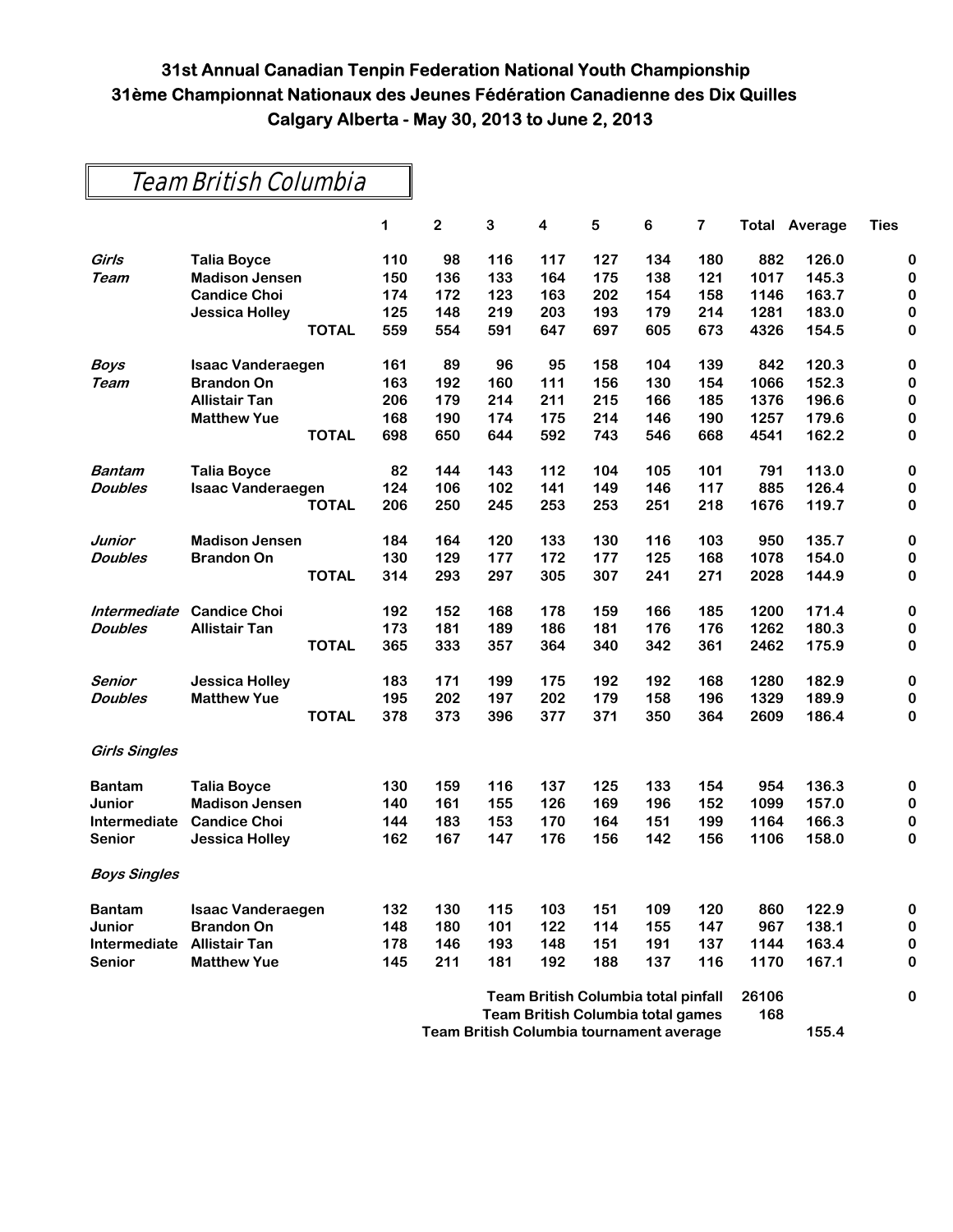Team Manitoba

|                      |                          | 1   | $\overline{\mathbf{c}}$ | 3   | 4   | 5   | 6                           | $\overline{\mathbf{7}}$ | Total | Average | <b>Ties</b> |
|----------------------|--------------------------|-----|-------------------------|-----|-----|-----|-----------------------------|-------------------------|-------|---------|-------------|
| Girls                | Aaliya Sylvia            | 138 | 160                     | 200 | 144 | 136 | 163                         | 136                     | 1077  | 153.9   | 178         |
| Team                 | <b>Marissa Naylor</b>    | 190 | 181                     | 167 | 141 | 126 | 174                         | 189                     | 1168  | 166.9   | 166         |
|                      | <b>Brittany Crawford</b> | 214 | 136                     | 196 | 164 | 253 | 155                         | 194                     | 1312  | 187.4   | 195         |
|                      | <b>Danielle Lemoine</b>  | 194 | 181                     | 162 | 214 | 201 | 158                         | 146                     | 1256  | 179.4   | 267         |
|                      | <b>TOTAL</b>             | 736 | 658                     | 725 | 663 | 716 | 650                         | 665                     | 4813  | 171.9   | 806         |
| <b>Boys</b>          | <b>Evan Gauthier</b>     | 139 | 158                     | 143 | 144 | 108 | 122                         | 129                     | 943   | 134.7   | $\bf{0}$    |
| Team                 | <b>Austyn Ducharme</b>   | 188 | 162                     | 170 | 190 | 181 | 164                         | 245                     | 1300  | 185.7   | $\bf{0}$    |
|                      | <b>Mitch Hupe</b>        | 200 | 190                     | 185 | 225 | 228 | 149                         | 178                     | 1355  | 193.6   | 0           |
|                      | Joseph Franchewski       | 185 | 201                     | 168 | 183 | 178 | 187                         | 223                     | 1325  | 189.3   | $\bf{0}$    |
|                      | <b>TOTAL</b>             | 712 | 711                     | 666 | 742 | 695 | 622                         | 775                     | 4923  | 175.8   | $\pmb{0}$   |
| <b>Bantam</b>        | Aaliya Sylvia            | 97  | 113                     | 157 | 129 | 143 | 117                         | 107                     | 863   | 123.3   | $\bf{0}$    |
| <b>Doubles</b>       | <b>Evan Gauthier</b>     | 151 | 148                     | 126 | 144 | 155 | 128                         | 146                     | 998   | 142.6   | $\bf{0}$    |
|                      | <b>TOTAL</b>             | 248 | 261                     | 283 | 273 | 298 | 245                         | 253                     | 1861  | 132.9   | $\bf{0}$    |
| Junior               | <b>Marissa Naylor</b>    | 213 | 165                     | 159 | 186 | 180 | 202                         | 176                     | 1281  | 183.0   | 178         |
| <b>Doubles</b>       | <b>Austyn Ducharme</b>   | 197 | 158                     | 177 | 202 | 300 | 174                         | 163                     | 1371  | 195.9   | 203         |
|                      | <b>TOTAL</b>             | 410 | 323                     | 336 | 388 | 480 | 376                         | 339                     | 2652  | 189.4   | 381         |
| Intermediate         | <b>Brittany Crawford</b> | 145 | 222                     | 176 | 216 | 203 | 148                         | 233                     | 1343  | 191.9   | $\bf{0}$    |
| <b>Doubles</b>       | <b>Mitch Hupe</b>        | 221 | 183                     | 229 | 265 | 181 | 243                         | 169                     | 1491  | 213.0   | 0           |
|                      | <b>TOTAL</b>             | 366 | 405                     | 405 | 481 | 384 | 391                         | 402                     | 2834  | 202.4   | 0           |
| Senior               | <b>Danielle Lemoine</b>  | 183 | 185                     | 189 | 162 | 203 | 180                         | 223                     | 1325  | 189.3   | $\bf{0}$    |
| <b>Doubles</b>       | Joseph Franchewski       | 201 | 224                     | 221 | 184 | 258 | 135                         | 237                     | 1460  | 208.6   | $\bf{0}$    |
|                      | <b>TOTAL</b>             | 384 | 409                     | 410 | 346 | 461 | 315                         | 460                     | 2785  | 198.9   | 0           |
| <b>Girls Singles</b> |                          |     |                         |     |     |     |                             |                         |       |         |             |
| <b>Bantam</b>        | Aaliya Sylvia            | 129 | 139                     | 175 | 116 | 115 | 117                         | 128                     | 919   | 131.3   | 0           |
| Junior               | <b>Marissa Naylor</b>    | 171 | 166                     | 173 | 234 | 194 | 176                         | 195                     | 1309  | 187.0   | 177         |
| <b>Intermediate</b>  | <b>Brittany Crawford</b> | 191 | 176                     | 168 | 191 | 136 | 206                         | 168                     | 1236  | 176.6   | 0           |
| <b>Senior</b>        | <b>Danielle Lemoine</b>  | 152 | 235                     | 202 | 183 | 190 | 193                         | 186                     | 1341  | 191.6   | $\bf{0}$    |
| <b>Boys Singles</b>  |                          |     |                         |     |     |     |                             |                         |       |         |             |
| <b>Bantam</b>        | <b>Evan Gauthier</b>     | 124 | 139                     | 126 | 116 | 135 | 148                         | 134                     | 922   | 131.7   | 140         |
| <b>Junior</b>        | <b>Austyn Ducharme</b>   | 183 | 156                     | 157 | 127 | 178 | 186                         | 190                     | 1177  | 168.1   | 0           |
| <b>Intermediate</b>  | <b>Mitch Hupe</b>        | 191 | 198                     | 179 | 170 | 195 | 158                         | 200                     | 1291  | 184.4   | $\bf{0}$    |
| <b>Senior</b>        | Joseph Franchewski       | 151 | 136                     | 179 | 180 | 171 | 190                         | 236                     | 1243  | 177.6   | $\bf{0}$    |
|                      |                          |     |                         |     |     |     | Team Manitoba total pinfall |                         | 29306 |         | 1504        |

**Team Manitoba total games 168 Team Manitoba tournament average 174.4**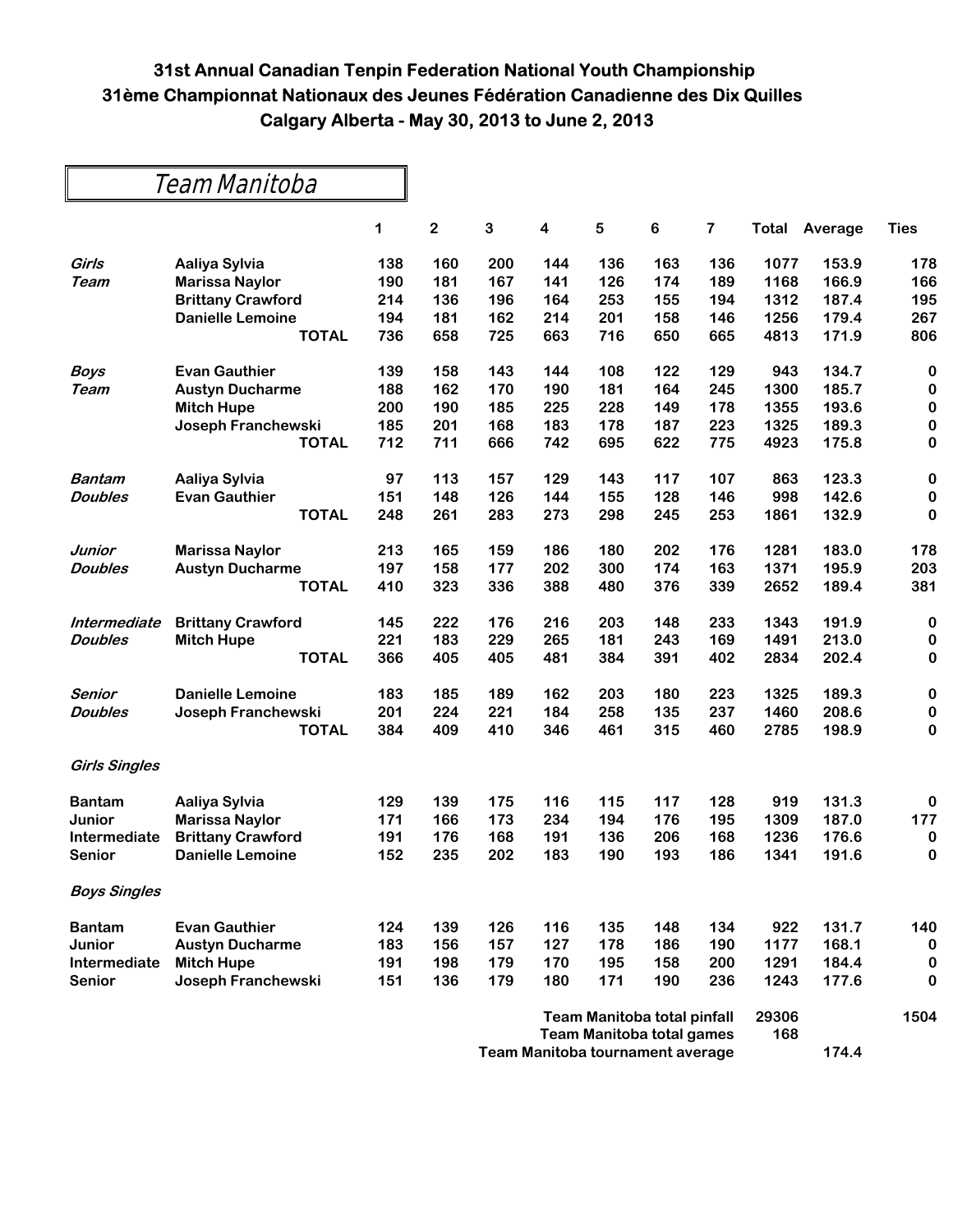### Team New Brunswick

|                      |                           | 1                                                                              | $\mathbf 2$ | 3   | 4                                       | 5   | 6   | 7   | Total | Avg   | Ties      |
|----------------------|---------------------------|--------------------------------------------------------------------------------|-------------|-----|-----------------------------------------|-----|-----|-----|-------|-------|-----------|
| Girls                | <b>Helene St-Onge</b>     | 112                                                                            | 104         | 141 | 145                                     | 72  | 103 | 103 | 780   | 111.4 | 0         |
| Team                 | <b>Kim Hache-Landry</b>   | 157                                                                            | 159         | 148 | 120                                     | 172 | 122 | 135 | 1013  | 144.7 | 0         |
|                      | Zoe Albert-Blanchard      | 178                                                                            | 166         | 162 | 172                                     | 140 | 157 | 164 | 1139  | 162.7 | 0         |
|                      | <b>Emmie-Jessie Young</b> | 167                                                                            | 200         | 171 | 148                                     | 180 | 154 | 234 | 1254  | 179.1 | $\pmb{0}$ |
|                      | <b>TOTAL</b>              | 614                                                                            | 629         | 622 | 585                                     | 564 | 536 | 636 | 4186  | 149.5 | $\bf{0}$  |
| <b>Boys</b>          | <b>Justin Robert</b>      | 153                                                                            | 141         | 148 | 214                                     | 148 | 137 | 169 | 1110  | 158.6 | 0         |
| Team                 | <b>Maxime Mallais</b>     | 138                                                                            | 140         | 156 | 122                                     | 146 | 126 | 110 | 938   | 134.0 | 0         |
|                      | Jeremy Jean-Noel          | 222                                                                            | 203         | 122 | 152                                     | 118 | 148 | 164 | 1129  | 161.3 | 0         |
|                      | <b>Mathieu Paulin</b>     | 137                                                                            | 174         | 134 | 181                                     | 156 | 179 | 135 | 1096  | 156.6 | 0         |
|                      | <b>TOTAL</b>              | 650                                                                            | 658         | 560 | 669                                     | 568 | 590 | 578 | 4273  | 152.6 | 0         |
| Bantam               | <b>Helene St-Onge</b>     | 105                                                                            | 94          | 140 | 130                                     | 83  | 95  | 102 | 749   | 107.0 | 0         |
| <b>Doubles</b>       | <b>Justin Robert</b>      | 127                                                                            | 116         | 143 | 146                                     | 130 | 151 | 131 | 944   | 134.9 | 0         |
|                      | <b>TOTAL</b>              | 232                                                                            | 210         | 283 | 276                                     | 213 | 246 | 233 | 1693  | 120.9 | 0         |
| Junior               | <b>Kim Hache-Landry</b>   | 166                                                                            | 134         | 143 | 147                                     | 145 | 144 | 140 | 1019  | 145.6 | $\bf{0}$  |
| <b>Doubles</b>       | <b>Maxime Mallais</b>     | 97                                                                             | 144         | 137 | 139                                     | 176 | 163 | 170 | 1026  | 146.6 | 0         |
|                      | <b>TOTAL</b>              | 263                                                                            | 278         | 280 | 286                                     | 321 | 307 | 310 | 2045  | 146.1 | 0         |
| Intermediate         | Zoe Albert-Blanchard      | 152                                                                            | 168         | 114 | 155                                     | 193 | 145 | 173 | 1100  | 157.1 | 0         |
| <b>Doubles</b>       | Jeremy Jean-Noel          | 202                                                                            | 193         | 202 | 142                                     | 172 | 192 | 159 | 1262  | 180.3 | 0         |
|                      | <b>TOTAL</b>              | 354                                                                            | 361         | 316 | 297                                     | 365 | 337 | 332 | 2362  | 168.7 | 0         |
| Senior               | <b>Emmie-Jessie Young</b> | 171                                                                            | 174         | 202 | 167                                     | 160 | 174 | 151 | 1199  | 171.3 | 0         |
| <b>Doubles</b>       | <b>Mathieu Paulin</b>     | 185                                                                            | 242         | 183 | 141                                     | 167 | 170 | 175 | 1263  | 180.4 | 0         |
|                      | <b>TOTAL</b>              | 356                                                                            | 416         | 385 | 308                                     | 327 | 344 | 326 | 2462  | 175.9 | 0         |
| <b>Girls Singles</b> |                           |                                                                                |             |     |                                         |     |     |     |       |       |           |
| <b>Bantam</b>        | <b>Helene St-Onge</b>     | 102                                                                            | 80          | 113 | 105                                     | 92  | 104 | 90  | 686   | 98.0  | 0         |
| Junior               | <b>Kim Hache-Landry</b>   | 116                                                                            | 168         | 160 | 131                                     | 109 | 155 | 163 | 1002  | 143.1 | 0         |
| Intermediate         | Zoe Albert-Blanchard      | 193                                                                            | 128         | 167 | 118                                     | 163 | 136 | 144 | 1049  | 149.9 | 0         |
| Senior               | <b>Emmie-Jessie Young</b> | 154                                                                            | 151         | 146 | 179                                     | 205 | 243 | 158 | 1236  | 176.6 | $\bf{0}$  |
| <b>Boys Singles</b>  |                           |                                                                                |             |     |                                         |     |     |     |       |       |           |
| <b>Bantam</b>        | <b>Justin Robert</b>      | 114                                                                            | 140         | 165 | 176                                     | 120 | 150 | 101 | 966   | 138.0 | 124       |
| Junior               | <b>Maxime Mallais</b>     | 125                                                                            | 128         | 153 | 186                                     | 170 | 116 | 168 | 1046  | 149.4 | 0         |
| Intermediate         | Jeremy Jean-Noel          | 170                                                                            | 146         | 117 | 150                                     | 141 | 115 | 157 | 996   | 142.3 | 0         |
| <b>Senior</b>        | <b>Mathieu Paulin</b>     | 206                                                                            | 164         | 204 | 206                                     | 146 | 211 | 206 | 1343  | 191.9 | 0         |
|                      |                           |                                                                                |             |     | <b>Team New Brunswick total pinfall</b> |     |     |     | 25345 |       | 124       |
|                      |                           |                                                                                |             |     |                                         |     |     |     | 168   |       |           |
|                      |                           | <b>Team New Brunswick total games</b><br>Team New Brunswick tournament average |             |     |                                         |     |     |     |       | 150.9 |           |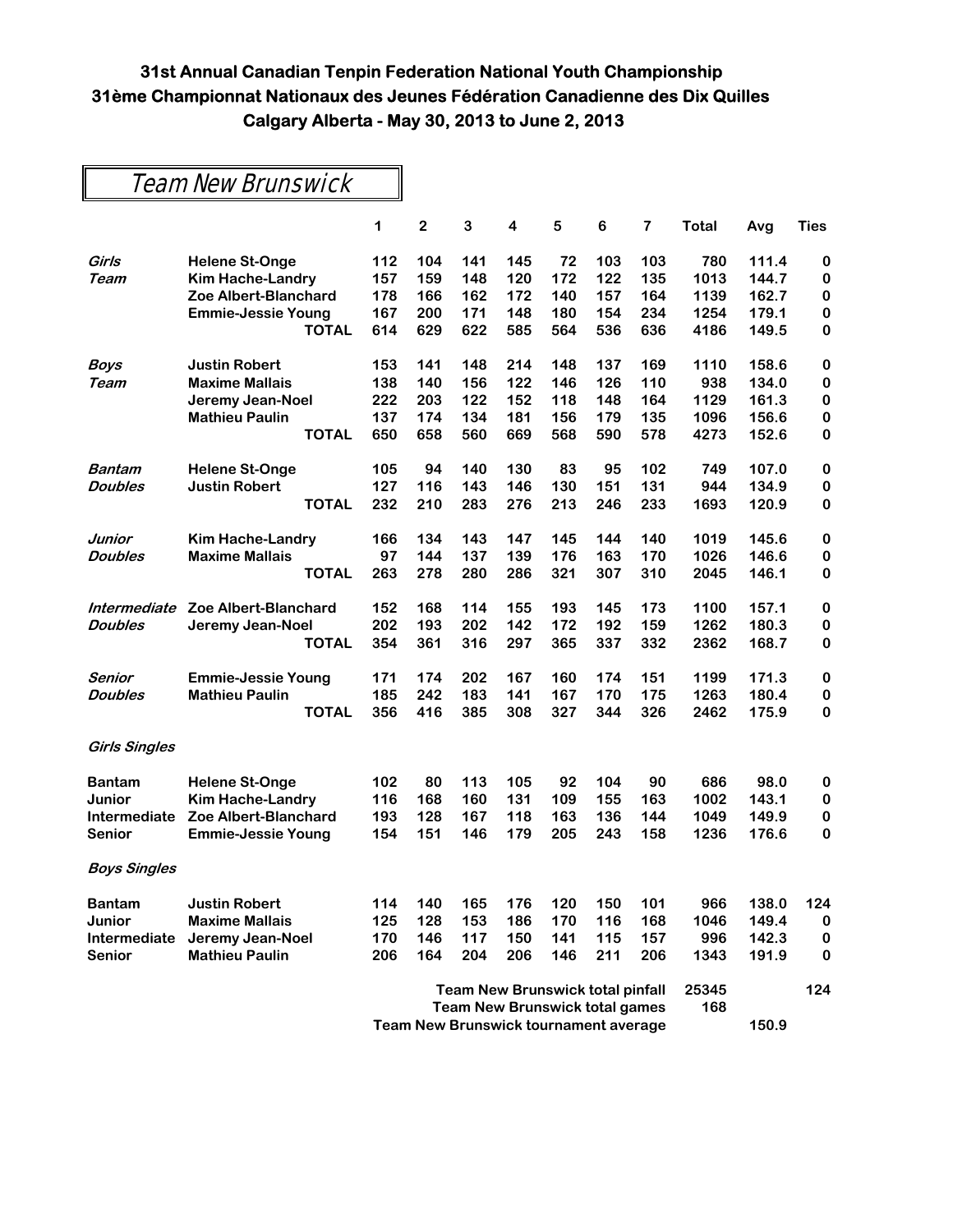### Team Northern Ontario

|                      |                          |              | 1   | $\overline{\mathbf{c}}$ | 3                                          | 4                                        | 5   | 6   | 7     | <b>Total</b> | Avg   | <b>Ties</b> |
|----------------------|--------------------------|--------------|-----|-------------------------|--------------------------------------------|------------------------------------------|-----|-----|-------|--------------|-------|-------------|
| Girls                | <b>Chasity King</b>      |              | 137 | 159                     | 141                                        | 152                                      | 176 | 147 | 108   | 1020         | 145.7 | 137         |
| <b>Team</b>          | <b>Ryleah Bell</b>       |              | 164 | 144                     | 195                                        | 165                                      | 143 | 193 | 146   | 1150         | 164.3 | 182         |
|                      | <b>Shaune Pine</b>       |              | 223 | 178                     | 181                                        | 201                                      | 189 | 204 | 190   | 1366         | 195.1 | 211         |
|                      | <b>Brittney Marshall</b> |              | 147 | 195                     | 174                                        | 139                                      | 191 | 147 | 162   | 1155         | 165.0 | 177         |
|                      |                          | <b>TOTAL</b> | 671 | 676                     | 691                                        | 657                                      | 699 | 691 | 606   | 4691         | 167.5 | 707         |
| <b>Boys</b>          | <b>Aidan Bass</b>        |              | 160 | 189                     | 166                                        | 171                                      | 174 | 220 | 196   | 1276         | 182.3 | 0           |
| <b>Team</b>          | <b>Daniel George</b>     |              | 173 | 162                     | 193                                        | 199                                      | 162 | 129 | 136   | 1154         | 164.9 | $\bf{0}$    |
|                      | <b>Nathan Woods</b>      |              | 145 | 157                     | 126                                        | 135                                      | 152 | 150 | 204   | 1069         | 152.7 | $\bf{0}$    |
|                      | <b>Daniel Rheaume</b>    |              | 191 | 172                     | 179                                        | 171                                      | 165 | 125 | 177   | 1180         | 168.6 | $\bf{0}$    |
|                      |                          | <b>TOTAL</b> | 669 | 680                     | 664                                        | 676                                      | 653 | 624 | 713   | 4679         | 167.1 | $\bf{0}$    |
| <b>Bantam</b>        | <b>Chasity King</b>      |              | 186 | 156                     | 127                                        | 141                                      | 127 | 127 | 130   | 994          | 142.0 | $\bf{0}$    |
| <b>Doubles</b>       | <b>Aidan Bass</b>        |              | 172 | 149                     | 175                                        | 166                                      | 157 | 122 | 165   | 1106         | 158.0 | $\bf{0}$    |
|                      |                          | <b>TOTAL</b> | 358 | 305                     | 302                                        | 307                                      | 284 | 249 | 295   | 2100         | 150.0 | 0           |
| Junior               | <b>Ryleah Bell</b>       |              | 212 | 165                     | 159                                        | 164                                      | 146 | 161 | 214   | 1221         | 174.4 | 156         |
| <b>Doubles</b>       | <b>Daniel George</b>     |              | 190 | 177                     | 186                                        | 183                                      | 214 | 140 | 177   | 1267         | 181.0 | 168         |
|                      |                          | <b>TOTAL</b> | 402 | 342                     | 345                                        | 347                                      | 360 | 301 | 391   | 2488         | 177.7 | 324         |
| Intermediate         | <b>Shaune Pine</b>       |              | 189 | 206                     | 195                                        | 157                                      | 208 | 157 | 176   | 1288         | 184.0 | $\bf{0}$    |
| <b>Doubles</b>       | <b>Nathan Woods</b>      |              | 183 | 182                     | 157                                        | 170                                      | 189 | 177 | 171   | 1229         | 175.6 | $\bf{0}$    |
|                      |                          | <b>TOTAL</b> | 372 | 388                     | 352                                        | 327                                      | 397 | 334 | 347   | 2517         | 179.8 | $\bf{0}$    |
| Senior               | <b>Brittney Marshall</b> |              | 157 | 168                     | 185                                        | 156                                      | 175 | 164 | 149   | 1154         | 164.9 | 0           |
| <b>Doubles</b>       | <b>Daniel Rheaume</b>    |              | 159 | 216                     | 182                                        | 146                                      | 123 | 196 | 191   | 1213         | 173.3 | 0           |
|                      |                          | <b>TOTAL</b> | 316 | 384                     | 367                                        | 302                                      | 298 | 360 | 340   | 2367         | 169.1 | 0           |
| <b>Girls Singles</b> |                          |              |     |                         |                                            |                                          |     |     |       |              |       |             |
| <b>Bantam</b>        | <b>Chasity King</b>      |              | 146 | 111                     | 115                                        | 140                                      | 109 | 143 | 136   | 900          | 128.6 | 0           |
| Junior               | <b>Ryleah Bell</b>       |              | 158 | 167                     | 172                                        | 184                                      | 165 | 174 | 193   | 1213         | 173.3 | $\bf{0}$    |
| Intermediate         | <b>Shaune Pine</b>       |              | 161 | 192                     | 180                                        | 234                                      | 166 | 167 | 192   | 1292         | 184.6 | 157         |
| Senior               | <b>Brittney Marshall</b> |              | 177 | 188                     | 104                                        | 139                                      | 152 | 169 | 127   | 1056         | 150.9 | 0           |
| <b>Boys Singles</b>  |                          |              |     |                         |                                            |                                          |     |     |       |              |       |             |
| <b>Bantam</b>        | <b>Aidan Bass</b>        |              | 133 | 176                     | 180                                        | 139                                      | 168 | 163 | 158   | 1117         | 159.6 | 0           |
| Junior               | <b>Daniel George</b>     |              | 147 | 144                     | 186                                        | 178                                      | 182 | 145 | 152   | 1134         | 162.0 | 0           |
| Intermediate         | <b>Nathan Woods</b>      |              | 212 | 123                     | 157                                        | 180                                      | 234 | 168 | 158   | 1232         | 176.0 | 0           |
| Senior               | <b>Daniel Rheaume</b>    |              | 144 | 170                     | 204                                        | 174                                      | 181 | 156 | 190   | 1219         | 174.1 | 0           |
|                      |                          |              |     |                         | <b>Team Northern Ontario total pinfall</b> |                                          |     |     | 28005 |              | 1188  |             |
|                      |                          |              |     |                         |                                            | <b>Team Northern Ontario total games</b> |     |     |       | 168          |       |             |

**Team Northern Ontario tournament average 166.7**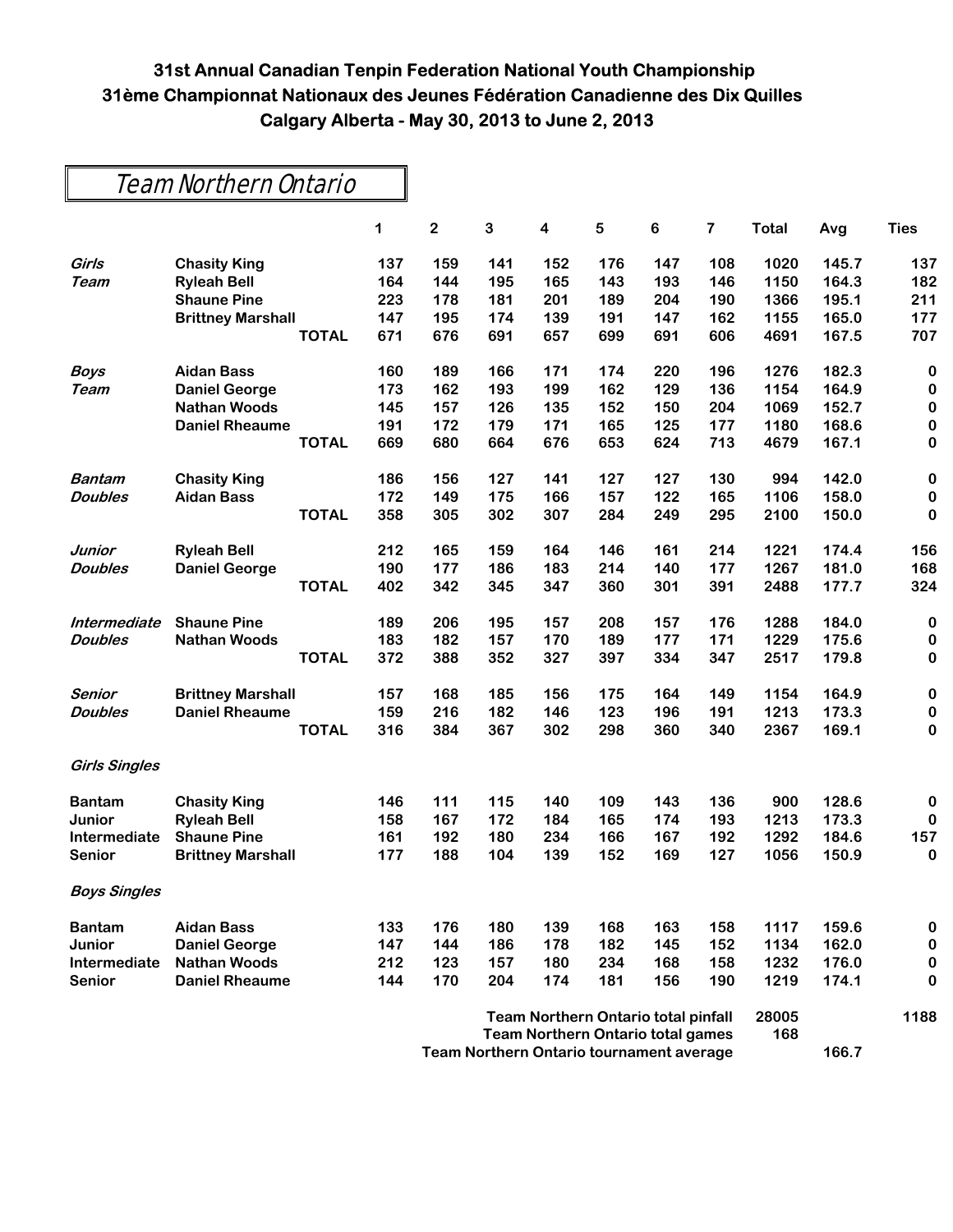|                      |                              | 1   | $\mathbf 2$ | 3   | 4   | 5                                          | 6   | $\overline{\mathbf{r}}$ | Total | Avg   | <b>Ties</b> |
|----------------------|------------------------------|-----|-------------|-----|-----|--------------------------------------------|-----|-------------------------|-------|-------|-------------|
| Girls                | <b>Elodie Annett</b>         | 169 | 161         | 133 | 144 | 145                                        | 152 | 173                     | 1077  | 153.9 | 0           |
| Team                 | <b>Brittney Turcotte</b>     | 137 | 150         | 175 | 214 | 177                                        | 152 | 204                     | 1209  | 172.7 | 0           |
|                      | <b>Gabrielle Simboli</b>     | 115 | 175         | 156 | 146 | 182                                        | 192 | 150                     | 1116  | 159.4 | 0           |
|                      | <b>Andréanne Blouin</b>      | 189 | 179         | 179 | 184 | 180                                        | 194 | 171                     | 1276  | 182.3 | 0           |
|                      | <b>TOTAL</b>                 | 610 | 665         | 643 | 688 | 684                                        | 690 | 698                     | 4678  | 167.1 | 0           |
| Boys                 | <b>Jeremy Turcotte</b>       | 112 | 164         | 133 | 179 | 151                                        | 122 | 112                     | 973   | 139.0 | 135         |
| <b>Team</b>          | <b>Samuel Demers</b>         | 157 | 125         | 173 | 151 | 133                                        | 203 | 172                     | 1114  | 159.1 | 223         |
|                      | <b>Cederick Ruest-Lajoie</b> | 204 | 196         | 198 | 171 | 193                                        | 213 | 147                     | 1322  | 188.9 | 199         |
|                      | Pierre-Luc Arseneau          | 205 | 182         | 172 | 252 | 168                                        | 189 | 191                     | 1359  | 194.1 | 177         |
|                      | <b>TOTAL</b>                 | 678 | 667         | 676 | 753 | 645                                        | 727 | 622                     | 4768  | 170.3 | 734         |
| Bantam               | <b>Elodie Annett</b>         | 148 | 114         | 129 | 133 | 158                                        | 131 | 120                     | 933   | 133.3 | 0           |
| <b>Doubles</b>       | <b>Jeremy Turcotte</b>       | 123 | 140         | 117 | 163 | 157                                        | 102 | 95                      | 897   | 128.1 | 0           |
|                      | <b>TOTAL</b>                 | 271 | 254         | 246 | 296 | 315                                        | 233 | 215                     | 1830  | 130.7 | 0           |
| Junior               | <b>Brittney Turcotte</b>     | 198 | 201         | 176 | 219 | 170                                        | 184 | 224                     | 1372  | 196.0 | 0           |
| <b>Doubles</b>       | <b>Samuel Demers</b>         | 133 | 212         | 147 | 212 | 213                                        | 201 | 162                     | 1280  | 182.9 | 0           |
|                      | <b>TOTAL</b>                 | 331 | 413         | 323 | 431 | 383                                        | 385 | 386                     | 2652  | 189.4 | 0           |
| Intermediate         | <b>Gabrielle Simboli</b>     | 181 | 170         | 170 | 176 | 163                                        | 132 | 197                     | 1189  | 169.9 | 158         |
| <b>Doubles</b>       | <b>Cederick Ruest-Lajoie</b> | 206 | 181         | 183 | 200 | 235                                        | 190 | 172                     | 1367  | 195.3 | 170         |
|                      | <b>TOTAL</b>                 | 387 | 351         | 353 | 376 | 398                                        | 322 | 369                     | 2556  | 182.6 | 328         |
| Senior               | <b>Andréanne Blouin</b>      | 167 | 203         | 206 | 162 | 181                                        | 150 | 196                     | 1265  | 180.7 | 0           |
| <b>Doubles</b>       | Pierre-Luc Arseneau          | 203 | 209         | 214 | 177 | 212                                        | 181 | 192                     | 1388  | 198.3 | 0           |
|                      | <b>TOTAL</b>                 | 370 | 412         | 420 | 339 | 393                                        | 331 | 388                     | 2653  | 189.5 | $\bf{0}$    |
| <b>Girls Singles</b> |                              |     |             |     |     |                                            |     |                         |       |       |             |
| <b>Bantam</b>        | <b>Elodie Annett</b>         | 117 | 192         | 157 | 145 | 128                                        | 154 | 122                     | 1015  | 145.0 | 0           |
| Junior               | <b>Brittney Turcotte</b>     | 161 | 190         | 177 | 177 | 192                                        | 192 | 149                     | 1238  | 176.9 | $\bf{0}$    |
| Intermediate         | <b>Gabrielle Simboli</b>     | 165 | 138         | 169 | 156 | 156                                        | 220 | 188                     | 1192  | 170.3 | 0           |
| Senior               | <b>Andréanne Blouin</b>      | 232 | 155         | 215 | 176 | 205                                        | 10  | $\bf{0}$                | 993   | 165.5 | 0           |
| <b>Boys Singles</b>  |                              |     |             |     |     |                                            |     |                         |       |       |             |
| <b>Bantam</b>        | <b>Jeremy Turcotte</b>       | 106 | 107         | 118 | 137 | 127                                        | 119 | 113                     | 827   | 118.1 | 0           |
| Junior               | <b>Samuel Demers</b>         | 152 | 169         | 121 | 186 | 212                                        | 154 | 168                     | 1162  | 166.0 | $\bf{0}$    |
| Intermediate         | <b>Cederick Ruest-Lajoie</b> | 164 | 191         | 153 | 166 | 222                                        | 210 | 149                     | 1255  | 179.3 | $\bf{0}$    |
| <b>Senior</b>        | <b>Pierre-Luc Arseneau</b>   | 176 | 190         | 191 | 211 | 180                                        | 194 | 235                     | 1377  | 196.7 | 0           |
|                      |                              |     |             |     |     | Équipe Provinciale du Québec Broches Total |     |                         | 28196 |       | 1062        |

Équipe Provinciale du Québec

**Équipe Provinciale du Québec Jours Total 167 Équipe Provinciale du Québec Moyenne De Tournoi 168.8**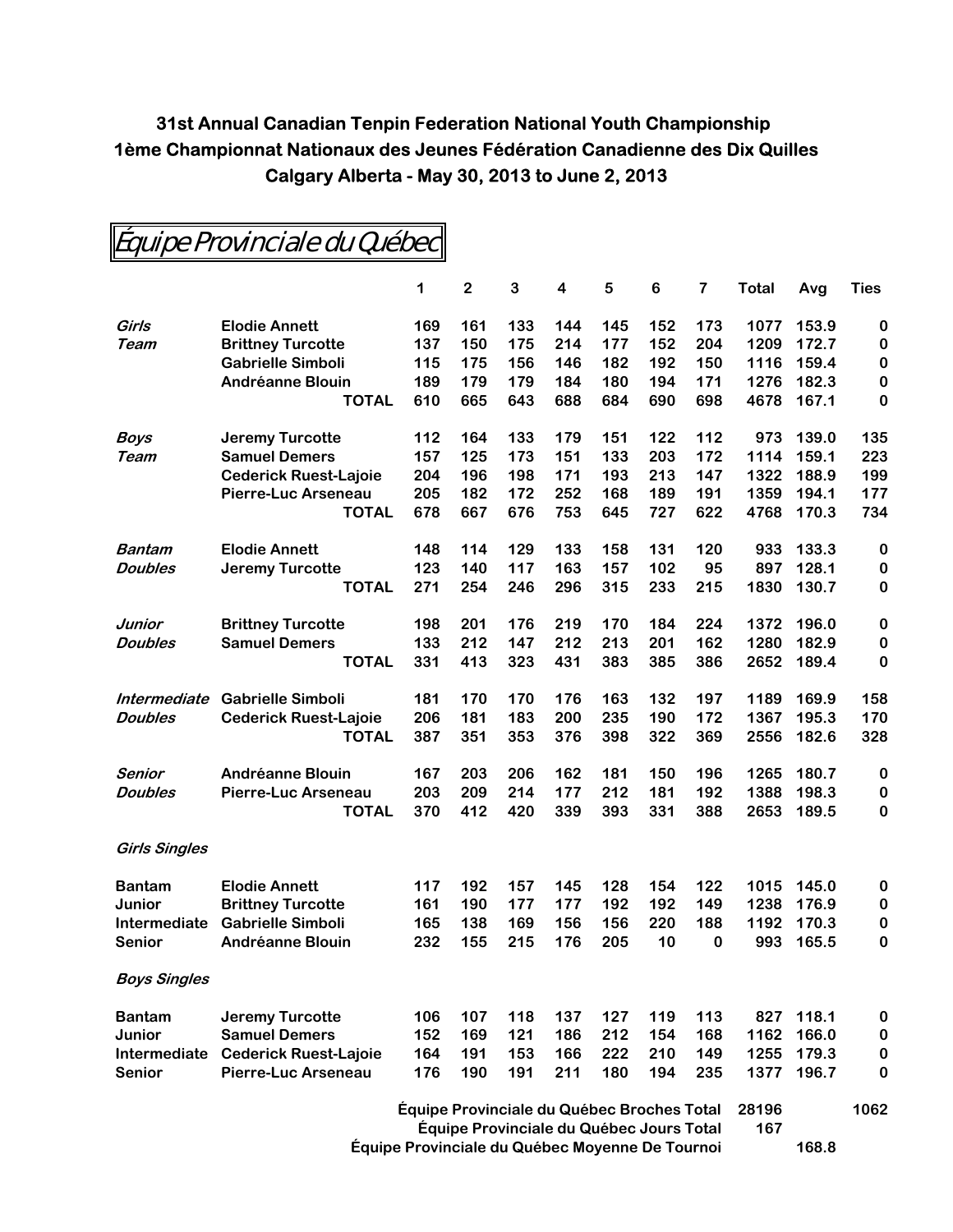### Team Saskatchewan

|                      |                        | 1   | $\mathbf 2$                          | 3   | 4   | 5   | 6                                      | $\overline{\mathbf{7}}$ |       | <b>Total Average</b> | <b>Ties</b> |
|----------------------|------------------------|-----|--------------------------------------|-----|-----|-----|----------------------------------------|-------------------------|-------|----------------------|-------------|
| Girls                | <b>Brooke Willock</b>  | 93  | 138                                  | 157 | 118 | 107 | 145                                    | 133                     | 891   | 127.3                | 0           |
| Team                 | Kelsi Beauchamp        | 223 | 196                                  | 133 | 195 | 158 | 182                                    | 180                     | 1267  | 181.0                | $\bf{0}$    |
|                      | Morgan Materna         | 147 | 206                                  | 162 | 146 | 167 | 142                                    | 139                     | 1109  | 158.4                | $\bf{0}$    |
|                      | <b>Amanda Hoyt</b>     | 134 | 159                                  | 156 | 194 | 183 | 140                                    | 139                     | 1105  | 157.9                | 0           |
|                      | <b>TOTAL</b>           | 597 | 699                                  | 608 | 653 | 615 | 609                                    | 591                     | 4372  | 156.1                | $\bf{0}$    |
| <b>Boys</b>          | <b>Matthew Wist</b>    | 191 | 145                                  | 158 | 156 | 190 | 150                                    | 172                     | 1162  | 166.0                | 137         |
| <b>Team</b>          | <b>Scott Thomas</b>    | 152 | 138                                  | 158 | 149 | 150 | 181                                    | 165                     | 1093  | 156.1                | 165         |
|                      | <b>Carson Therres</b>  | 175 | 180                                  | 189 | 177 | 172 | 192                                    | 150                     | 1235  | 176.4                | 156         |
|                      | Levi Rosenbaum         | 253 | 185                                  | 162 | 215 | 184 | 225                                    | 179                     | 1403  | 200.4                | 206         |
|                      | <b>TOTAL</b>           | 771 | 648                                  | 667 | 697 | 696 | 748                                    | 666                     | 4893  | 174.8                | 664         |
| Bantam               | <b>Brooke Willock</b>  | 142 | 123                                  | 113 | 126 | 109 | 136                                    | 160                     | 909   | 129.9                | 0           |
| <b>Doubles</b>       | <b>Matthew Wist</b>    | 149 | 133                                  | 195 | 149 | 121 | 138                                    | 153                     | 1038  | 148.3                | $\bf{0}$    |
|                      | <b>TOTAL</b>           | 291 | 256                                  | 308 | 275 | 230 | 274                                    | 313                     | 1947  | 139.1                | $\bf{0}$    |
| Junior               | <b>Kelsi Beauchamp</b> | 197 | 185                                  | 193 | 168 | 160 | 209                                    | 175                     | 1287  | 183.9                | $\bf{0}$    |
| <b>Doubles</b>       | <b>Scott Thomas</b>    | 158 | 168                                  | 181 | 179 | 150 | 168                                    | 169                     | 1173  | 167.6                | $\bf{0}$    |
|                      | <b>TOTAL</b>           | 355 | 353                                  | 374 | 347 | 310 | 377                                    | 344                     | 2460  | 175.7                | $\bf{0}$    |
| Intermediate         | Morgan Materna         | 154 | 201                                  | 146 | 183 | 182 | 169                                    | 190                     | 1225  | 175.0                | $\bf{0}$    |
| <b>Doubles</b>       | <b>Carson Therres</b>  | 219 | 183                                  | 169 | 188 | 174 | 171                                    | 172                     | 1276  | 182.3                | $\bf{0}$    |
|                      | <b>TOTAL</b>           | 373 | 384                                  | 315 | 371 | 356 | 340                                    | 362                     | 2501  | 178.6                | $\bf{0}$    |
| Senior               | <b>Amanda Hoyt</b>     | 155 | 160                                  | 225 | 180 | 175 | 178                                    | 154                     | 1227  | 175.3                | $\bf{0}$    |
| <b>Doubles</b>       | Levi Rosenbaum         | 124 | 169                                  | 200 | 224 | 197 | 203                                    | 231                     | 1348  | 192.6                | $\bf{0}$    |
|                      | <b>TOTAL</b>           | 279 | 329                                  | 425 | 404 | 372 | 381                                    | 385                     | 2575  | 183.9                | $\bf{0}$    |
| <b>Girls Singles</b> |                        |     |                                      |     |     |     |                                        |                         |       |                      |             |
| <b>Bantam</b>        | <b>Brooke Willock</b>  | 113 | 139                                  | 116 | 131 | 101 | 184                                    | 152                     | 936   | 133.7                | 145         |
| Junior               | <b>Kelsi Beauchamp</b> | 189 | 181                                  | 175 | 190 | 201 | 173                                    | 196                     | 1305  | 186.4                | 176         |
| Intermediate         | Morgan Materna         | 142 | 158                                  | 141 | 174 | 119 | 148                                    | 103                     | 985   | 140.7                | 0           |
| Senior               | <b>Amanda Hoyt</b>     | 151 | 191                                  | 198 | 148 | 158 | 173                                    | 217                     | 1236  | 176.6                | 0           |
| <b>Boys Singles</b>  |                        |     |                                      |     |     |     |                                        |                         |       |                      |             |
| <b>Bantam</b>        | <b>Matthew Wist</b>    | 158 | 132                                  | 168 | 126 | 148 | 151                                    | 124                     | 1007  | 143.9                | $\bf{0}$    |
| Junior               | <b>Scott Thomas</b>    | 143 | 114                                  | 146 | 204 | 176 | 156                                    | 179                     | 1118  | 159.7                | 155         |
| Intermediate         | <b>Carson Therres</b>  | 174 | 170                                  | 152 | 191 | 169 | 187                                    | 191                     | 1234  | 176.3                | $\bf{0}$    |
| Senior               | Levi Rosenbaum         | 152 | 199                                  | 193 | 186 | 179 | 203                                    | 233                     | 1345  | 192.1                | 236         |
|                      |                        |     |                                      |     |     |     | <b>Team Saskatchewan total pinfall</b> |                         | 27914 |                      | 1376        |
|                      |                        |     | <b>Team Saskatchewan total games</b> |     |     |     |                                        |                         | 168   |                      |             |
|                      |                        |     |                                      |     |     |     | Team Saskatchewan tournament average   |                         |       | 166.2                |             |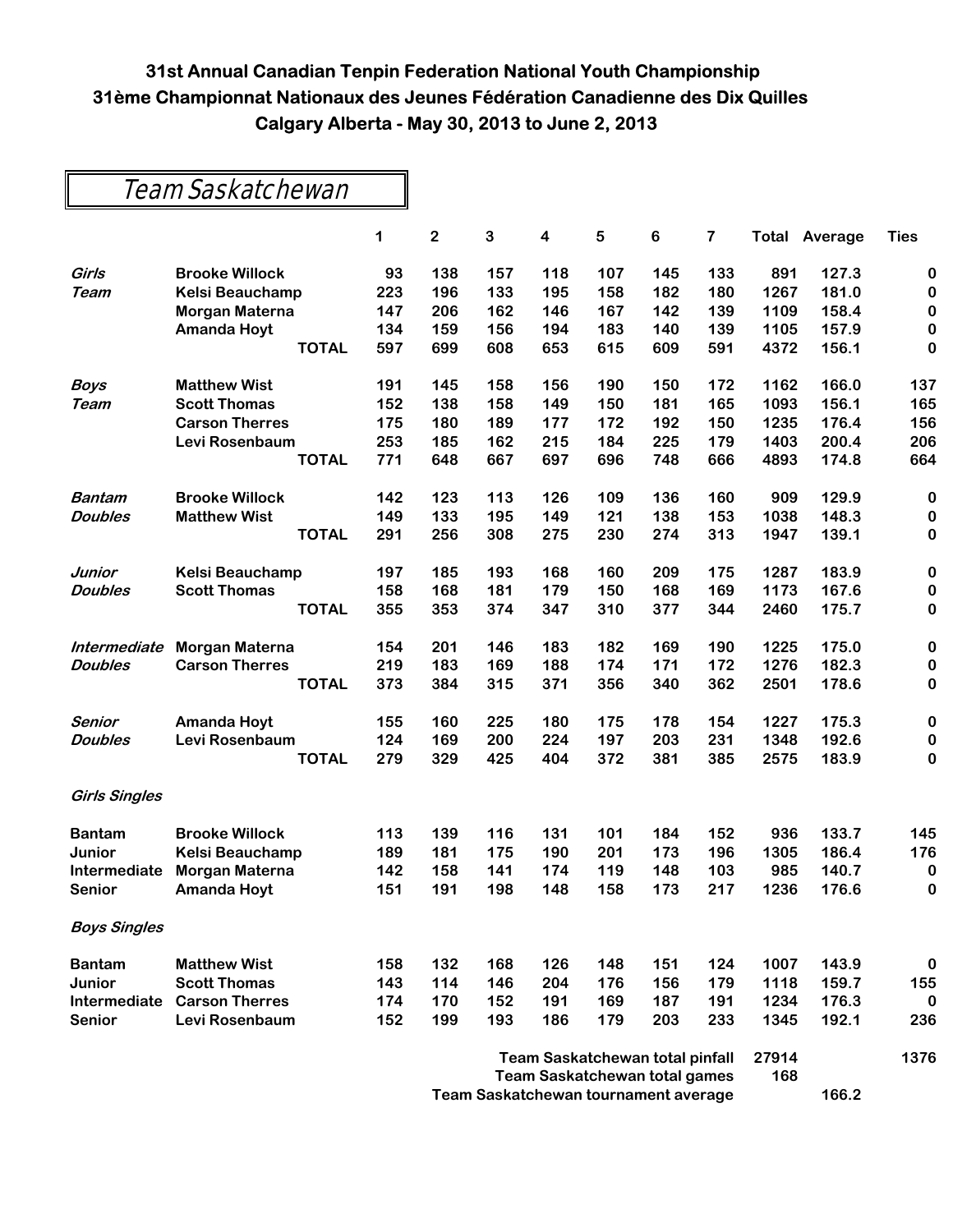|                      | Team Southern Ontario   |                     |              |              |                         |     |     |     |      |                      |             |
|----------------------|-------------------------|---------------------|--------------|--------------|-------------------------|-----|-----|-----|------|----------------------|-------------|
|                      |                         | 1                   | $\mathbf{2}$ | $\mathbf{3}$ | $\overline{\mathbf{4}}$ | 5   | 6   | 7   |      | <b>Total Average</b> | <b>Ties</b> |
| Girls                | <b>Sarah Klassen</b>    | 129                 | 154          | 136          | 130                     | 144 | 142 | 145 | 980  | 140.0                | 156         |
| <b>Team</b>          | <b>Karley Foster</b>    | 121                 | 152          | 148          | 218                     | 150 | 139 | 156 | 1084 | 154.9                | 162         |
|                      | <b>Miranda Panas</b>    | 181                 | 148          | 146          | 175                     | 229 | 172 | 200 | 1251 | 178.7                | 234         |
|                      | <b>Samantha Shonley</b> | 173                 | 171          | 204          | 162                     | 182 | 182 | 106 | 1180 | 168.6                | 179         |
|                      |                         | <b>TOTAL</b><br>604 | 625          | 634          | 685                     | 705 | 635 | 607 | 4495 | 160.5                | 731         |
| <b>Boys</b>          | <b>Blake Foster</b>     | 156                 | 158          | 153          | 189                     | 127 | 156 | 191 | 1130 | 161.4                | 0           |
| Team                 | <b>Gavin Sum</b>        | 158                 | 164          | 177          | 192                     | 220 | 183 | 233 | 1327 | 189.6                | 0           |
|                      | Jordan Klassen          | 192                 | 169          | 191          | 160                     | 255 | 215 | 198 | 1380 | 197.1                | 0           |
|                      | <b>Graham Fach</b>      | 242                 | 192          | 216          | 185                     | 175 | 193 | 196 | 1399 | 199.9                | 0           |
|                      |                         | <b>TOTAL</b><br>748 | 683          | 737          | 726                     | 777 | 747 | 818 | 5236 | 187.0                | 0           |
| Bantam               | Sarah Klassen           | 127                 | 154          | 180          | 167                     | 132 | 173 | 243 | 1176 | 168.0                | 0           |
| <b>Doubles</b>       | <b>Blake Foster</b>     | 165                 | 137          | 162          | 144                     | 151 | 196 | 143 | 1098 | 156.9                | 0           |
|                      |                         | <b>TOTAL</b><br>292 | 291          | 342          | 311                     | 283 | 369 | 386 | 2274 | 162.4                | 0           |
| Junior               | <b>Karley Foster</b>    | 164                 | 175          | 154          | 141                     | 198 | 156 | 143 | 1131 | 161.6                | 0           |
| <b>Doubles</b>       | <b>Gavin Sum</b>        | 138                 | 179          | 158          | 187                     | 183 | 151 | 134 | 1130 | 161.4                | 0           |
|                      |                         | <b>TOTAL</b><br>302 | 354          | 312          | 328                     | 381 | 307 | 277 | 2261 | 161.5                | 0           |
| Intermediate         | <b>Miranda Panas</b>    | 188                 | 171          | 182          | 184                     | 215 | 169 | 202 | 1311 | 187.3                | 210         |
| <b>Doubles</b>       | Jordan Klassen          | 214                 | 185          | 244          | 213                     | 186 | 255 | 258 | 1555 | 222.1                | 219         |
|                      |                         | <b>TOTAL</b><br>402 | 356          | 426          | 397                     | 401 | 424 | 460 | 2866 | 204.7                | 429         |
| Senior               | <b>Samantha Shonley</b> | 204                 | 189          | 149          | 219                     | 202 | 177 | 142 | 1282 | 183.1                | 0           |
| <b>Doubles</b>       | <b>Graham Fach</b>      | 220                 | 181          | 222          | 169                     | 226 | 170 | 258 | 1446 | 206.6                | 0           |
|                      |                         | <b>TOTAL</b><br>424 | 370          | 371          | 388                     | 428 | 347 | 400 | 2728 | 194.9                | 0           |
| <b>Girls Singles</b> |                         |                     |              |              |                         |     |     |     |      |                      |             |
| <b>Bantam</b>        | <b>Sarah Klassen</b>    | 170                 | 140          | 156          | 178                     | 158 | 149 | 187 | 1138 | 162.6                | 142         |
| Junior               | <b>Karley Foster</b>    | 165                 | 138          | 162          | 148                     | 145 | 178 | 155 | 1091 | 155.9                | 0           |
| Intermediate         | <b>Miranda Panas</b>    | 201                 | 156          | 157          | 171                     | 179 | 192 | 188 | 1244 | 177.7                | 184         |
| <b>Senior</b>        | <b>Samantha Shonley</b> | 142                 | 186          | 133          | 164                     | 201 | 198 | 202 | 1226 | 175.1                | 0           |
| <b>Boys Singles</b>  |                         |                     |              |              |                         |     |     |     |      |                      |             |
| <b>Bantam</b>        | <b>Blake Foster</b>     | 116                 | 119          | 122          | 165                     | 124 | 192 | 163 | 1001 | 143.0                | 162         |
| Junior               | <b>Gavin Sum</b>        | 158                 | 144          | 166          | 183                     | 175 | 136 | 159 | 1121 | 160.1                | 220         |
| Intermediate         | Jordan Klassen          | 215                 | 207          | 186          | 267                     | 175 | 183 | 185 | 1418 | 202.6                | 191         |
| <b>Senior</b>        | <b>Graham Fach</b>      | 236                 | 232          | 237          | 203                     | 224 | 190 | 134 | 1456 | 208.0                | 223         |

**Team Southern Ontario total pinfall 29555 2282 Team Southern Ontario total games 168 Team Southern Ontario tournament average 175.9**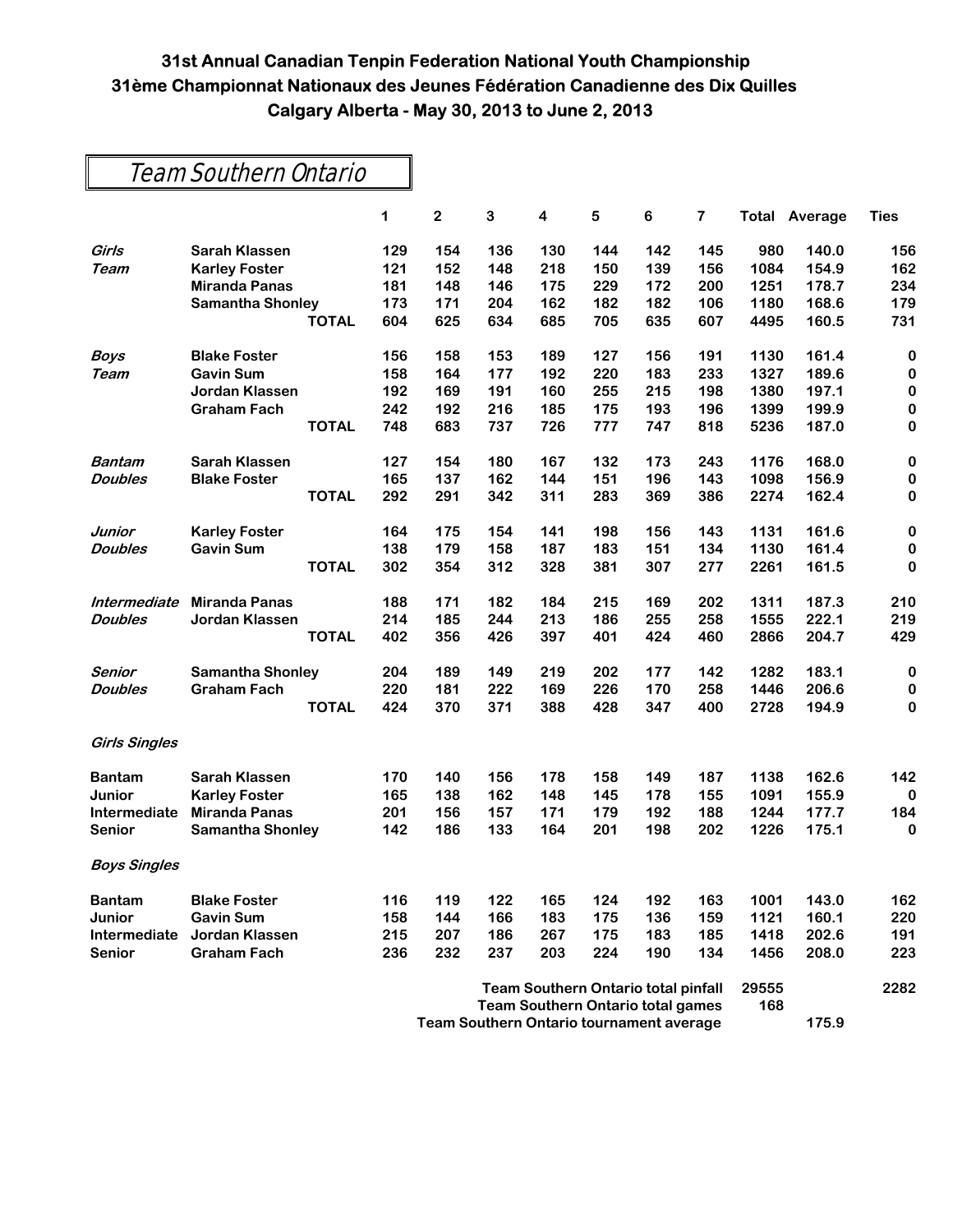

## **Overall Medal Count Canadian Youth Championships**

#### **Total Medals**

| Southern Ontario        | 407 | (18 this year) |
|-------------------------|-----|----------------|
| Québec                  | 359 | (15 this year) |
| <b>British Columbia</b> | 309 | (0 this year)  |
| Manitoba                | 290 | (15 this year) |
| Northern Ontario        | 219 | (8 this year)  |
| Saskatchewan            | 208 | (8 this year)  |
| Alberta                 | 172 | (4 this year)  |
| New Brunswick           | 34  | (1 this year)  |

| Gold             |         | Silver <sup>**</sup>    |        | <b>Bronze</b>           |        |
|------------------|---------|-------------------------|--------|-------------------------|--------|
| Southern Ontario | 186 (8) | Québec                  | 123(5) | <b>Northern Ontario</b> | 103(4) |
| Québec           | 134(4)  | Southern Ontario        | 123(5) | Québec                  | 102(6) |
| British Columbia | 120(0)  | Manitoba                | 113(8) | <b>British Columbia</b> | 94(0)  |
| Manitoba         | 87(4)   | <b>British Columbia</b> | 95(0)  | Southern Ontario        | 98(5)  |
| Northern Ontario | 62(3)   | Saskatchewan            | 79 (4) | Manitoba                | 90(3)  |
| Saskatchewan     | 39(1)   | Alberta                 | 61(0)  | Saskatchewan            | 90(3)  |
| Alberta          | 37(3)   | Northern Ontario        | 54(1)  | Alberta                 | 74 (1) |
| New Brunswick    | 5(0)    | <b>New Brunswick</b>    | 12(0)  | <b>New Brunswick</b>    | 17(1)  |

**\*\* NB: Silver 1996 tied All-Events, duplicate medals awarded**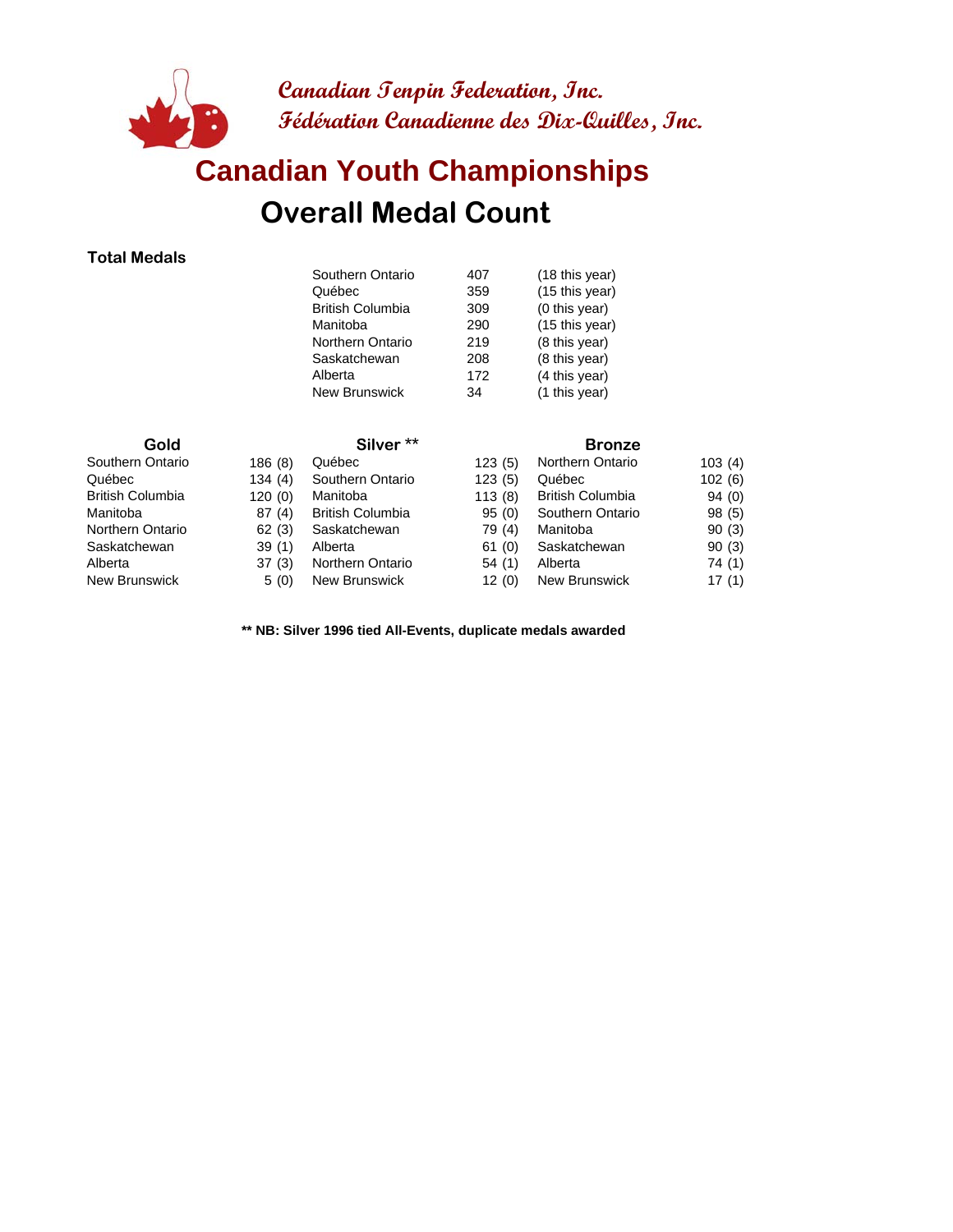

# **Team Medal Count Canadian Youth Championships**

#### **Total Medals**

| Southern Ontario        | 49 | (2 this year) |
|-------------------------|----|---------------|
| Québec                  | 32 | (2 this year) |
| <b>British Columbia</b> | 29 | (0 this year) |
| Manitoba                | 25 | (1 this year) |
| Alberta                 | 18 | (0 this year) |
| Saskatchewan            | 17 | (1 this year) |
| Northern Ontario        | 16 | (0 this year) |
| <b>New Brunswick</b>    | 2  | (0 this year) |
|                         |    |               |

- Southern Ontario 23 (1) Southern Ontario
	-
	-
	-
	-
	-
- Saskatchewan 1 (0) Northern Ontario
- New Brunswick 0 (0) New Brunswick

#### **Gold Silver Silver Bronze**

| Southern Ontario        | 16(0)    | Québec                  | 11(0) |
|-------------------------|----------|-------------------------|-------|
| <b>British Columbia</b> | 11 $(0)$ | Manitoba                | 10(0) |
| Alberta                 | 9(0)     | Southern Ontario        | 10(1) |
| Québec                  | 8(1)     | Saskatchewan            | 9(1)  |
| Saskatchewan            | 7(0)     | <b>British Columbia</b> | 8(0)  |
| Manitoba                | 7(1)     | <b>Northern Ontario</b> | 7(0)  |
| Northern Ontario        | 6(0)     | Alberta                 | 5(0)  |
| New Brunswick           | 0(0)     | <b>New Brunswick</b>    | 2(0)  |
|                         |          |                         |       |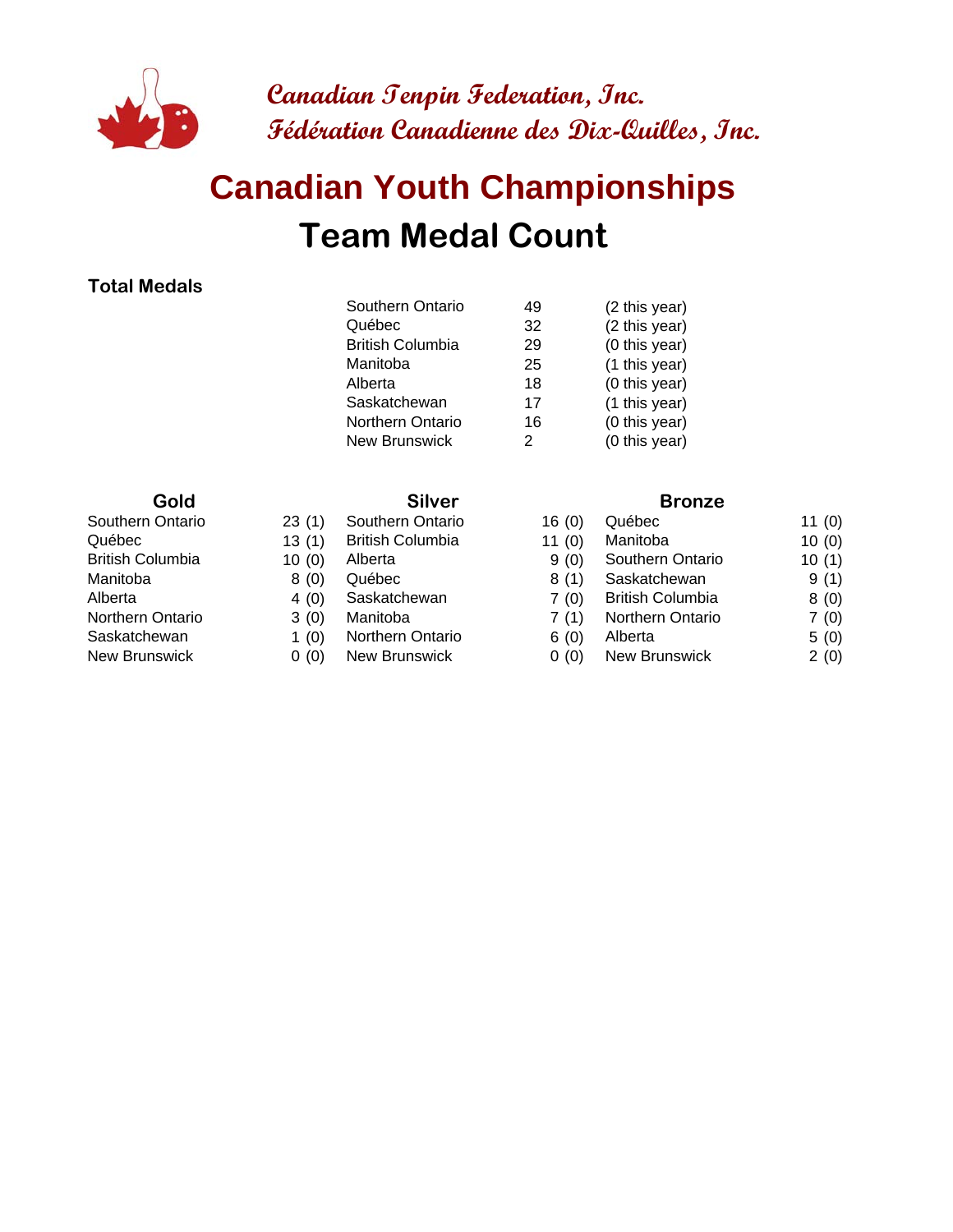

# **Doubles Medal Count Canadian Youth Championships**

#### **Total Medals**

| Southern Ontario        | 80 | (3 this year) |
|-------------------------|----|---------------|
| Québec                  | 73 | (2 this year) |
| <b>British Columbia</b> | 55 | (0 this year) |
| Manitoba                | 47 | (4 this year) |
| Saskatchewan            | 34 | (1 this year) |
| Northern Ontario        | 33 | (2 this year) |
| Alberta                 | 29 | (0 this year) |
| <b>New Brunswick</b>    | 8  | (0 this year) |
|                         |    |               |

| Gold             |    |     | <b>Silver</b>           |    |     | <b>Bronze</b>           |    |     |  |
|------------------|----|-----|-------------------------|----|-----|-------------------------|----|-----|--|
| Southern Ontario | 42 | (2) | Québec                  | 24 | (0) | Northern Ontario        | 22 | (2) |  |
| Québec           | 30 | (1) | Southern Ontario        | 23 | (1) | Québec                  | 19 | (1) |  |
| British Columbia | 21 | (0) | Manitoba                | 21 | (2) | <b>British Columbia</b> | 18 | (0) |  |
| Manitoba         | 14 | (1) | Saskatchewan            | 17 | (1) | Alberta                 | 15 | (0) |  |
| Alberta          | 5  | (0) | <b>British Columbia</b> | 16 | (0) | Saskatchewan            | 15 | (0) |  |
| Northern Ontario | 5  | (0) | Alberta                 | 9  | (0) | Southern Ontario        | 15 | (0) |  |
| Saskatchewan     | 2  | (0) | Northern Ontario        | 6  | (0) | Manitoba                | 12 | (1) |  |
| New Brunswick    |    | (0) | New Brunswick           | 3  | (0) | <b>New Brunswick</b>    | 4  | (0) |  |
|                  |    |     |                         |    |     |                         |    |     |  |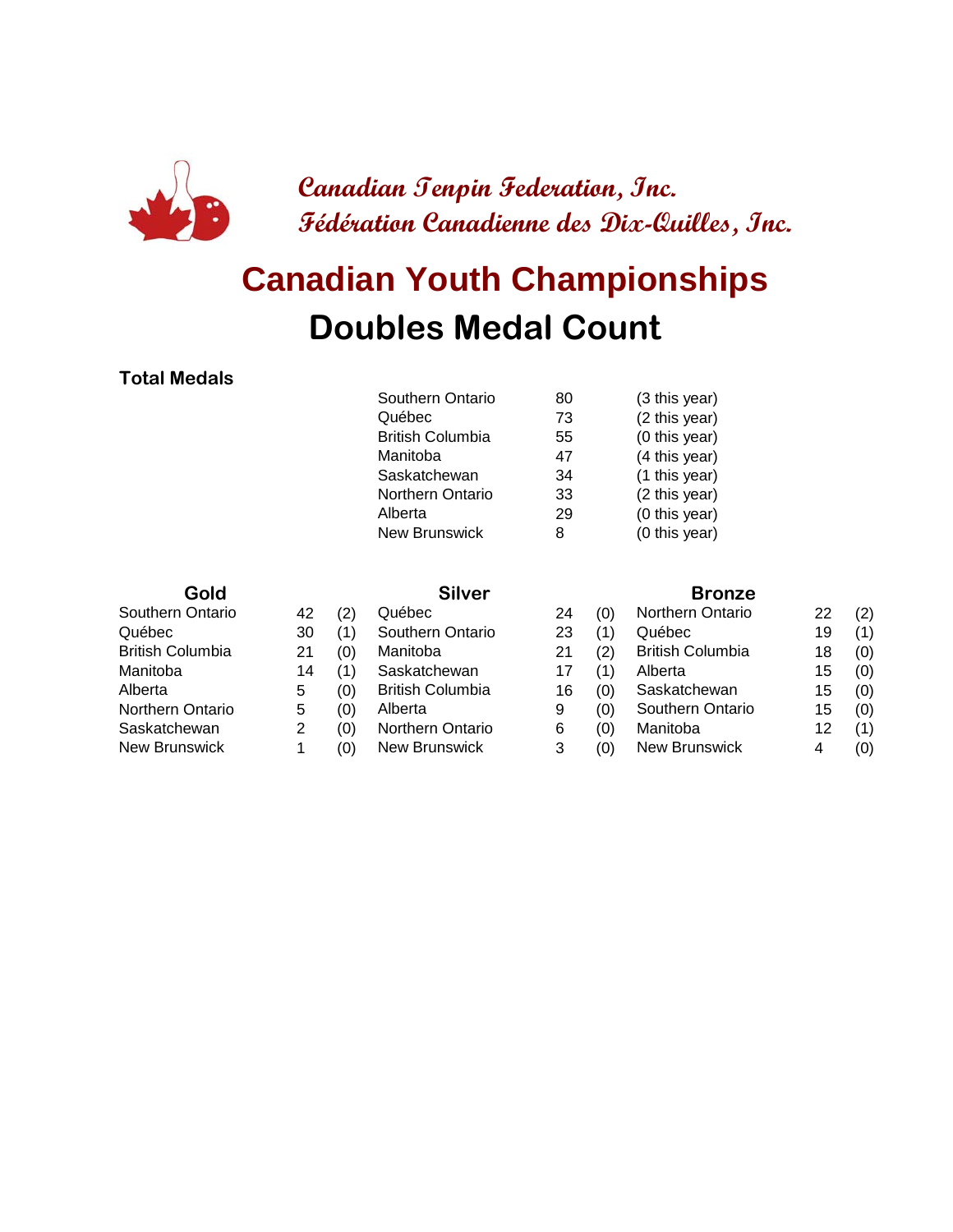

# **Singles Medal Count Canadian Youth Championships**

#### **Total Medals**

| Southern Ontario        |     |               |
|-------------------------|-----|---------------|
|                         | 119 | (6 this year) |
| Québec                  | 118 | (5 this year) |
| <b>British Columbia</b> | 110 | (0 this year) |
| Manitoba                | 110 | (4 this year) |
| <b>Northern Ontario</b> | 90  | (3 this year) |
| Saskatchewan            | 87  | (3 this year) |
| Alberta                 | 69  | (3 this year) |
| <b>New Brunswick</b>    | 12  | (0 this year) |
|                         |     |               |

| Southern Ontario        | 51 |     | Québec                  | 4            |
|-------------------------|----|-----|-------------------------|--------------|
| <b>British Columbia</b> | 48 | (0) | Manitoba                | 4            |
| Québec                  | 41 | (2) | <b>British Columbia</b> | 3            |
| Manitoba                | 35 | (2) | Southern Ontario        | 3            |
| <b>Northern Ontario</b> | 23 | (1) | Saskatchewan            | 3            |
| Saskatchewan            | 22 | (0) | Alberta                 | $\mathbf{2}$ |
| Alberta                 | 18 | (2) | <b>Northern Ontario</b> | $\mathbf{2}$ |
| New Brunswick           |    | ٬۵۱ | New Brunswick           | ี            |

#### **Gold Silver Silver Bronze**

| Southern Ontario | 51 | (1) | Québec                  | 46 |     | <b>Northern Ontario</b> | 45 | (1) |
|------------------|----|-----|-------------------------|----|-----|-------------------------|----|-----|
| British Columbia | 48 | (0) | Manitoba                | 42 |     | Southern Ontario        | 36 | (3) |
| Québec           | 41 | (2) | <b>British Columbia</b> | 33 | (0) | Saskatchewan            | 34 | (0) |
| Manitoba         | 35 | (2) | Southern Ontario        | 32 | (2) | Manitoba                | 33 | (1) |
| Northern Ontario | 23 | (1) | Saskatchewan            | 31 | (3) | Québec                  | 31 | (2) |
| Saskatchewan     | 22 | (0) | Alberta                 | 25 | (0) | <b>British Columbia</b> | 29 | (0) |
| Alberta          | 18 | (2) | <b>Northern Ontario</b> | 22 | (1) | Alberta                 | 26 | (1) |
| New Brunswick    |    | (0) | New Brunswick           | 6  | (0) | New Brunswick           | 4  | (0) |
|                  |    |     |                         |    |     |                         |    |     |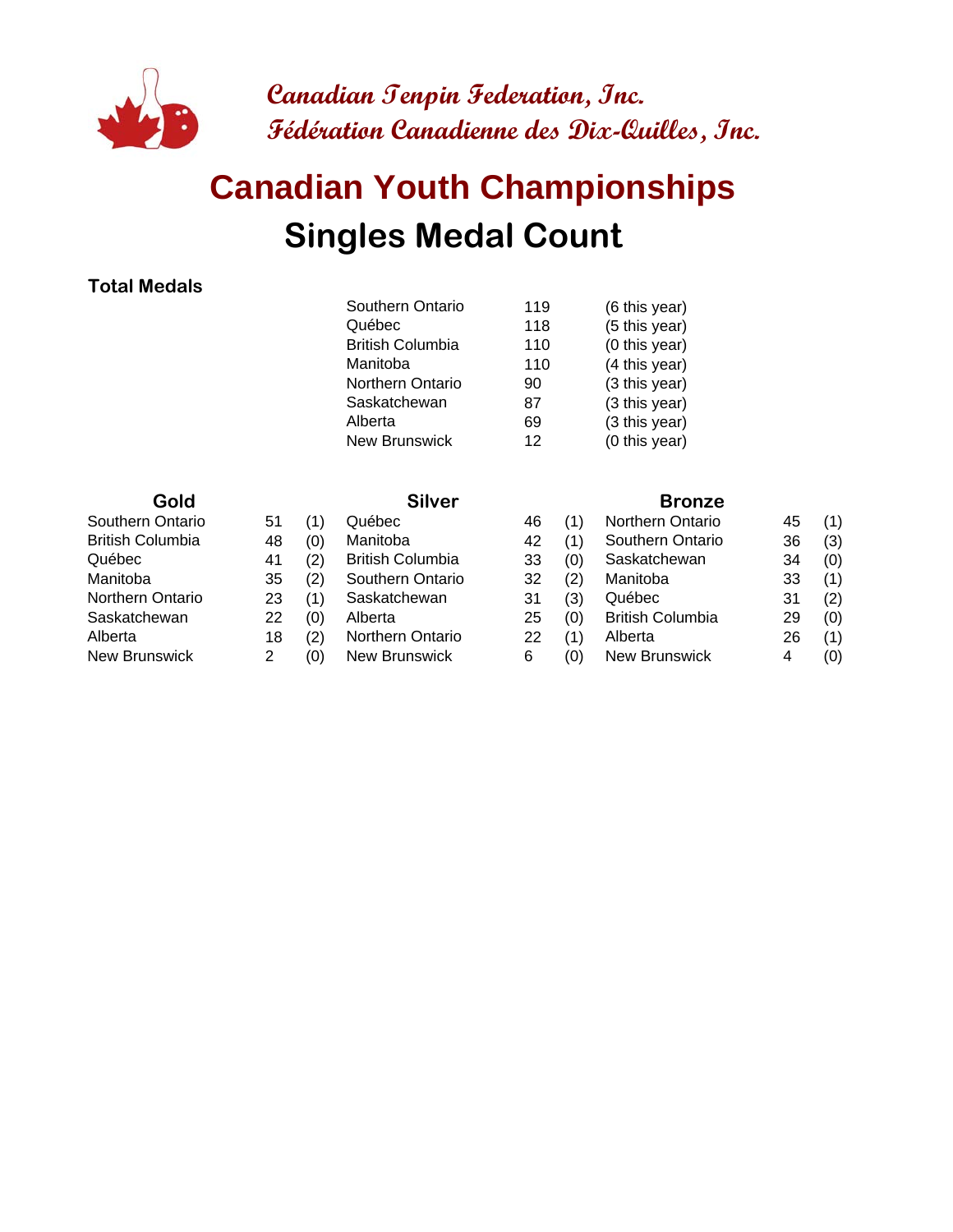

# **All Events Medal Count Canadian Youth Championships**

#### **Total Medals**

|                  |    |     | Southern Ontario        | 154 |     | (6 this year)           |    |     |
|------------------|----|-----|-------------------------|-----|-----|-------------------------|----|-----|
|                  |    |     | Québec                  | 131 |     | (5 this year)           |    |     |
|                  |    |     | <b>British Columbia</b> | 115 |     | (0 this year)           |    |     |
|                  |    |     | Manitoba                | 103 |     | (5 this year)           |    |     |
|                  |    |     | Northern Ontario        | 80  |     | (3 this year)           |    |     |
|                  |    |     | Saskatchewan            | 70  |     | (3 this year)           |    |     |
|                  |    |     | Alberta                 | 56  |     | (1 this year)           |    |     |
|                  |    |     | <b>New Brunswick</b>    | 12  |     | (1 this year)           |    |     |
| Gold             |    |     | Silver <sup>**</sup>    |     |     | <b>Bronze</b>           |    |     |
| Southern Ontario | 67 | (3) | Southern Ontario        | 51  | (2) | <b>British Columbia</b> | 39 | (0) |
| Québec           | 48 | (0) | Québec                  | 44  | (3) | Québec                  | 39 | (2) |
| British Columbia | 41 | (0) | Manitoba                | 40  | (3) | Southern Ontario        | 36 | (1) |
| Northern Ontario | 31 | (2) | <b>British Columbia</b> | 35  | (0) | Manitoba                | 33 | (1) |
| Manitoba         | 30 | (1) | Saskatchewan            | 24  | (0) | Saskatchewan            | 32 | (2) |
| Saskatchewan     | 14 | (1) | <b>Northern Ontario</b> | 20  | (0) | Northern Ontario        | 29 | (1) |
| Alberta          | 10 | (1) | Alberta                 | 18  | (0) | Alberta                 | 28 | (0) |
| New Brunswick    | 2  | (0) | New Brunswick           | 3   | (0) | New Brunswick           | 7  | (1) |

**\*\* NB: Silver 1996 tied All-Events, duplicate medals awarded**

**\*\* MB: Silver 2008 Scoring Appeal, duplicate medals awarded**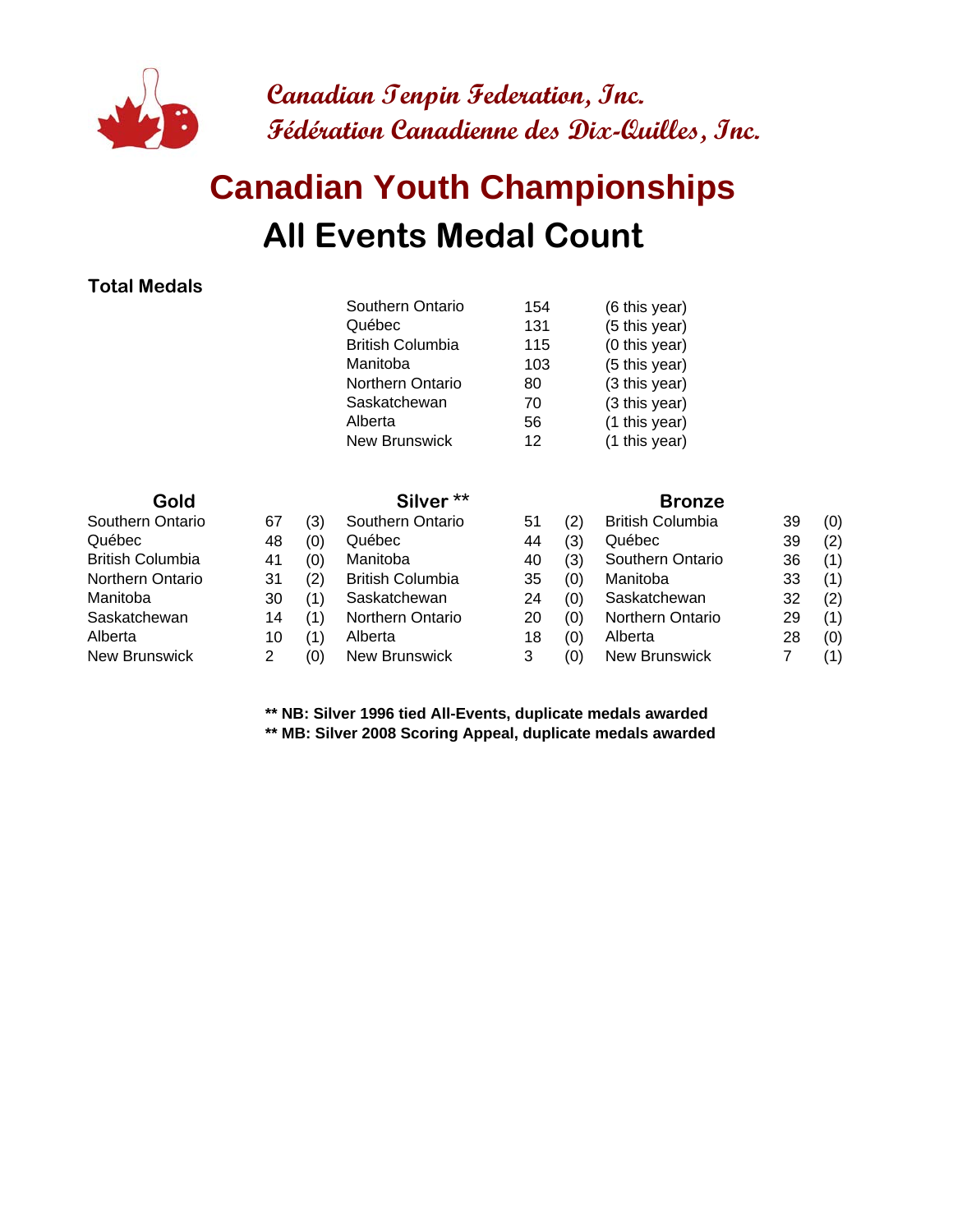

# **Team All Events Medal Count Canadian Youth Championships**

#### **Total Medals**

| Southern Ontario        | 5 | (1 this year) |
|-------------------------|---|---------------|
| Québec                  | 5 | (1 this year) |
| Manitoba                | 5 | (1 this year) |
| Alberta                 | O | (0 this year) |
| <b>Northern Ontario</b> | O | (0 this year) |
| <b>British Columbia</b> | ი | (0 this year) |
| Saskatchewan            | O | (0 this year) |
| New Brunswick           |   | (0 this year) |
|                         |   |               |

- 
- 
- 
- 
- Northern Ontario 0 (0) Saskatchewan
	-
- New Brunswick 0 (0) New Brunswick

#### **Gold Silver Silver Bronze**

| Southern Ontario | 3(1) | Manitoba                | 3(1)    | Manitoba                | 2(0) |
|------------------|------|-------------------------|---------|-------------------------|------|
| Québec           | 2(0) | Québec                  | 1(0)    | Québec                  | 2(1) |
| Alberta          | 0(0) | Southern Ontario        | 1 $(0)$ | Southern Ontario        | 1(0) |
| British Columbia | 0(0) | Alberta                 | 0(0)    | Alberta                 | 0(0) |
| Manitoba         | 0(0) | <b>British Columbia</b> | 0(0)    | Northern Ontario        | 0(0) |
| Northern Ontario | 0(0) | Saskatchewan            | 0(0)    | Saskatchewan            | 0(0) |
| Saskatchewan     | 0(0) | Northern Ontario        | 0(0)    | <b>British Columbia</b> | 0(0) |
| New Brunswick    | 0(0) | New Brunswick           | 0(0)    | New Brunswick           | 0(0) |
|                  |      |                         |         |                         |      |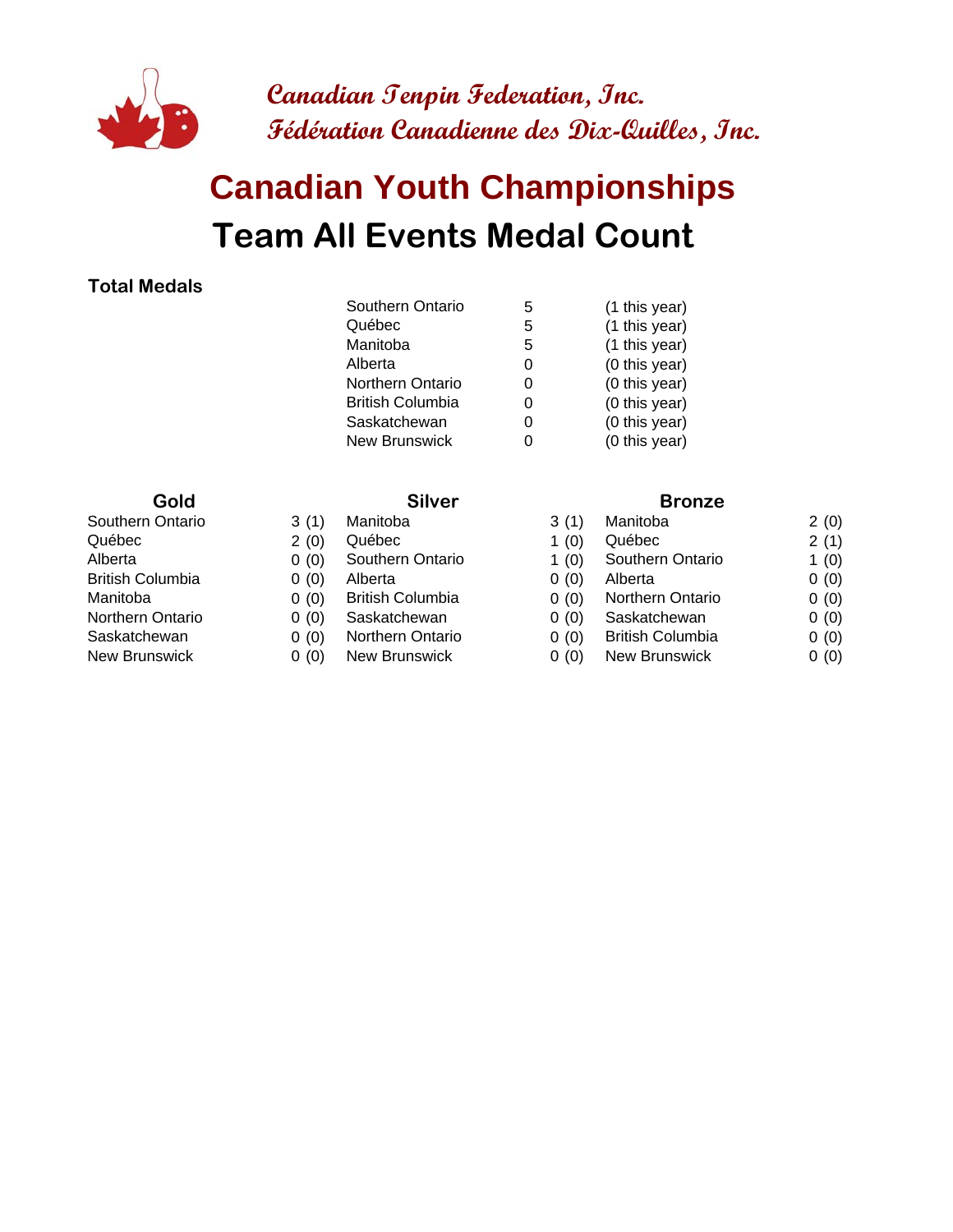|           | BANTAM BOYS              |                   |     |              |     |     |     |     |     |      |                      |
|-----------|--------------------------|-------------------|-----|--------------|-----|-----|-----|-----|-----|------|----------------------|
| Prov.     | <b>Name</b>              | Event             | 1   | $\mathbf{2}$ | 3   | 4   | 5   | 6   | 7   |      | <b>Total Average</b> |
| AB        | <b>Tyson Goldie</b>      | <b>Singles</b>    | 135 | 180          | 120 | 143 | 94  | 160 | 100 | 932  | 133.1                |
|           |                          | <b>Doubles</b>    | 113 | 145          | 114 | 150 | 123 | 169 | 123 | 937  | 133.9                |
|           |                          | <b>Teams</b>      | 104 | 148          | 140 | 156 | 143 | 183 | 134 | 1008 | 144.0                |
|           |                          | <b>All-Events</b> |     |              |     |     |     |     |     | 2877 | 137.0                |
| <b>BC</b> | <b>Isaac Vanderaegen</b> | <b>Singles</b>    | 132 | 130          | 115 | 103 | 151 | 109 | 120 | 860  | 122.9                |
|           |                          | <b>Doubles</b>    | 124 | 106          | 102 | 141 | 149 | 146 | 117 | 885  | 126.4                |
|           |                          | <b>Teams</b>      | 161 | 89           | 96  | 95  | 158 | 104 | 139 | 842  | 120.3                |
|           |                          | <b>All-Events</b> |     |              |     |     |     |     |     | 2587 | 123.2                |
| <b>MB</b> | <b>Evan Gauthier</b>     | <b>Singles</b>    | 124 | 139          | 126 | 116 | 135 | 148 | 134 | 922  | 131.7                |
|           |                          | <b>Doubles</b>    | 151 | 148          | 126 | 144 | 155 | 128 | 146 | 998  | 142.6                |
|           |                          | <b>Teams</b>      | 139 | 158          | 143 | 144 | 108 | 122 | 129 | 943  | 134.7                |
|           |                          | <b>All-Events</b> |     |              |     |     |     |     |     | 2863 | 136.3                |
| <b>NO</b> | <b>Aidan Bass</b>        | <b>Singles</b>    | 133 | 176          | 180 | 139 | 168 | 163 | 158 | 1117 | 159.6                |
|           |                          | <b>Doubles</b>    | 172 | 149          | 175 | 166 | 157 | 122 | 165 | 1106 | 158.0                |
|           |                          | <b>Teams</b>      | 160 | 189          | 166 | 171 | 174 | 220 | 196 | 1276 | 182.3                |
|           |                          | <b>All-Events</b> |     |              |     |     |     |     |     | 3499 | 166.6                |
| QB        | <b>Jeremy Turcotte</b>   | <b>Singles</b>    | 106 | 107          | 118 | 137 | 127 | 119 | 113 | 827  | 118.1                |
|           |                          | <b>Doubles</b>    | 123 | 140          | 117 | 163 | 157 | 102 | 95  | 897  | 128.1                |
|           |                          | <b>Teams</b>      | 112 | 164          | 133 | 179 | 151 | 122 | 112 | 973  | 139.0                |
|           |                          | <b>All-Events</b> |     |              |     |     |     |     |     | 2697 | 128.4                |
| SK        | <b>Matthew Wist</b>      | <b>Singles</b>    | 158 | 132          | 168 | 126 | 148 | 151 | 124 | 1007 | 143.9                |
|           |                          | <b>Doubles</b>    | 149 | 133          | 195 | 149 | 121 | 138 | 153 | 1038 | 148.3                |
|           |                          | <b>Teams</b>      | 191 | 145          | 158 | 156 | 190 | 150 | 172 | 1162 | 166.0                |
|           |                          | <b>All-Events</b> |     |              |     |     |     |     |     | 3207 | 152.7                |
| <b>SO</b> | <b>Blake Foster</b>      | <b>Singles</b>    | 116 | 119          | 122 | 165 | 124 | 192 | 163 | 1001 | 143.0                |
|           |                          | <b>Doubles</b>    | 165 | 137          | 162 | 144 | 151 | 196 | 143 | 1098 | 156.9                |
|           |                          | <b>Teams</b>      | 156 | 158          | 153 | 189 | 127 | 156 | 191 | 1130 | 161.4                |
|           |                          | <b>All-Events</b> |     |              |     |     |     |     |     | 3229 | 153.8                |
| <b>NB</b> | <b>Justin Robert</b>     | <b>Singles</b>    | 114 | 140          | 165 | 176 | 120 | 150 | 101 | 966  | 138.0                |
|           |                          | <b>Doubles</b>    | 127 | 116          | 143 | 146 | 130 | 151 | 131 | 944  | 134.9                |
|           |                          | <b>Teams</b>      | 153 | 141          | 148 | 214 | 148 | 137 | 169 | 1110 | 158.6                |
|           |                          | <b>All-Events</b> |     |              |     |     |     |     |     | 3020 | 143.8                |
|           |                          |                   |     |              |     |     |     |     |     |      |                      |

**Bantam Boys all events overall <b>1688** 23979 142.7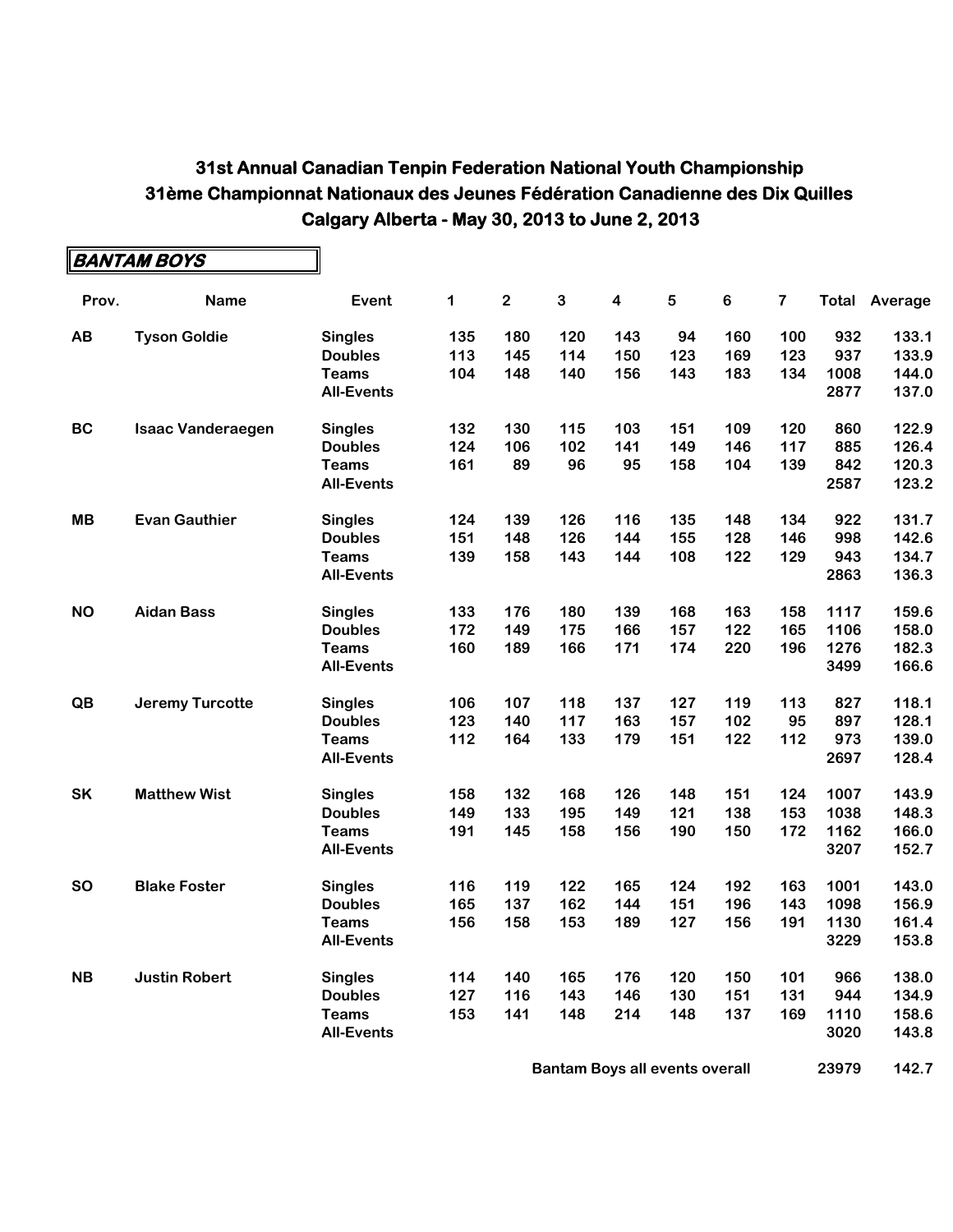$\blacksquare$ 

|           | BANTAM GIRLS          |                   |     |             |     |                         |     |     |     |      |                      |
|-----------|-----------------------|-------------------|-----|-------------|-----|-------------------------|-----|-----|-----|------|----------------------|
| Prov.     | <b>Name</b>           | Event             | 1   | $\mathbf 2$ | 3   | $\overline{\mathbf{4}}$ | 5   | 6   | 7   |      | <b>Total Average</b> |
| AB        | <b>Molly Nimchuk</b>  | <b>Singles</b>    | 103 | 104         | 124 | 109                     | 168 | 118 | 143 | 869  | 124.1                |
|           |                       | <b>Doubles</b>    | 135 | 112         | 169 | 141                     | 131 | 151 | 147 | 986  | 140.9                |
|           |                       | <b>Teams</b>      | 97  | 134         | 103 | 140                     | 136 | 106 | 179 | 895  | 127.9                |
|           |                       | <b>All-Events</b> |     |             |     |                         |     |     |     | 2750 | 131.0                |
| <b>BC</b> | <b>Talia Boyce</b>    | <b>Singles</b>    | 130 | 159         | 116 | 137                     | 125 | 133 | 154 | 954  | 136.3                |
|           |                       | <b>Doubles</b>    | 82  | 144         | 143 | 112                     | 104 | 105 | 101 | 791  | 113.0                |
|           |                       | <b>Teams</b>      | 110 | 98          | 116 | 117                     | 127 | 134 | 180 | 882  | 126.0                |
|           |                       | <b>All-Events</b> |     |             |     |                         |     |     |     | 2627 | 125.1                |
| <b>MB</b> | Aaliya Sylvia         | <b>Singles</b>    | 129 | 139         | 175 | 116                     | 115 | 117 | 128 | 919  | 131.3                |
|           |                       | <b>Doubles</b>    | 97  | 113         | 157 | 129                     | 143 | 117 | 107 | 863  | 123.3                |
|           |                       | <b>Teams</b>      | 138 | 160         | 200 | 144                     | 136 | 163 | 136 | 1077 | 153.9                |
|           |                       | <b>All-Events</b> |     |             |     |                         |     |     |     | 2859 | 136.1                |
| <b>NO</b> | <b>Chasity King</b>   | <b>Singles</b>    | 146 | 111         | 115 | 140                     | 109 | 143 | 136 | 900  | 128.6                |
|           |                       | <b>Doubles</b>    | 186 | 156         | 127 | 141                     | 127 | 127 | 130 | 994  | 142.0                |
|           |                       | <b>Teams</b>      | 137 | 159         | 141 | 152                     | 176 | 147 | 108 | 1020 | 145.7                |
|           |                       | <b>All-Events</b> |     |             |     |                         |     |     |     | 2914 | 138.8                |
| QB        | <b>Elodie Annett</b>  | <b>Singles</b>    | 117 | 192         | 157 | 145                     | 128 | 154 | 122 | 1015 | 145.0                |
|           |                       | <b>Doubles</b>    | 148 | 114         | 129 | 133                     | 158 | 131 | 120 | 933  | 133.3                |
|           |                       | <b>Teams</b>      | 169 | 161         | 133 | 144                     | 145 | 152 | 173 | 1077 | 153.9                |
|           |                       | <b>All-Events</b> |     |             |     |                         |     |     |     | 3025 | 144.0                |
| <b>SK</b> | <b>Brooke Willock</b> | <b>Singles</b>    | 113 | 139         | 116 | 131                     | 101 | 184 | 152 | 936  | 133.7                |
|           |                       | <b>Doubles</b>    | 142 | 123         | 113 | 126                     | 109 | 136 | 160 | 909  | 129.9                |
|           |                       | <b>Teams</b>      | 93  | 138         | 157 | 118                     | 107 | 145 | 133 | 891  | 127.3                |
|           |                       | <b>All-Events</b> |     |             |     |                         |     |     |     | 2736 | 130.3                |
| <b>SO</b> | <b>Sarah Klassen</b>  | <b>Singles</b>    | 170 | 140         | 156 | 178                     | 158 | 149 | 187 | 1138 | 162.6                |
|           |                       | <b>Doubles</b>    | 127 | 154         | 180 | 167                     | 132 | 173 | 243 | 1176 | 168.0                |
|           |                       | <b>Teams</b>      | 129 | 154         | 136 | 130                     | 144 | 142 | 145 | 980  | 140.0                |
|           |                       | <b>All-Events</b> |     |             |     |                         |     |     |     | 3294 | 156.9                |
| <b>NB</b> | <b>Helene St-Onge</b> | <b>Singles</b>    | 102 | 80          | 113 | 105                     | 92  | 104 | 90  | 686  | 98.0                 |
|           |                       | <b>Doubles</b>    | 105 | 94          | 140 | 130                     | 83  | 95  | 102 | 749  | 107.0                |
|           |                       | <b>Teams</b>      | 112 | 104         | 141 | 145                     | 72  | 103 | 103 | 780  | 111.4                |
|           |                       | <b>All-Events</b> |     |             |     |                         |     |     |     | 2215 | 105.5                |

**Bantam Girls all events overall <b>168 22420** 133.5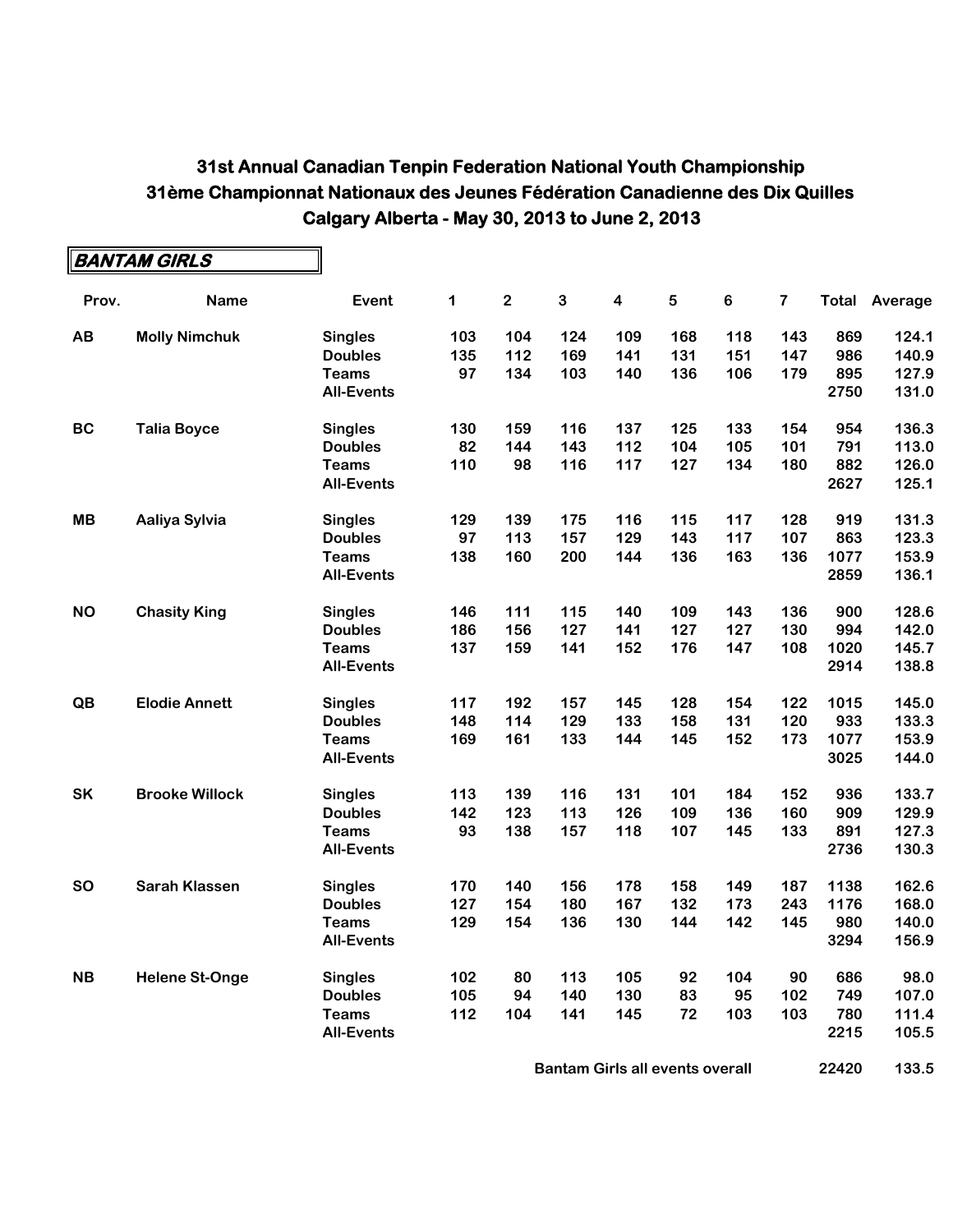|           | JUNIOR BOYS            |                   |             |              |              |                         |            |     |                |      |                      |
|-----------|------------------------|-------------------|-------------|--------------|--------------|-------------------------|------------|-----|----------------|------|----------------------|
| Prov.     | <b>Name</b>            | Event             | $\mathbf 1$ | $\mathbf{2}$ | $\mathbf{3}$ | $\overline{\mathbf{4}}$ | $\sqrt{5}$ | 6   | $\overline{7}$ |      | <b>Total Average</b> |
| AB        | <b>Chase Fockler</b>   | <b>Singles</b>    | 176         | 143          | 221          | 133                     | 190        | 155 | 167            | 1185 | 169.3                |
|           |                        | <b>Doubles</b>    | 144         | 182          | 167          | 173                     | 163        | 134 | 190            | 1153 | 164.7                |
|           |                        | <b>Teams</b>      | 162         | 187          | 149          | 156                     | 189        | 134 | 184            | 1161 | 165.9                |
|           |                        | <b>All-Events</b> |             |              |              |                         |            |     |                | 3499 | 166.6                |
| <b>BC</b> | <b>Brandon On</b>      | <b>Singles</b>    | 148         | 180          | 101          | 122                     | 114        | 155 | 147            | 967  | 138.1                |
|           |                        | <b>Doubles</b>    | 130         | 129          | 177          | 172                     | 177        | 125 | 168            | 1078 | 154.0                |
|           |                        | <b>Teams</b>      | 163         | 192          | 160          | 111                     | 156        | 130 | 154            | 1066 | 152.3                |
|           |                        | <b>All-Events</b> |             |              |              |                         |            |     |                | 3111 | 148.1                |
| <b>MB</b> | <b>Austyn Ducharme</b> | <b>Singles</b>    | 183         | 156          | 157          | 127                     | 178        | 186 | 190            | 1177 | 168.1                |
|           |                        | <b>Doubles</b>    | 197         | 158          | 177          | 202                     | 300        | 174 | 163            | 1371 | 195.9                |
|           |                        | <b>Teams</b>      | 188         | 162          | 170          | 190                     | 181        | 164 | 245            | 1300 | 185.7                |
|           |                        | <b>All-Events</b> |             |              |              |                         |            |     |                | 3848 | 183.2                |
| <b>NO</b> | <b>Daniel George</b>   | <b>Singles</b>    | 147         | 144          | 186          | 178                     | 182        | 145 | 152            | 1134 | 162.0                |
|           |                        | <b>Doubles</b>    | 190         | 177          | 186          | 183                     | 214        | 140 | 177            | 1267 | 181.0                |
|           |                        | <b>Teams</b>      | 173         | 162          | 193          | 199                     | 162        | 129 | 136            | 1154 | 164.9                |
|           |                        | <b>All-Events</b> |             |              |              |                         |            |     |                | 3555 | 169.3                |
| QB        | <b>Samuel Demers</b>   | <b>Singles</b>    | 152         | 169          | 121          | 186                     | 212        | 154 | 168            | 1162 | 166.0                |
|           |                        | <b>Doubles</b>    | 133         | 212          | 147          | 212                     | 213        | 201 | 162            | 1280 | 182.9                |
|           |                        | <b>Teams</b>      | 157         | 125          | 173          | 151                     | 133        | 203 | 172            | 1114 | 159.1                |
|           |                        | <b>All-Events</b> |             |              |              |                         |            |     |                | 3556 | 169.3                |
| <b>SK</b> | <b>Scott Thomas</b>    | <b>Singles</b>    | 143         | 114          | 146          | 204                     | 176        | 156 | 179            | 1118 | 159.7                |
|           |                        | <b>Doubles</b>    | 158         | 168          | 181          | 179                     | 150        | 168 | 169            | 1173 | 167.6                |
|           |                        | <b>Teams</b>      | 152         | 138          | 158          | 149                     | 150        | 181 | 165            | 1093 | 156.1                |
|           |                        | <b>All-Events</b> |             |              |              |                         |            |     |                | 3384 | 161.1                |
| <b>SO</b> | <b>Gavin Sum</b>       | <b>Singles</b>    | 158         | 144          | 166          | 183                     | 175        | 136 | 159            | 1121 | 160.1                |
|           |                        | <b>Doubles</b>    | 138         | 179          | 158          | 187                     | 183        | 151 | 134            | 1130 | 161.4                |
|           |                        | <b>Teams</b>      | 158         | 164          | 177          | 192                     | 220        | 183 | 233            | 1327 | 189.6                |
|           |                        | <b>All-Events</b> |             |              |              |                         |            |     |                | 3578 | 170.4                |
| <b>NB</b> | <b>Maxime Mallais</b>  | <b>Singles</b>    | 125         | 128          | 153          | 186                     | 170        | 116 | 168            | 1046 | 149.4                |
|           |                        | <b>Doubles</b>    | 97          | 144          | 137          | 139                     | 176        | 163 | 170            | 1026 | 146.6                |
|           |                        | <b>Teams</b>      | 138         | 140          | 156          | 122                     | 146        | 126 | 110            | 938  | 134.0                |
|           |                        | <b>All-Events</b> |             |              |              |                         |            |     |                | 3010 | 143.3                |

**Junior Boys all events overall 168 27541 163.9**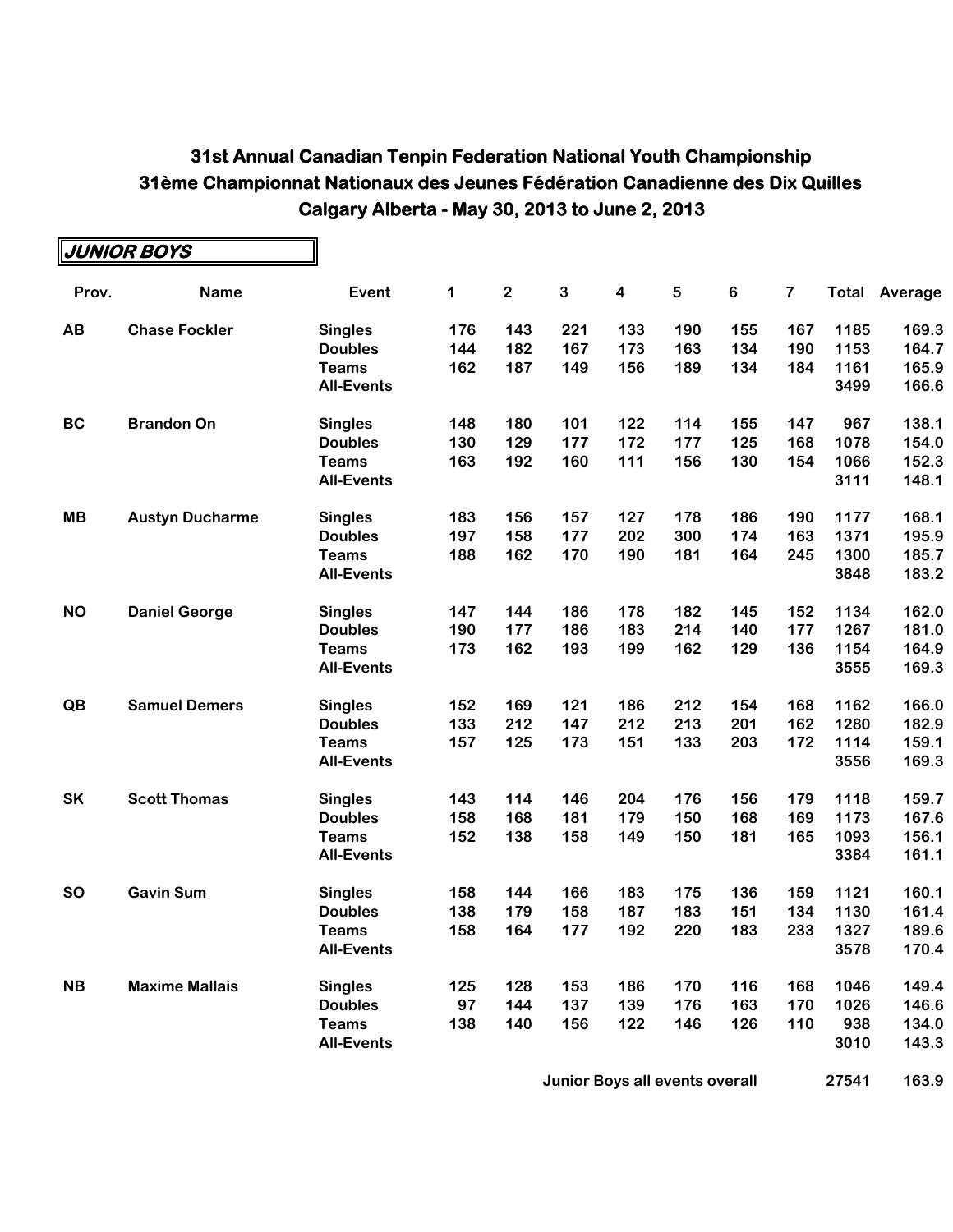|           | JUNIOR GIRLS             |                   |     |     |     |                         |     |         |     |       |         |
|-----------|--------------------------|-------------------|-----|-----|-----|-------------------------|-----|---------|-----|-------|---------|
| Prov.     | <b>Name</b>              | Event             | 1   | 2   | 3   | $\overline{\mathbf{4}}$ | 5   | $\bf 6$ | 7   | Total | Average |
| AB        | <b>Kaytlynn Insko</b>    | <b>Singles</b>    | 132 | 150 | 189 | 139                     | 177 | 166     | 201 | 1154  | 164.9   |
|           |                          | <b>Doubles</b>    | 162 | 155 | 165 | 130                     | 177 | 145     | 161 | 1095  | 156.4   |
|           |                          | <b>Teams</b>      | 158 | 194 | 140 | 174                     | 118 | 176     | 146 | 1106  | 158.0   |
|           |                          | <b>All-Events</b> |     |     |     |                         |     |         |     | 3355  | 159.8   |
| <b>BC</b> | <b>Madison Jensen</b>    | <b>Singles</b>    | 140 | 161 | 155 | 126                     | 169 | 196     | 152 | 1099  | 157.0   |
|           |                          | <b>Doubles</b>    | 184 | 164 | 120 | 133                     | 130 | 116     | 103 | 950   | 135.7   |
|           |                          | <b>Teams</b>      | 150 | 136 | 133 | 164                     | 175 | 138     | 121 | 1017  | 145.3   |
|           |                          | <b>All-Events</b> |     |     |     |                         |     |         |     | 3066  | 146.0   |
| <b>MB</b> | <b>Marissa Naylor</b>    | <b>Singles</b>    | 171 | 166 | 173 | 234                     | 194 | 176     | 195 | 1309  | 187.0   |
|           |                          | <b>Doubles</b>    | 213 | 165 | 159 | 186                     | 180 | 202     | 176 | 1281  | 183.0   |
|           |                          | <b>Teams</b>      | 190 | 181 | 167 | 141                     | 126 | 174     | 189 | 1168  | 166.9   |
|           |                          | <b>All-Events</b> |     |     |     |                         |     |         |     | 3758  | 179.0   |
| <b>NO</b> | <b>Ryleah Bell</b>       | <b>Singles</b>    | 158 | 167 | 172 | 184                     | 165 | 174     | 193 | 1213  | 173.3   |
|           |                          | <b>Doubles</b>    | 212 | 165 | 159 | 164                     | 146 | 161     | 214 | 1221  | 174.4   |
|           |                          | <b>Teams</b>      | 164 | 144 | 195 | 165                     | 143 | 193     | 146 | 1150  | 164.3   |
|           |                          | <b>All-Events</b> |     |     |     |                         |     |         |     | 3584  | 170.7   |
| QB        | <b>Brittney Turcotte</b> | <b>Singles</b>    | 161 | 190 | 177 | 177                     | 192 | 192     | 149 | 1238  | 176.9   |
|           |                          | <b>Doubles</b>    | 198 | 201 | 176 | 219                     | 170 | 184     | 224 | 1372  | 196.0   |
|           |                          | <b>Teams</b>      | 137 | 150 | 175 | 214                     | 177 | 152     | 204 | 1209  | 172.7   |
|           |                          | <b>All-Events</b> |     |     |     |                         |     |         |     | 3819  | 181.9   |
| <b>SK</b> | Kelsi Beauchamp          | <b>Singles</b>    | 189 | 181 | 175 | 190                     | 201 | 173     | 196 | 1305  | 186.4   |
|           |                          | <b>Doubles</b>    | 197 | 185 | 193 | 168                     | 160 | 209     | 175 | 1287  | 183.9   |
|           |                          | <b>Teams</b>      | 223 | 196 | 133 | 195                     | 158 | 182     | 180 | 1267  | 181.0   |
|           |                          | <b>All-Events</b> |     |     |     |                         |     |         |     | 3859  | 183.8   |
| <b>SO</b> | <b>Karley Foster</b>     | <b>Singles</b>    | 165 | 138 | 162 | 148                     | 145 | 178     | 155 | 1091  | 155.9   |
|           |                          | <b>Doubles</b>    | 164 | 175 | 154 | 141                     | 198 | 156     | 143 | 1131  | 161.6   |
|           |                          | Teams             | 121 | 152 | 148 | 218                     | 150 | 139     | 156 | 1084  | 154.9   |
|           |                          | <b>All-Events</b> |     |     |     |                         |     |         |     | 3306  | 157.4   |
| <b>NB</b> | <b>Kim Hache-Landry</b>  | <b>Singles</b>    | 116 | 168 | 160 | 131                     | 109 | 155     | 163 | 1002  | 143.1   |
|           |                          | <b>Doubles</b>    | 166 | 134 | 143 | 147                     | 145 | 144     | 140 | 1019  | 145.6   |
|           |                          | <b>Teams</b>      | 157 | 159 | 148 | 120                     | 172 | 122     | 135 | 1013  | 144.7   |
|           |                          | <b>All-Events</b> |     |     |     |                         |     |         |     | 3034  | 144.5   |

**Junior Girls all events overall 168 27781 165.4**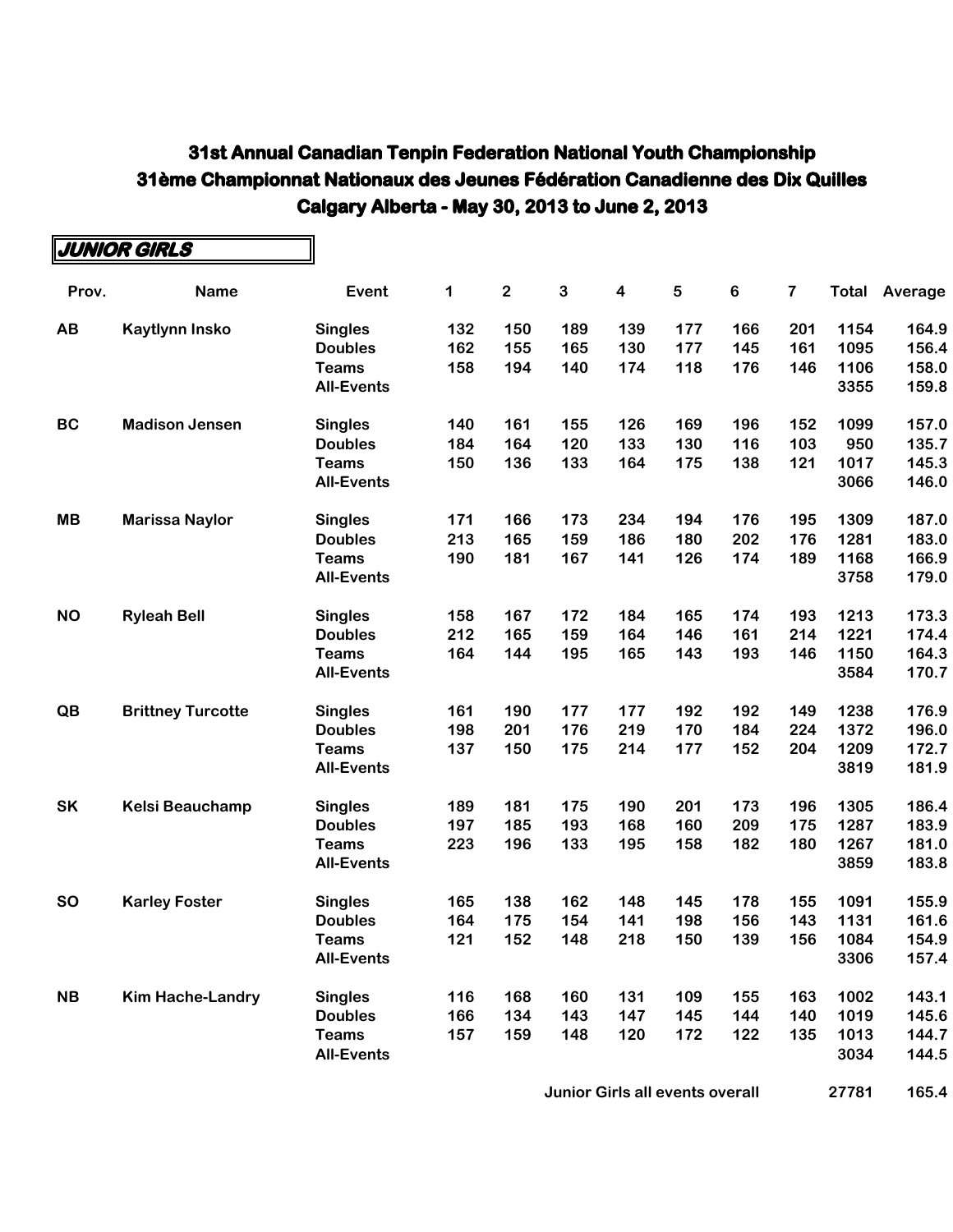$\overline{\phantom{0}}$ 

r.

|           | INTERMEDIATE BOYS            |                   |     |                |              |                         |     |         |                         |       |         |
|-----------|------------------------------|-------------------|-----|----------------|--------------|-------------------------|-----|---------|-------------------------|-------|---------|
| Prov.     | <b>Name</b>                  | Event             | 1   | $\overline{2}$ | $\mathbf{3}$ | $\overline{\mathbf{4}}$ | 5   | $\bf 6$ | $\overline{\mathbf{7}}$ | Total | Average |
| AB        | <b>Dylan Scofield</b>        | <b>Singles</b>    | 189 | 179            | 158          | 202                     | 194 | 213     | 178                     | 1313  | 187.6   |
|           |                              | <b>Doubles</b>    | 155 | 168            | 132          | 179                     | 215 | 163     | 202                     | 1214  | 173.4   |
|           |                              | <b>Teams</b>      | 157 | 140            | 137          | 244                     | 148 | 172     | 179                     | 1177  | 168.1   |
|           |                              | <b>All-Events</b> |     |                |              |                         |     |         |                         | 3704  | 176.4   |
| <b>BC</b> | <b>Allistair Tan</b>         | <b>Singles</b>    | 178 | 146            | 193          | 148                     | 151 | 191     | 137                     | 1144  | 163.4   |
|           |                              | <b>Doubles</b>    | 173 | 181            | 189          | 186                     | 181 | 176     | 176                     | 1262  | 180.3   |
|           |                              | <b>Teams</b>      | 206 | 179            | 214          | 211                     | 215 | 166     | 185                     | 1376  | 196.6   |
|           |                              | <b>All-Events</b> |     |                |              |                         |     |         |                         | 3782  | 180.1   |
| <b>MB</b> | <b>Mitch Hupe</b>            | <b>Singles</b>    | 191 | 198            | 179          | 170                     | 195 | 158     | 200                     | 1291  | 184.4   |
|           |                              | <b>Doubles</b>    | 221 | 183            | 229          | 265                     | 181 | 243     | 169                     | 1491  | 213.0   |
|           |                              | <b>Teams</b>      | 200 | 190            | 185          | 225                     | 228 | 149     | 178                     | 1355  | 193.6   |
|           |                              | <b>All-Events</b> |     |                |              |                         |     |         |                         | 4137  | 197.0   |
| <b>NO</b> | <b>Nathan Woods</b>          | <b>Singles</b>    | 212 | 123            | 157          | 180                     | 234 | 168     | 158                     | 1232  | 176.0   |
|           |                              | <b>Doubles</b>    | 183 | 182            | 157          | 170                     | 189 | 177     | 171                     | 1229  | 175.6   |
|           |                              | <b>Teams</b>      | 145 | 157            | 126          | 135                     | 152 | 150     | 204                     | 1069  | 152.7   |
|           |                              | <b>All-Events</b> |     |                |              |                         |     |         |                         | 3530  | 168.1   |
| QB        | <b>Cederick Ruest-Lajoie</b> | <b>Singles</b>    | 164 | 191            | 153          | 166                     | 222 | 210     | 149                     | 1255  | 179.3   |
|           |                              | <b>Doubles</b>    | 206 | 181            | 183          | 200                     | 235 | 190     | 172                     | 1367  | 195.3   |
|           |                              | <b>Teams</b>      | 204 | 196            | 198          | 171                     | 193 | 213     | 147                     | 1322  | 188.9   |
|           |                              | <b>All-Events</b> |     |                |              |                         |     |         |                         | 3944  | 187.8   |
| <b>SK</b> | <b>Carson Therres</b>        | <b>Singles</b>    | 174 | 170            | 152          | 191                     | 169 | 187     | 191                     | 1234  | 176.3   |
|           |                              | <b>Doubles</b>    | 219 | 183            | 169          | 188                     | 174 | 171     | 172                     | 1276  | 182.3   |
|           |                              | <b>Teams</b>      | 175 | 180            | 189          | 177                     | 172 | 192     | 150                     | 1235  | 176.4   |
|           |                              | <b>All-Events</b> |     |                |              |                         |     |         |                         | 3745  | 178.3   |
| <b>SO</b> | Jordan Klassen               | <b>Singles</b>    | 215 | 207            | 186          | 267                     | 175 | 183     | 185                     | 1418  | 202.6   |
|           |                              | <b>Doubles</b>    | 214 | 185            | 244          | 213                     | 186 | 255     | 258                     | 1555  | 222.1   |
|           |                              | <b>Teams</b>      | 192 | 169            | 191          | 160                     | 255 | 215     | 198                     | 1380  | 197.1   |
|           |                              | <b>All-Events</b> |     |                |              |                         |     |         |                         | 4353  | 207.3   |
| <b>NB</b> | Jeremy Jean-Noel             | <b>Singles</b>    | 170 | 146            | 117          | 150                     | 141 | 115     | 157                     | 996   | 142.3   |
|           |                              | <b>Doubles</b>    | 202 | 193            | 202          | 142                     | 172 | 192     | 159                     | 1262  | 180.3   |
|           |                              | <b>Teams</b>      | 222 | 203            | 122          | 152                     | 118 | 148     | 164                     | 1129  | 161.3   |
|           |                              | <b>All-Events</b> |     |                |              |                         |     |         |                         | 3387  | 161.3   |

**Intermediate Boys all events overall 168 30582 182.0**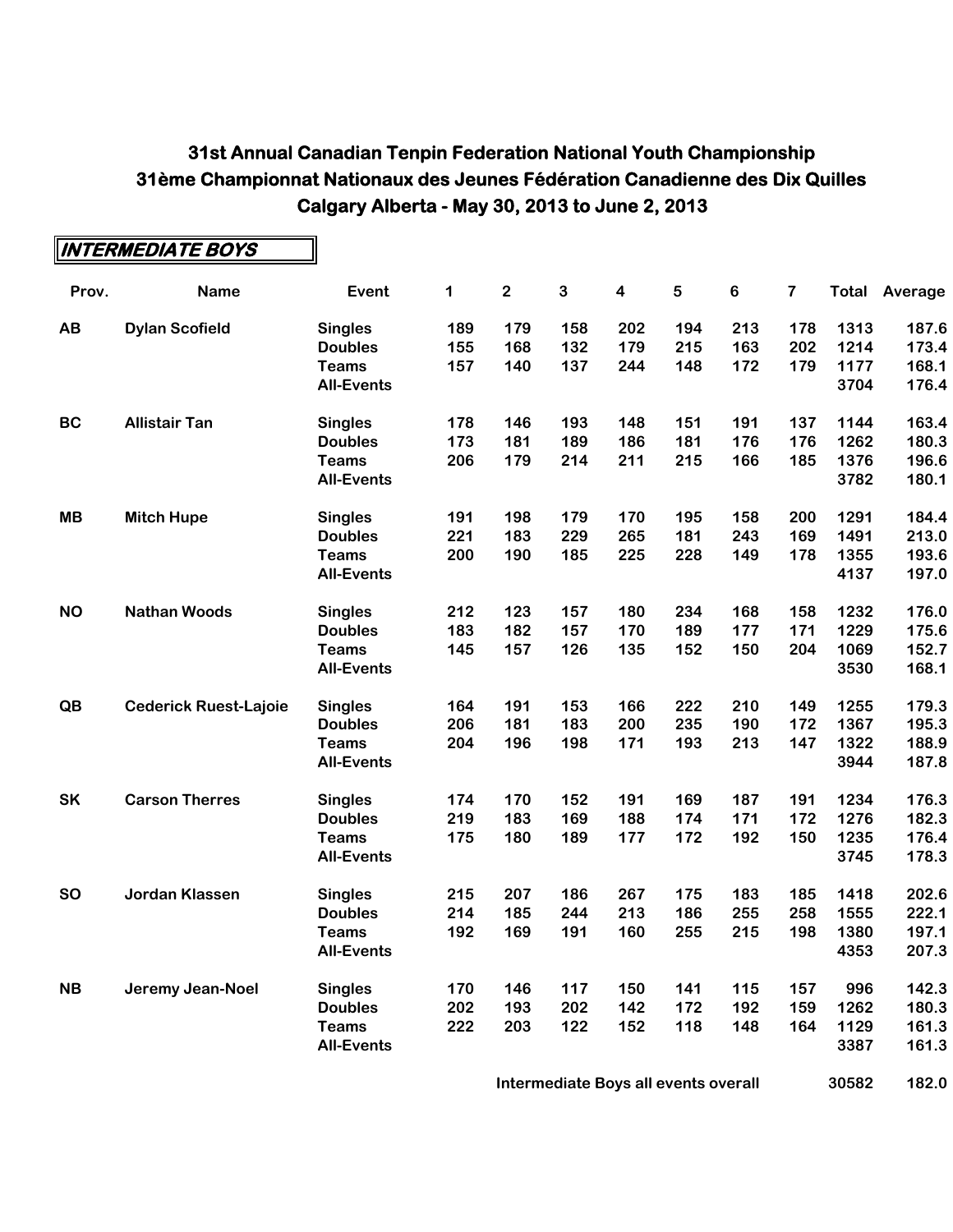**INTERMEDIATE GIRLS**

|           | INTERMEDIATE GIRLS       |                                   |     |             |              |                         |     |         |                         |              |                      |
|-----------|--------------------------|-----------------------------------|-----|-------------|--------------|-------------------------|-----|---------|-------------------------|--------------|----------------------|
| Prov.     | <b>Name</b>              | Event                             | 1   | $\mathbf 2$ | $\mathbf{3}$ | $\overline{\mathbf{4}}$ | 5   | $\bf 6$ | $\overline{\mathbf{7}}$ |              | <b>Total Average</b> |
| AB        | <b>Rebecca Silver</b>    | <b>Singles</b>                    | 150 | 126         | 195          | 190                     | 177 | 160     | 182                     | 1180         | 168.6                |
|           |                          | <b>Doubles</b>                    | 178 | 136         | 161          | 232                     | 189 | 144     | 175                     | 1215         | 173.6                |
|           |                          | <b>Teams</b>                      | 194 | 161         | 170          | 213                     | 179 | 188     | 207                     | 1312         | 187.4                |
|           |                          | <b>All-Events</b>                 |     |             |              |                         |     |         |                         | 3707         | 176.5                |
| <b>BC</b> | <b>Candice Choi</b>      | <b>Singles</b>                    | 144 | 183         | 153          | 170                     | 164 | 151     | 199                     | 1164         | 166.3                |
|           |                          | <b>Doubles</b>                    | 192 | 152         | 168          | 178                     | 159 | 166     | 185                     | 1200         | 171.4                |
|           |                          | <b>Teams</b><br><b>All-Events</b> | 174 | 172         | 123          | 163                     | 202 | 154     | 158                     | 1146<br>3510 | 163.7<br>167.1       |
| <b>MB</b> | <b>Brittany Crawford</b> | <b>Singles</b>                    | 191 | 176         | 168          | 191                     | 136 | 206     | 168                     | 1236         | 176.6                |
|           |                          | <b>Doubles</b>                    | 145 | 222         | 176          | 216                     | 203 | 148     | 233                     | 1343         | 191.9                |
|           |                          | <b>Teams</b>                      | 214 | 136         | 196          | 164                     | 253 | 155     | 194                     | 1312         | 187.4                |
|           |                          | <b>All-Events</b>                 |     |             |              |                         |     |         |                         | 3891         | 185.3                |
| <b>NO</b> | <b>Shaune Pine</b>       | <b>Singles</b>                    | 161 | 192         | 180          | 234                     | 166 | 167     | 192                     | 1292         | 184.6                |
|           |                          | <b>Doubles</b>                    | 189 | 206         | 195          | 157                     | 208 | 157     | 176                     | 1288         | 184.0                |
|           |                          | <b>Teams</b>                      | 223 | 178         | 181          | 201                     | 189 | 204     | 190                     | 1366         | 195.1                |
|           |                          | <b>All-Events</b>                 |     |             |              |                         |     |         |                         | 3946         | 187.9                |
| QB        | <b>Gabrielle Simboli</b> | <b>Singles</b>                    | 165 | 138         | 169          | 156                     | 156 | 220     | 188                     | 1192         | 170.3                |
|           |                          | <b>Doubles</b>                    | 181 | 170         | 170          | 176                     | 163 | 132     | 197                     | 1189         | 169.9                |
|           |                          | <b>Teams</b>                      | 115 | 175         | 156          | 146                     | 182 | 192     | 150                     | 1116         | 159.4                |
|           |                          | <b>All-Events</b>                 |     |             |              |                         |     |         |                         | 3497         | 166.5                |
| <b>SK</b> | Morgan Materna           | <b>Singles</b>                    | 142 | 158         | 141          | 174                     | 119 | 148     | 103                     | 985          | 140.7                |
|           |                          | <b>Doubles</b>                    | 154 | 201         | 146          | 183                     | 182 | 169     | 190                     | 1225         | 175.0                |
|           |                          | <b>Teams</b>                      | 147 | 206         | 162          | 146                     | 167 | 142     | 139                     | 1109         | 158.4                |
|           |                          | <b>All-Events</b>                 |     |             |              |                         |     |         |                         | 3319         | 158.0                |
| <b>SO</b> | <b>Miranda Panas</b>     | <b>Singles</b>                    | 201 | 156         | 157          | 171                     | 179 | 192     | 188                     | 1244         | 177.7                |
|           |                          | <b>Doubles</b>                    | 188 | 171         | 182          | 184                     | 215 | 169     | 202                     | 1311         | 187.3                |
|           |                          | <b>Teams</b>                      | 181 | 148         | 146          | 175                     | 229 | 172     | 200                     | 1251         | 178.7                |
|           |                          | <b>All-Events</b>                 |     |             |              |                         |     |         |                         | 3806         | 181.2                |
| <b>NB</b> | Zoe Albert-Blanchard     | <b>Singles</b>                    | 193 | 128         | 167          | 118                     | 163 | 136     | 144                     | 1049         | 149.9                |
|           |                          | <b>Doubles</b>                    | 152 | 168         | 114          | 155                     | 193 | 145     | 173                     | 1100         | 157.1                |
|           |                          | <b>Teams</b><br><b>All-Events</b> | 178 | 166         | 162          | 172                     | 140 | 157     | 164                     | 1139<br>3288 | 162.7<br>156.6       |
|           |                          |                                   |     |             |              |                         |     |         |                         |              |                      |

**Intermediate Girls all events overall <b>1688** 28964 172.4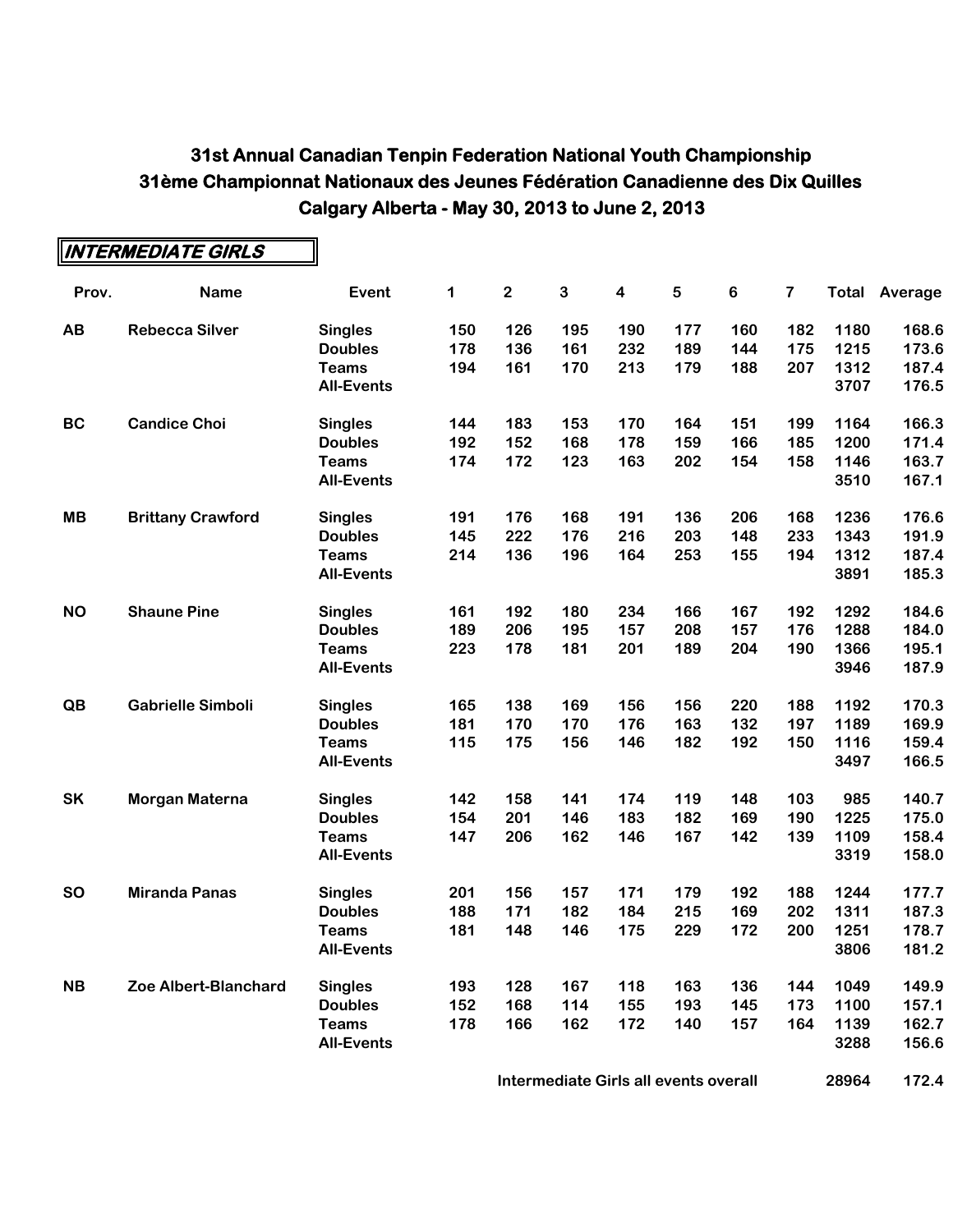|           | <i>SENIOR BOYS</i>         |                   |     |             |              |                         |     |                |     |      |                      |
|-----------|----------------------------|-------------------|-----|-------------|--------------|-------------------------|-----|----------------|-----|------|----------------------|
| Prov.     | <b>Name</b>                | Event             | 1   | $\mathbf 2$ | $\mathbf{3}$ | $\overline{\mathbf{4}}$ | 5   | $6\phantom{a}$ | 7   |      | <b>Total Average</b> |
| AB        | <b>Scott Strudwick</b>     | <b>Singles</b>    | 111 | 136         | 213          | 170                     | 195 | 162            | 179 | 1166 | 166.6                |
|           |                            | <b>Doubles</b>    | 185 | 151         | 204          | 189                     | 186 | 194            | 156 | 1265 | 180.7                |
|           |                            | <b>Teams</b>      | 176 | 196         | 205          | 151                     | 199 | 174            | 159 | 1260 | 180.0                |
|           |                            | <b>All-Events</b> |     |             |              |                         |     |                |     | 3691 | 175.8                |
| <b>BC</b> | <b>Matthew Yue</b>         | <b>Singles</b>    | 145 | 211         | 181          | 192                     | 188 | 137            | 116 | 1170 | 167.1                |
|           |                            | <b>Doubles</b>    | 195 | 202         | 197          | 202                     | 179 | 158            | 196 | 1329 | 189.9                |
|           |                            | <b>Teams</b>      | 168 | 190         | 174          | 175                     | 214 | 146            | 190 | 1257 | 179.6                |
|           |                            | <b>All-Events</b> |     |             |              |                         |     |                |     | 3756 | 178.9                |
| <b>MB</b> | Joseph Franchewski         | <b>Singles</b>    | 151 | 136         | 179          | 180                     | 171 | 190            | 236 | 1243 | 177.6                |
|           |                            | <b>Doubles</b>    | 201 | 224         | 221          | 184                     | 258 | 135            | 237 | 1460 | 208.6                |
|           |                            | <b>Teams</b>      | 185 | 201         | 168          | 183                     | 178 | 187            | 223 | 1325 | 189.3                |
|           |                            | <b>All-Events</b> |     |             |              |                         |     |                |     | 4028 | 191.8                |
| <b>NO</b> | <b>Daniel Rheaume</b>      | <b>Singles</b>    | 144 | 170         | 204          | 174                     | 181 | 156            | 190 | 1219 | 174.1                |
|           |                            | <b>Doubles</b>    | 159 | 216         | 182          | 146                     | 123 | 196            | 191 | 1213 | 173.3                |
|           |                            | <b>Teams</b>      | 191 | 172         | 179          | 171                     | 165 | 125            | 177 | 1180 | 168.6                |
|           |                            | <b>All-Events</b> |     |             |              |                         |     |                |     | 3612 | 172.0                |
| QB        | <b>Pierre-Luc Arseneau</b> | <b>Singles</b>    | 176 | 190         | 191          | 211                     | 180 | 194            | 235 | 1377 | 196.7                |
|           |                            | <b>Doubles</b>    | 203 | 209         | 214          | 177                     | 212 | 181            | 192 | 1388 | 198.3                |
|           |                            | <b>Teams</b>      | 205 | 182         | 172          | 252                     | 168 | 189            | 191 | 1359 | 194.1                |
|           |                            | <b>All-Events</b> |     |             |              |                         |     |                |     | 4124 | 196.4                |
| <b>SK</b> | Levi Rosenbaum             | <b>Singles</b>    | 152 | 199         | 193          | 186                     | 179 | 203            | 233 | 1345 | 192.1                |
|           |                            | <b>Doubles</b>    | 124 | 169         | 200          | 224                     | 197 | 203            | 231 | 1348 | 192.6                |
|           |                            | <b>Teams</b>      | 253 | 185         | 162          | 215                     | 184 | 225            | 179 | 1403 | 200.4                |
|           |                            | <b>All-Events</b> |     |             |              |                         |     |                |     | 4096 | 195.0                |
| <b>SO</b> | <b>Graham Fach</b>         | <b>Singles</b>    | 236 | 232         | 237          | 203                     | 224 | 190            | 134 | 1456 | 208.0                |
|           |                            | <b>Doubles</b>    | 220 | 181         | 222          | 169                     | 226 | 170            | 258 | 1446 | 206.6                |
|           |                            | <b>Teams</b>      | 242 | 192         | 216          | 185                     | 175 | 193            | 196 | 1399 | 199.9                |
|           |                            | <b>All-Events</b> |     |             |              |                         |     |                |     | 4301 | 204.8                |
| <b>NB</b> | <b>Mathieu Paulin</b>      | <b>Singles</b>    | 206 | 164         | 204          | 206                     | 146 | 211            | 206 | 1343 | 191.9                |
|           |                            | <b>Doubles</b>    | 185 | 242         | 183          | 141                     | 167 | 170            | 175 | 1263 | 180.4                |
|           |                            | <b>Teams</b>      | 137 | 174         | 134          | 181                     | 156 | 179            | 135 | 1096 | 156.6                |
|           |                            | <b>All-Events</b> |     |             |              |                         |     |                |     | 3702 | 176.3                |

**Senior Boys all events overall 168 31310 186.4**